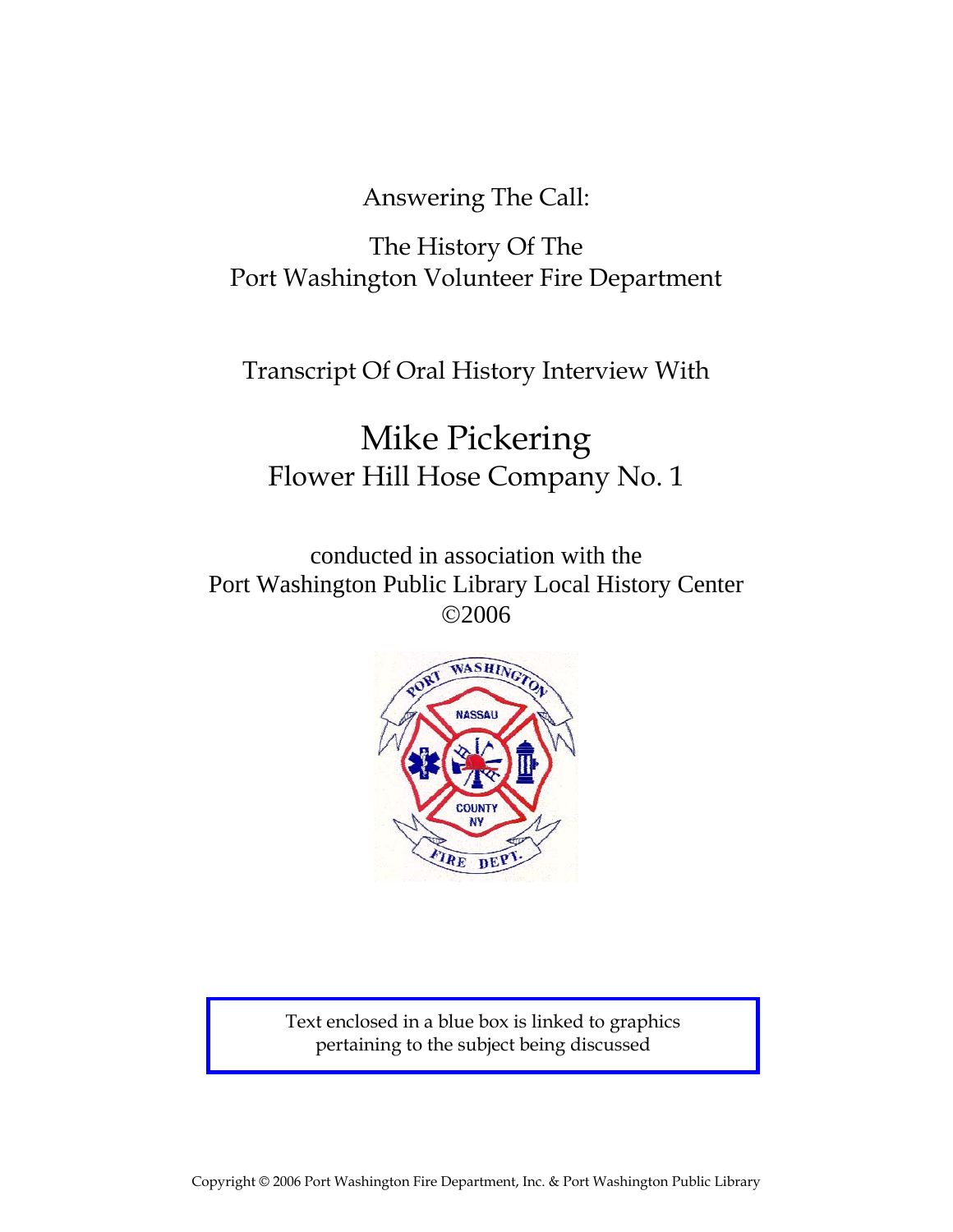Interview with Mike Pickering by Christina Southard pk November 5, 2004

- Q: Mike Pickering from Flower Hill Hose, and this is Christina Southard. And we're going to start the interview. So, Mike, tell me about the day you decided to join Flower Hill.
- Mike Pickering: I was a member of the Williston Park Fire Department, and I had a lot of friends through the drill team, racing aspect of the fire service, that I met from Port Washington, became friends with them.
- Q: Like who?
- MP: Doug Strockbine. Joey Izzo, Tom Murray. Harold Leeds, Johnny Morrison. And decided I was going to move to a different town, because they sort of talked me into moving over (laughs). The drill team would ...
- Q: Are you a ringer (laughs)?
- MP: No, not actually a ringer. I really loved the sport. And at the present, at that time, the Fire Department I belonged to--Williston Park--was--didn't really have a drill team. It was folding. And still had a lot of interest in it, and I had some good friends over here, so ...
- Q: So that was that.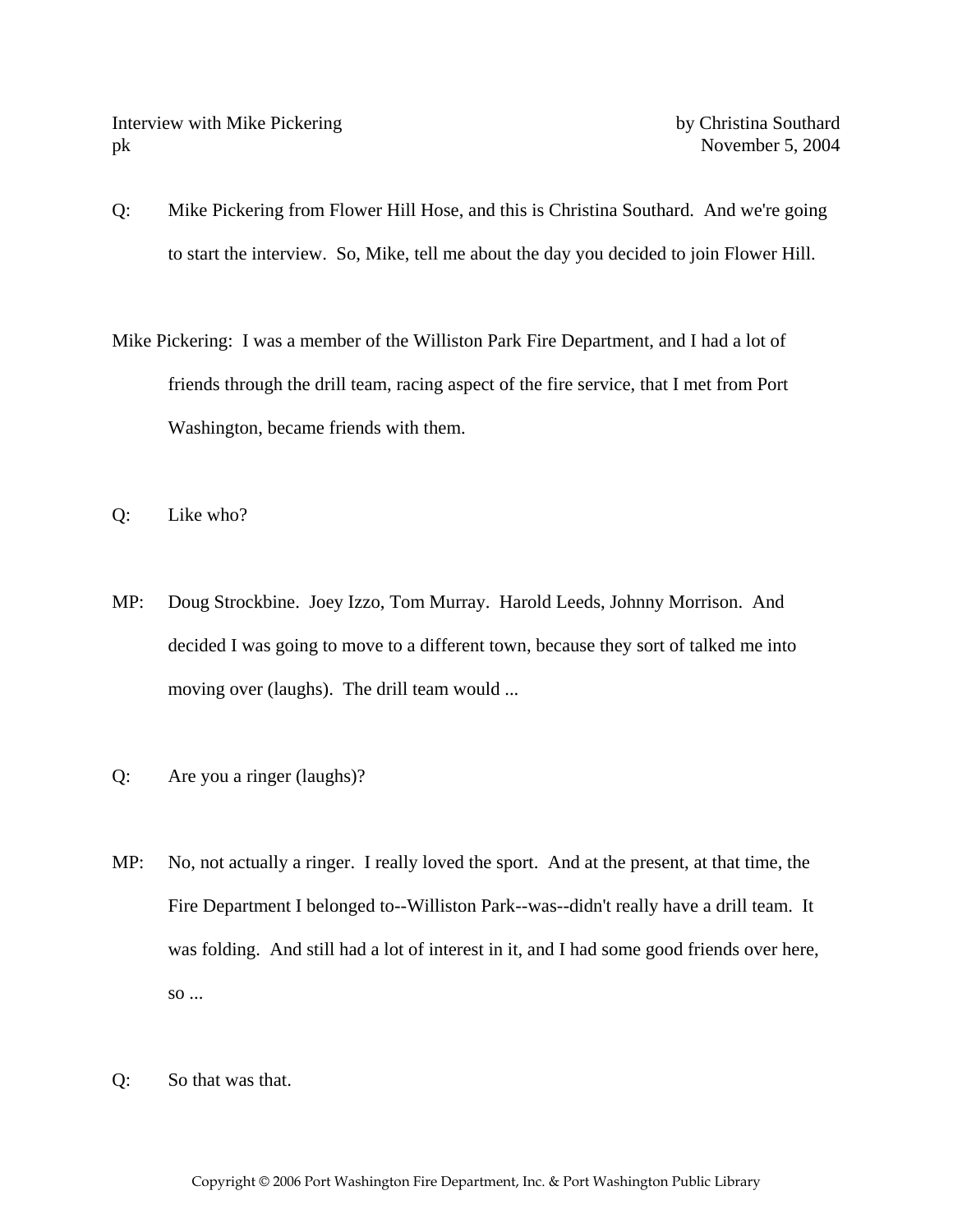- MP: ... that packed me up and moved me to Port Washington.
- Q: And why did you pick Flower Hill?
- MP: A lot of my friends, again, were from Flower Hill. Doug Strockbine, Joey Izzo, again. And that was one of the reasons I guess I joined Flower Hill.
- Q: Who was the Captain at the time? This was 1974?
- MP: Yes. Wow. That's a tough question.
- Q: Do you remember?
- MP: Oh, boy.
- Q: Or the Chief?
- MP: Wow.
- Q: It's almost thirty years ago (laughs).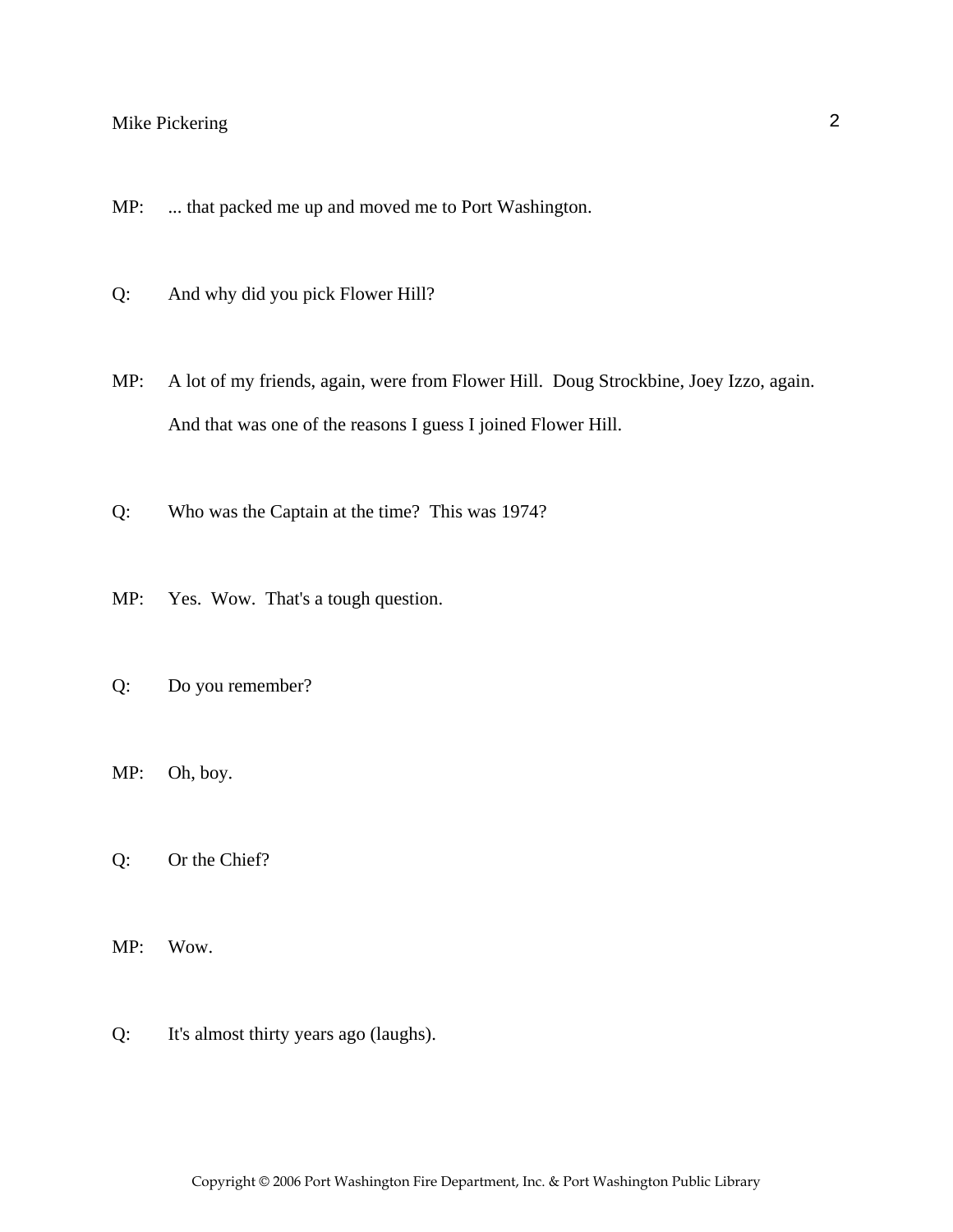- MP: I don't remember. I remember the Chiefs. I'm not sure who was actually Chief. I think Curly Salerno was either Deputy or Chief at the time from--he was the Chief from Atlantic Hook and Ladder.
- Q: And do you remember the kind of apparatus they had at the time when you joined?
- MP: Yes. They had a--Flower Hill had a Young Crusader pumper and a Ford with a Young [body on it, which was a--the first due engine was 857 out of Flower Hill. And they also](http://www.pwfdhistory.com/trans/pickeringm_trans/fhh_truck003_web.jpg)  had a 1952 Mack, I believe. I'm not sure of the date of the truck, but it was a--it was in the '50s, a Mack. B Model, they used to call it. And that was the third due piece apparatus.
- Q: And so you were trained on that apparatus obviously.

MP: Yes.

- Q: Have you ever held any offices in Flower Hill?
- MP: I'm on the Board of Directors presently, and that's about the only office I ever held.
- Q: What about fires? What fires stand out in your mind?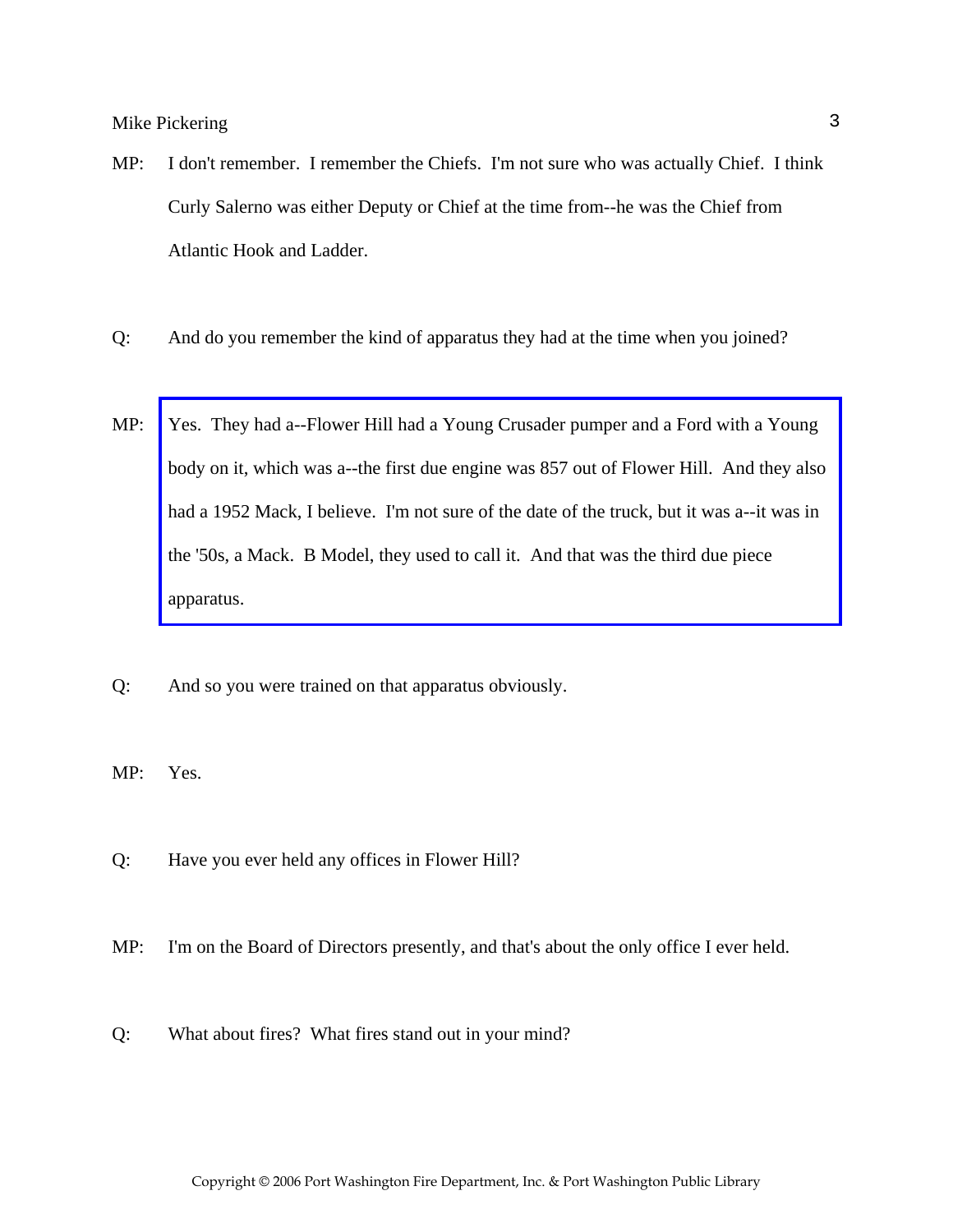- MP: Well, coming from a department that was really small and not a very busy department, I think the first time after I received my insurance, I think we had six calls that day, and that was like, I would say to myself, that was the most I would see in three months in the other fire department I belonged to. Port Washington was a very busy department at the time. And a lot of calls. And the marinas were probably, at that time in the '70s, were [the most major fires we had. We had house fires. We were a pretty busy department. A](http://www.pwfdhistory.com/trans/pickeringm_trans/news_cocks_boatyardsx.pdf)  lot of working fires at the time, between the marinas and [houses under construction, and](http://www.pwfdhistory.com/trans/pickeringm_trans/fhh_fires006_web.jpg)  various stuff like that.
- Q: Now, you worked for the Town of North Hempstead?
- MP: Yes.
- Q: So you must be at most of the fires, then, since you're around?
- MP: During the daytime, we were--if you were working within the boundaries of the town, or you-they allowed you to go.
- Q: They did?
- MP: They would allow you to go, because, basically, the town, in a way, was paying your insurance, because we contracted to the Town of North Hempstead, so ...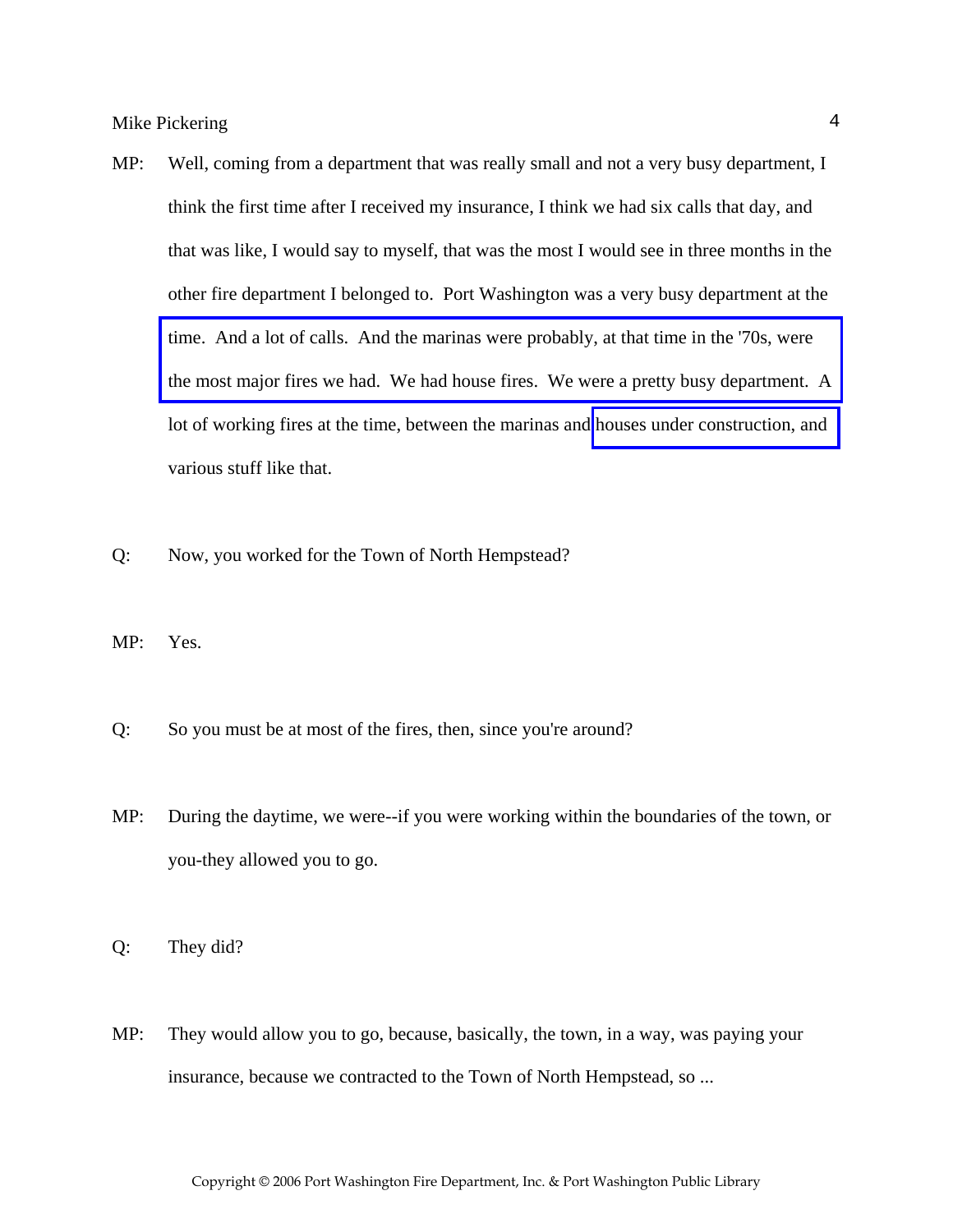#### Q: Right.

- MP: And at that time--at that time, also, the people that were running the town, they were in- very behind the fire departments. So they really didn't--never really bothered the employees from going.
- Q: What kind of training did you receive back then?
- MP: [We went out to Bethpage Fire School. Similar to what the training they have today,](http://www.veebfsa.org)  except today is a little more stringent because of the OSHA laws. But we went through the basic fire training out there and advanced firefighting training out at the Bethpage Training Center, which is probably one of the state-of-the-art training centers in the world, they say.
- Q: And how about your family? What did they think about you joining the Fire Department?
- MP: Well, my father had been a fireman in Williston Park also. So, I was--always enjoyed the Fire Department, and I couldn't wait till I was 18 to join that Fire Department. And it sort of ran in the family.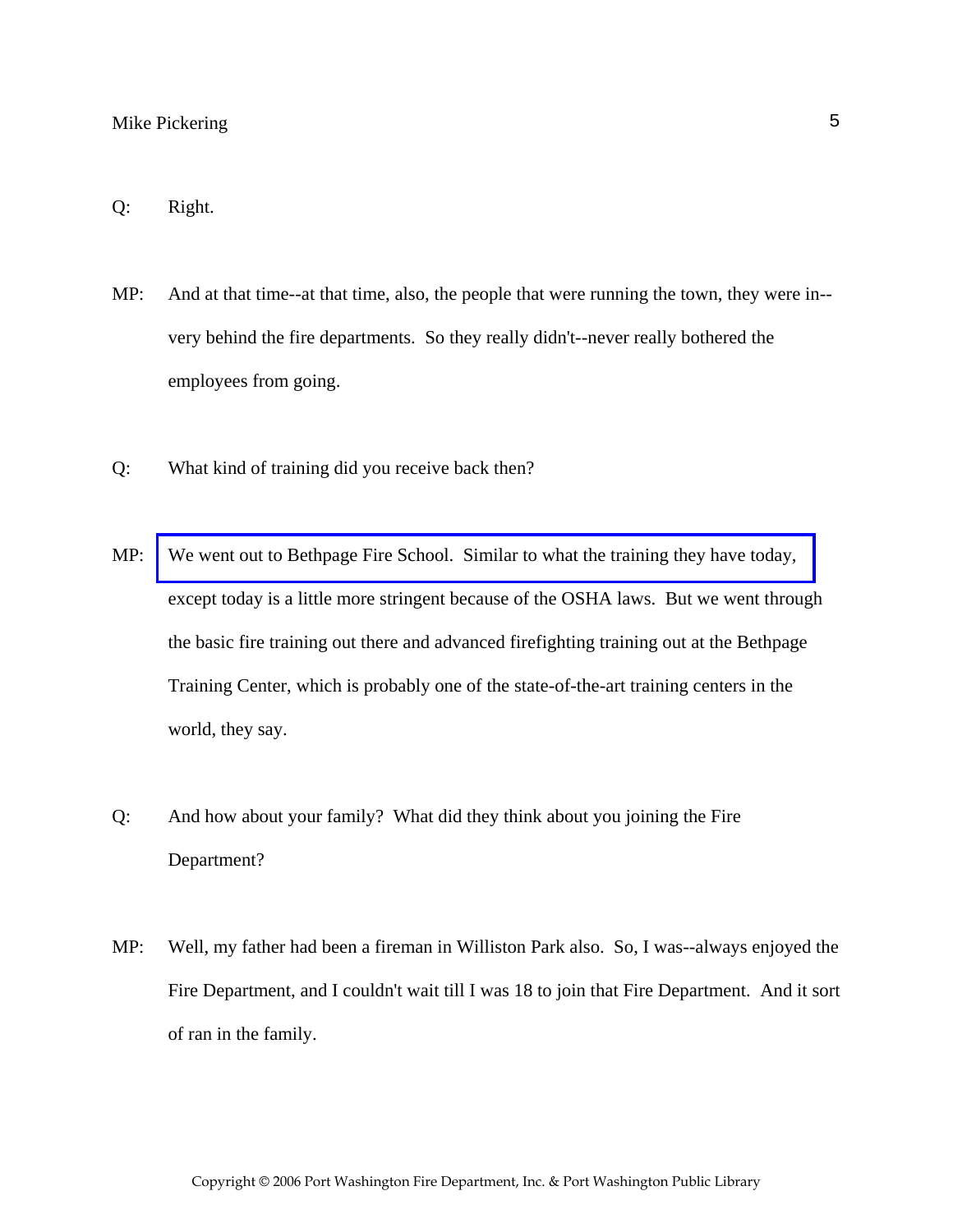- Q: How about--you were married? Were you married, and what'd your wife think?
- MP: She had no problem with it.
- Q: She didn't?
- MP: No.
- Q: What about the social activities? What do you remember about those?
- MP: Well, actually the--one of the major things, I guess, was the block parties that the Road Runners drill team used to run in the '70s. It was--first time I ever helped set it up and [work it, it was amazing. It was--everybody contributed--all three--all--at that time, it was](http://www.pwfdhistory.com/trans/pickeringm_trans/news_cocks260c.jpg)  Protection and Flower Hill that were made up of the Road Runners. And it was an effort from both Protection Engine Company and Flower Hill. And setting everything up, we would take a week to set it up.
- Q: Where was it located?
- MP: On Channel Drive.
- Q: Oh, right. Right.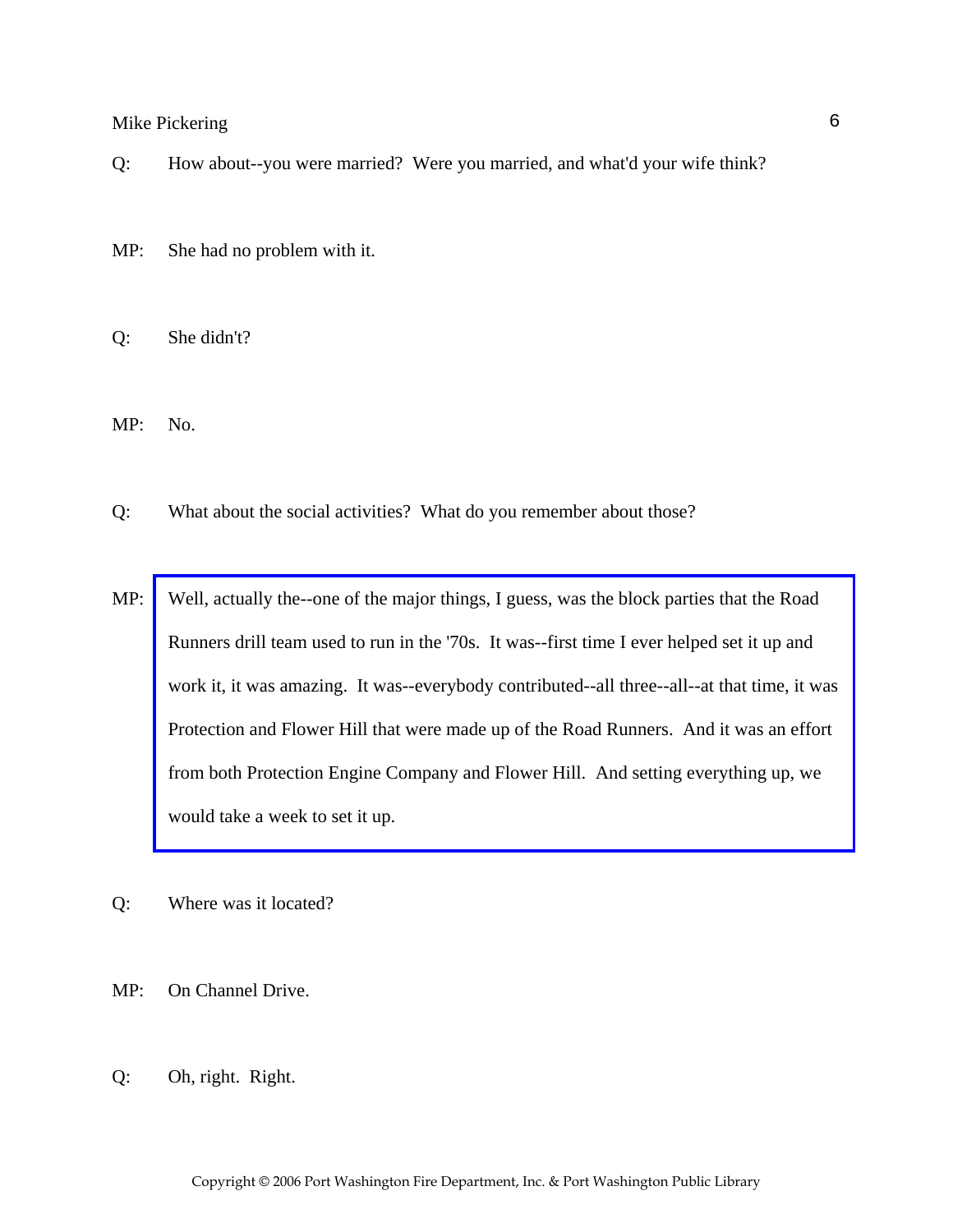MP: Behind Protection's Annex. And the cooperation from the oldtimers at that time--I call them the oldtimers ...

Q: Were like who?

- MP: Like Al Wyatt was a Chief. Eddie Gormand who was a member of Flower Hill. Harry Hooper. I've forgot all the names. It's tough to remember. But just the pitching in of everything. Stanley Bukowski from Flower Hill. Cliff Hults from Protection. Donny Curtin from Protection. And all the members of the team would chip in. And it was an- actually, it was a fundraiser. We did it to raise money for the drill team, rather than using all the tax dollars. We had money budgeted for the teams. But over and above, we- that's the reason they ran this block party, and it was--I was amazed at how crowded it was, how much--how the people would just come from all over. I mean, one of the most amazing things was the clam chowder.
- Q: (Laughs) Who made it?
- MP: All the oldtimers. They had their secret recipe. It was amazing. It took two days to make it.
- Q: In vats? Did they make it in big vats? How'd they make it?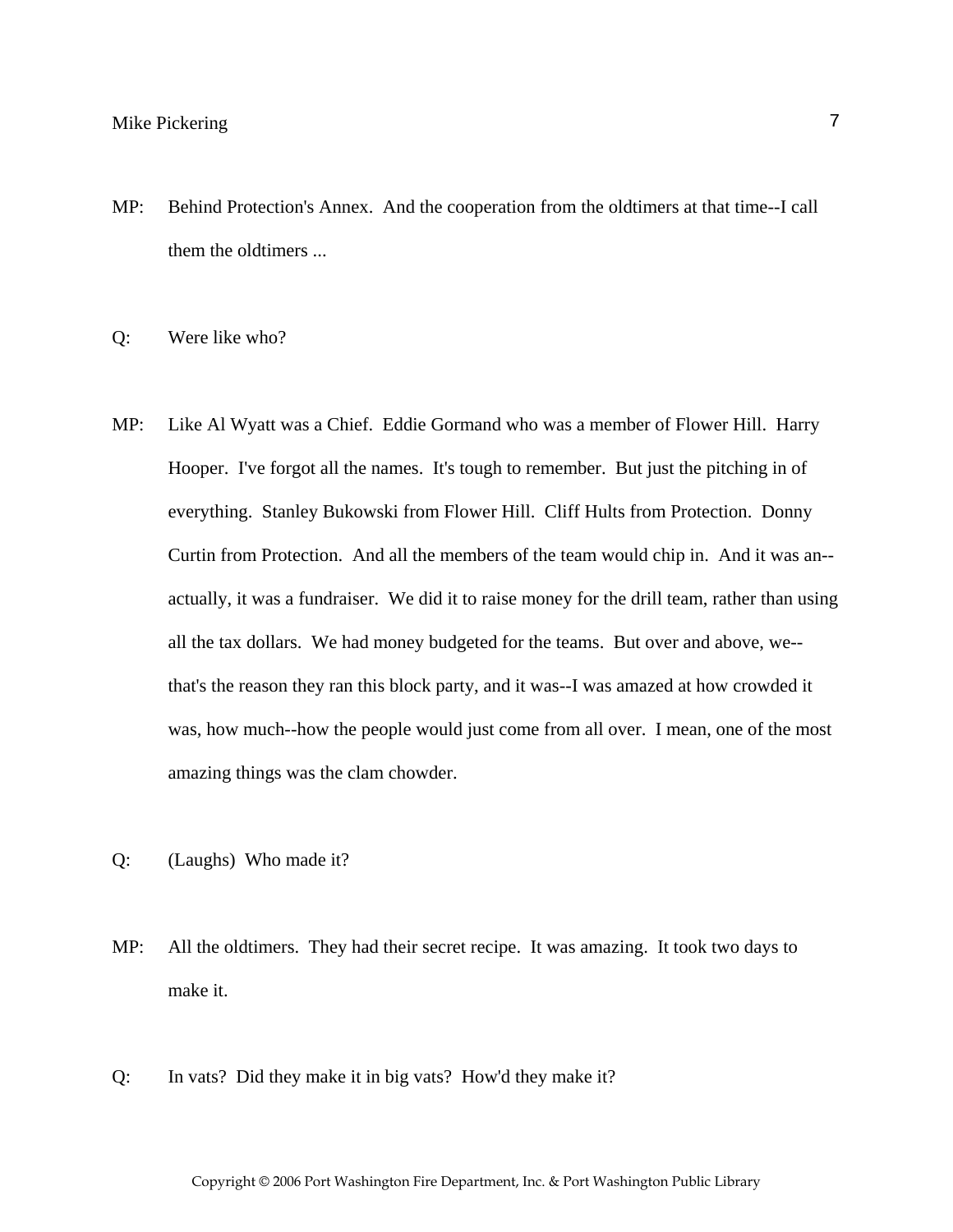MP: We used to go to Al Wyatt's house. He had a garage on, I guess that would be Old Shore Road where the Delco Plaza Shopping Center is now.

Q: Uh huh.

- MP: There were houses back--if you remember the houses back there?
- MP: Yep.
- MP: Probably on a Wednesday before the block party, we would go to his house--his garage- pull all the grills out. And he had these huge, cast-iron pots. And we used to make 195 gallons, almost 200 gallons of clam chowder. And it was amazing. They would start on Thursday, and cutting all the vegetables up. And it was so funny to see these guys. They would put their ingredients in it. They had their recipe in their heads, because they were the old-time fishermen ...

Q: Right.

MP: ... you know. They were the oldtimers from Port Washington. And they sit there, taste it, "Ah, it needs a little more of this," and believe me, people would come out of Thompsen Industries, bring their own containers, and buy it so they could take it home and freeze it.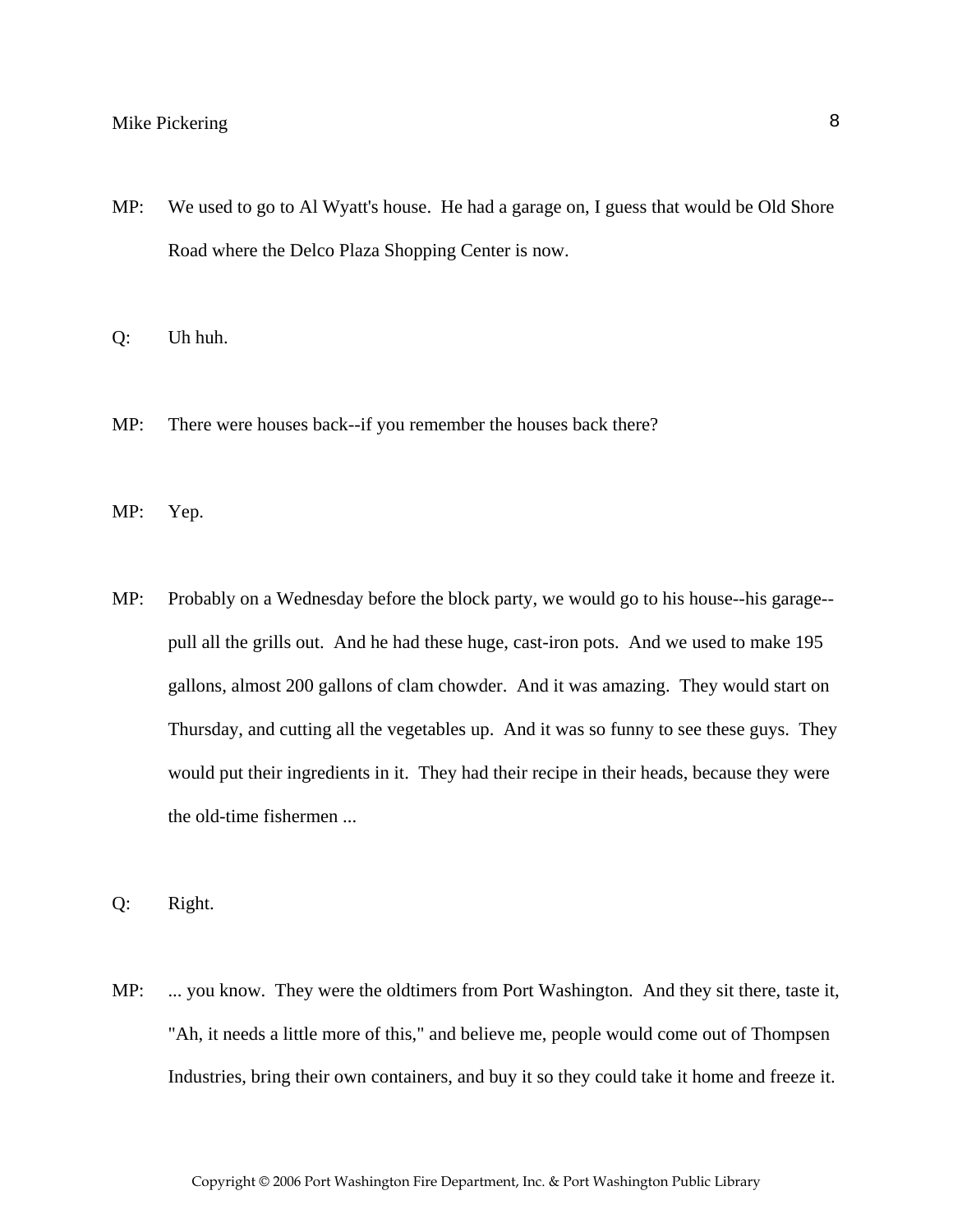#### Q: My God.

- MP: It was pretty amazing. And we would sell out. We would sell out by Saturday evening, we would be sold out of clam chowder. And that's running it from Friday night from six till midnight and starting Saturday from four until midnight. And by seven o'clock Saturday evening, a couple of these--it was gone. It was totally gone. There wasn't anything left. It was pretty amazing to see the oldtimers work at it.
- Q: So you must have raised a lot of money, too.
- MP: We made enough--we raised quite a bit of money for the drill team. And we had a cocktail party for thanking everybody, around Christmastime, that helped out with the block party. So we gave something back that they helped us.
- Q: Does Flower Hill have other special recipes of food that--food's a big part of this (laughs) ...
- MP: Flower Hill, I don't know. I don't know if we have our special food. I know Atlantic's has their sausage and peppers they're known for, you know. And we would just make anything that whoever the steward at the time was.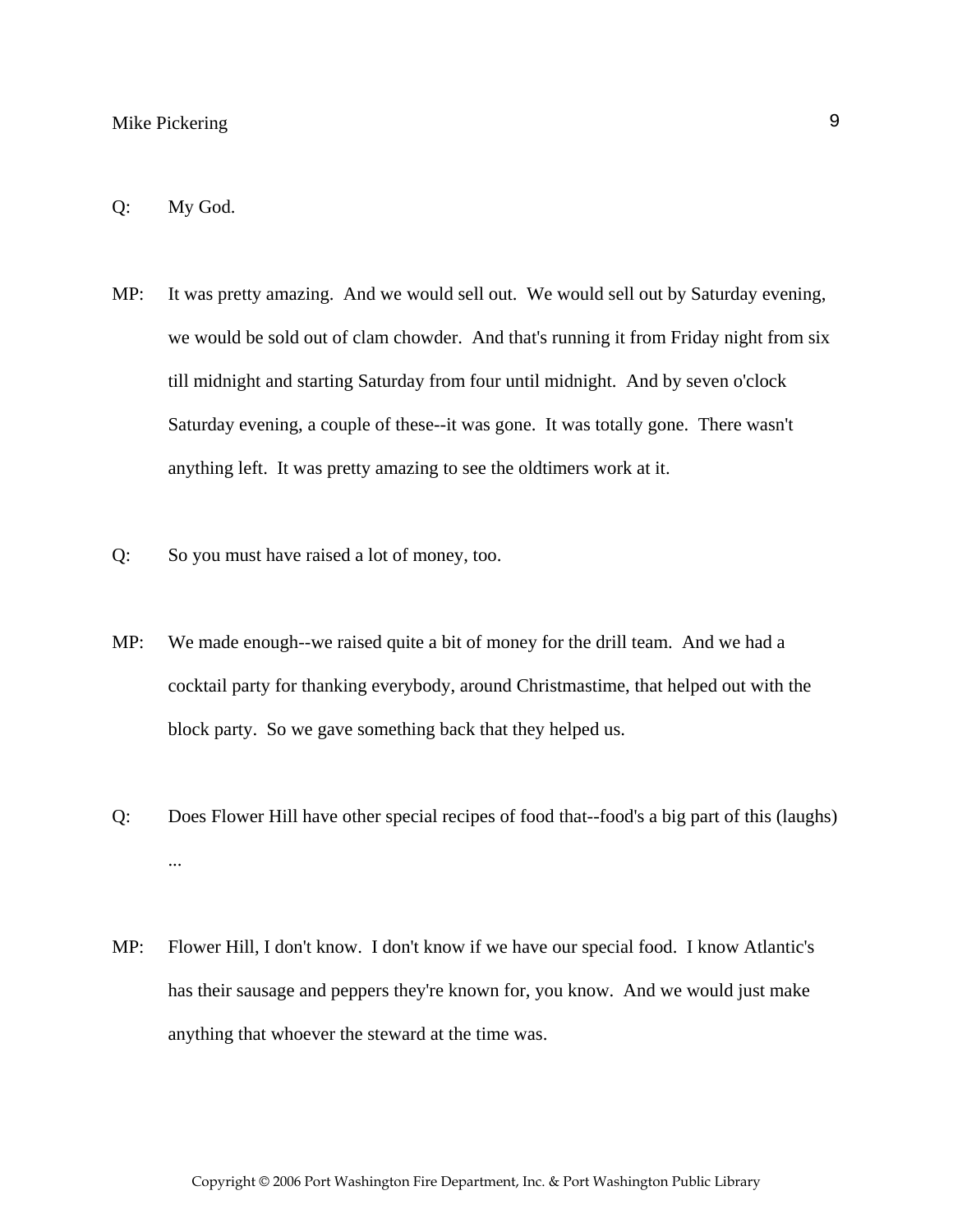Q: Are any of your family members members of the Department?

MP: No. No.

Q: What about the changes that you've seen over thirty years?

MP: Changes over thirty years is the decline in membership. And ...

- Q: What's that about, do you think?
- MP: The cost of living in this town. There's no doubt about it. There were people that were members, and they really couldn't afford to buy a house in this town. And if they could, they would have to work two jobs, sometimes three. And they would move out of town to an area they could afford to live in. And I don't think this town ever adjusted. When this town changed from a--I think from a total blue collar town in the '80s to--not that it's bad, but it changed. You have a lot of commuters now. I mean, more so than I believe we had in the '70s and the early '80s.
- Q: Right. When you could afford to be here.

MP: Right, exactly.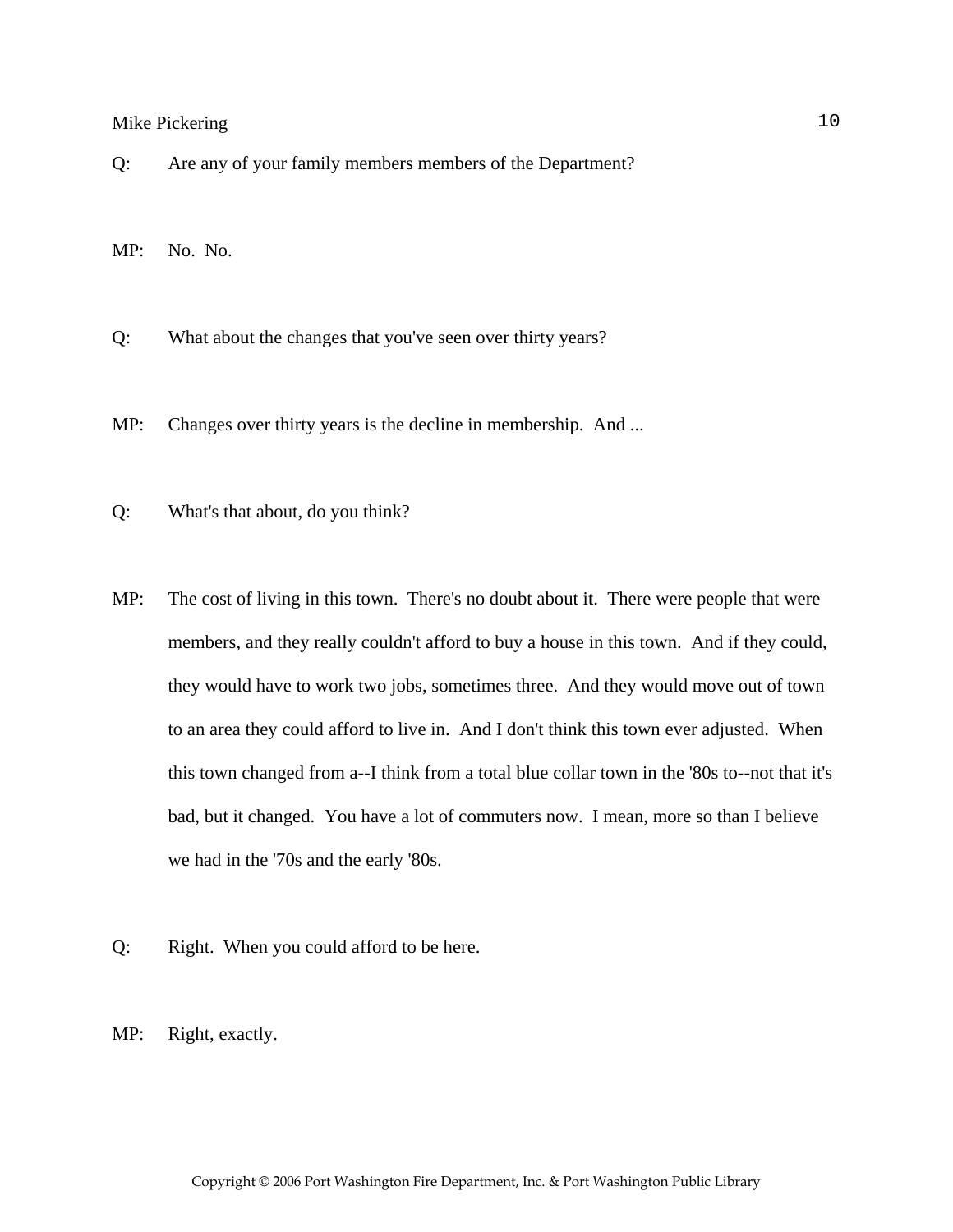#### Q: What about the equipment now?

- MP: Equipment now is, I would say, it's a little more modernized, but basically it's the same equipment. You have a pump or you have a ladder truck, and it has to put fires out and has to put water through it. I mean, there's different designs nowadays, and different OSHA aspects of it with safety regulations, with the crew cabs where you have to ride inside. Whereas, years ago, we'd get on the back step, jump in the hose bed, and you're putting your gear on as you're going down Main Street, and you're throwing a Scott Pack on as you're going down Main Street, or someone's, you know, throwing you a pack. And you're just throwing packs, and you're up on top of this hose bed, and you--it was amazing. I think the young kids today would look at us like we were crazy (laughs).
- Q: (Laughs) Maybe you were (laughs). What do you think is the future of the volunteer service of the Fire Department?
- MP: That's a good question. I don't want to see it happen, but I see the decline in membership. I see that somehow they're going to have to come up with some kind of crews during the daytime. People just don't have the time. And I don't know why we don't get the members. I guess people don't have the time. They work in the City, and they get home and they just don't have the time. And, believe it or not, nowadays there's a lot of people in this town that don't even know there's a volunteer Fire Department in Port Washington.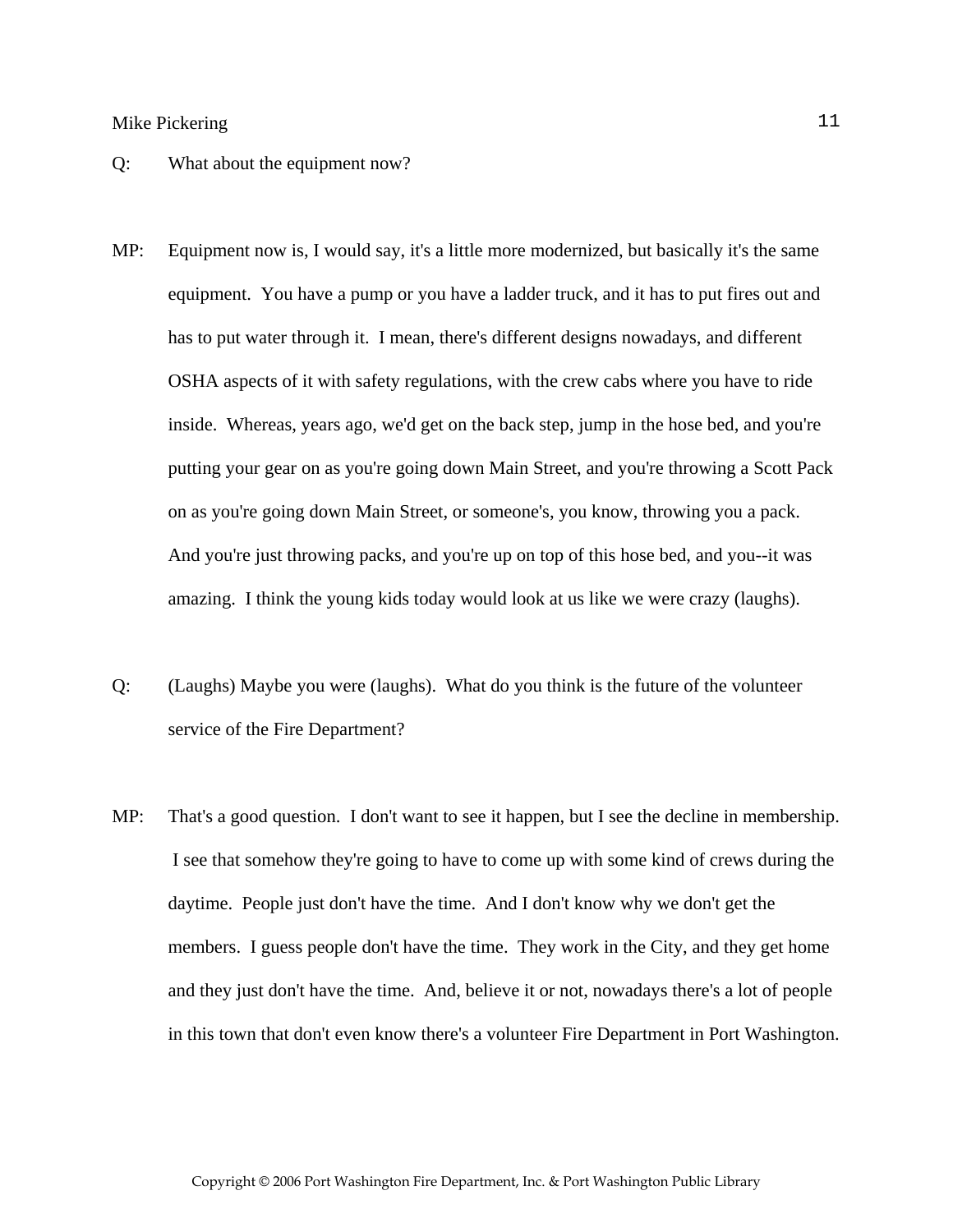Q: Really?

- MP: I've been asked that many times. "Oh, you guys are volunteer?" And, yes, they have no clue--some of the people in this town. And I think a lot of things--I know a lot of stuff changed in Flower Hill after we lost Bobby Dayton on Main Street. He was a--he was a good friend. He was on the racing team. And a lot of things changed after that.
- Q: Why?
- MP: It took a lot out of everybody, I believe. And a lot of people didn't really show it, but inside, it took a lot out of them. And there was ...
- Q: Danger factor? Was it that it became real, or ...
- MP: That might be possible. I really couldn't put my finger on the exact cause. Maybe that has a lot to do with it. Or the fact that they actually saw somebody--a member, a friend, you know, you see him in the morning, and you didn't see him after that. And that was pretty--that was a really tough time. I was a good friend of Bobby's, and, like I said, I raced with Bobby for a lot of years, and Bobby was a good guy.
- Q: If you had to do it all over again, would you do it?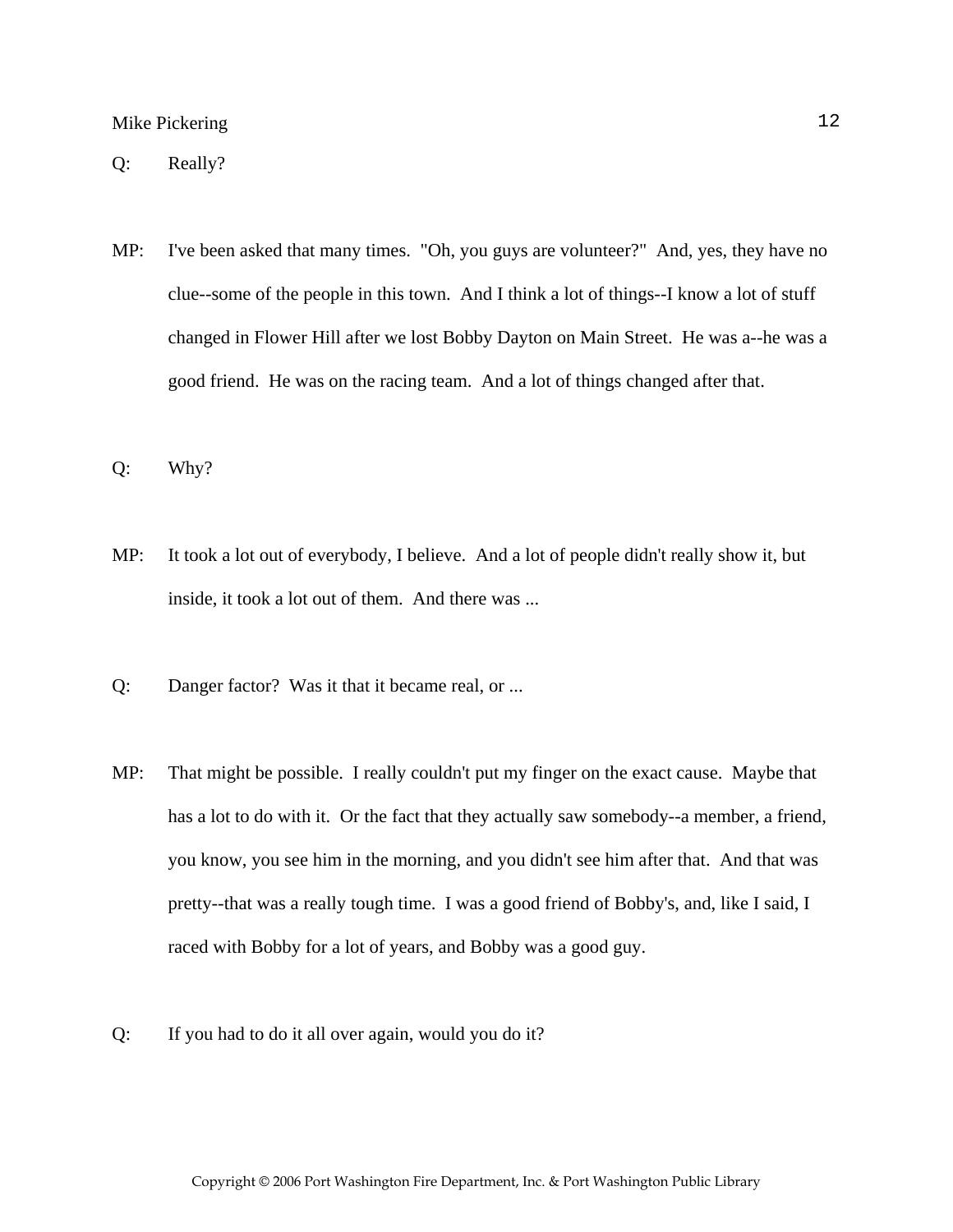MP: Oh, without a doubt. Without a doubt. Even so, back in the '70s and '80s. We were very busy with fires. We used to have a lot of fires. Not that you want fires.

Q: Right.

- MP: But we were very busy. We had quite a bit of calls. Like they had the arsonist with the boatyards, [and we had a lumberyard, which was another big fire that was active.](http://www.pwfdhistory.com/trans/pickeringm_trans/pwfd_news_lumberyd.pdf)
- Q: Where is the lumberyard?
- MP: Willowdale and, it was actually right--it's where the storage place is now.
- Q: ... [Beacon Hill] bungalows between ... [?] ... and Sands Point?
- MP: Beacon Hill bungalows.
- Q: Riviera.
- MP: [The Riviera Marina. Well, that was actually before I got in--the Riviera was probably ...](http://www.pwfdhistory.com/trans/pickeringm_trans/pwfd_fires_riviera.pdf)
- Q: ... Sands Point Bath Club?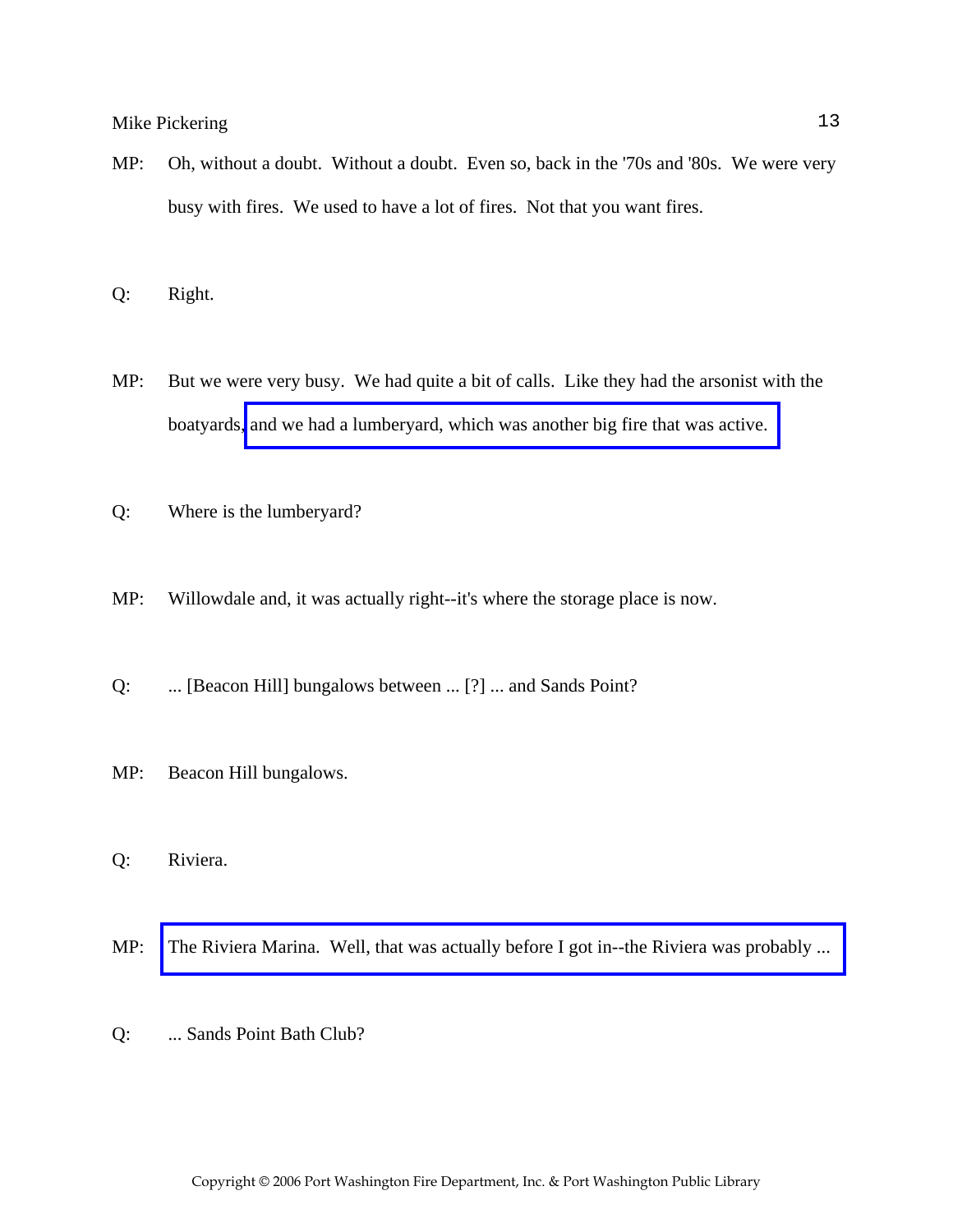- MP: [The Sands Point Bath Club in the '80s, that wasn't--that was during the daytime.](http://www.pwfdhistory.com/trans/pickeringm_trans/spbathclb_pz_web.pdf)
- Q: [Shields in 1990.](http://www.pwfdhistory.com/trans/pickeringm_trans/shieldshdw_pz.pdf)
- MP: Shields Hardware. The Bath and Tennis Club was amazing. We could see it, going down Main Street. It was--I think it was three or four o'clock in the afternoon.
- Q: Really?
- MP: And you could see the smoke, going down Main Street. It was--I don't know what they ever came out the cause of that, but there was no electric and no (laughs) heat to the building. So that--like LILCO was there probably that morning and shut everything off to the building. So, it's kind of suspicious (laughs).
- Q: Wow.
- MP: [And we had the sandwash building down on West Shore Road. It was an old--it was on--](http://www.pwfdhistory.com/trans/pickeringm_trans/sandwash.jpg) I believe it as ...
- Q: Sandwash Building? What is that?
- MP: Yeah, the--as you were going down West Shore Road, on the right-hand side, there was a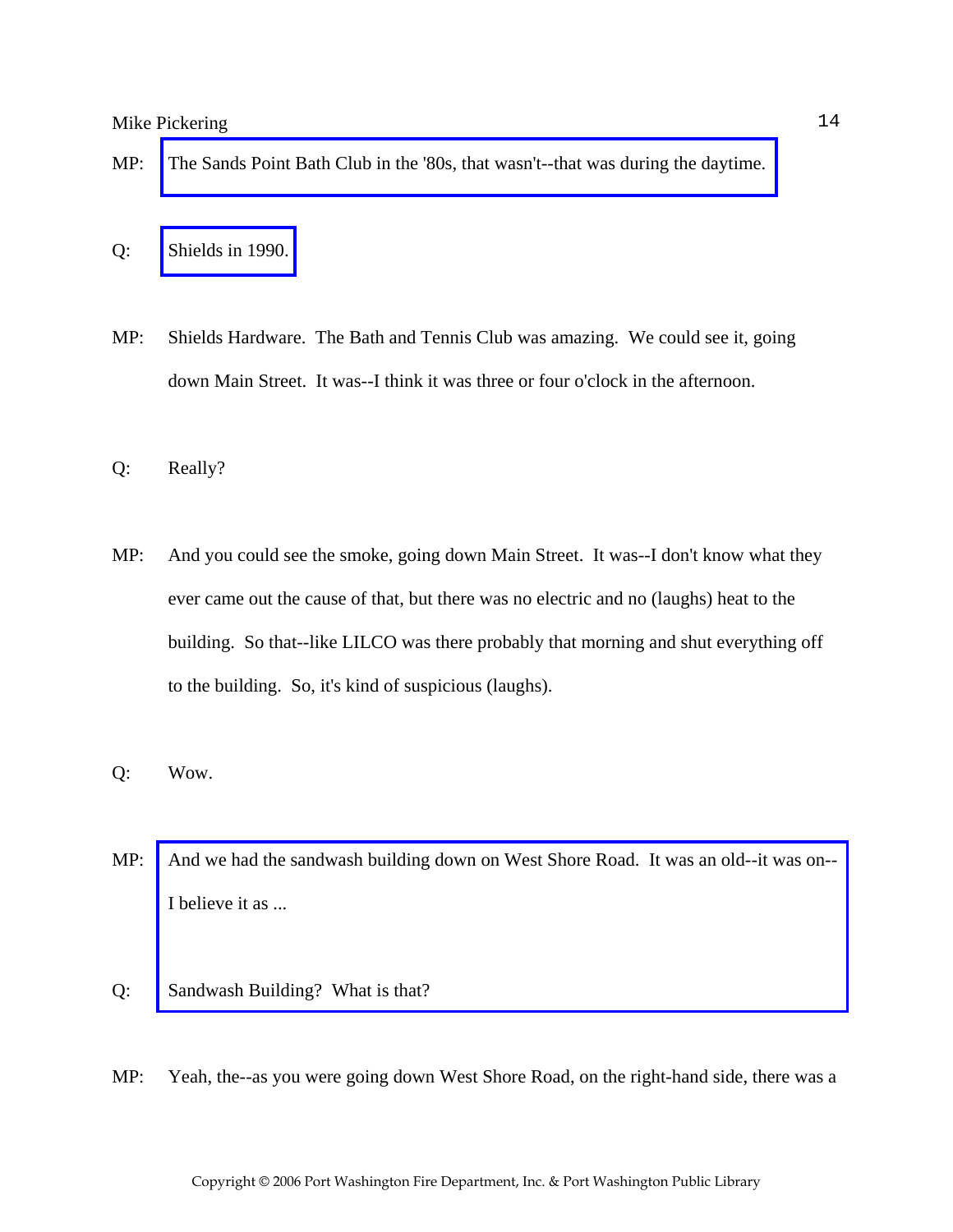big green building with the conveyor belts coming out.

- Q: Oh, yeah, yeah, yeah, yeah. Right.
- MP: Yeah, that burned. That burned a couple of times. But one night, about three in the morning, I guess it was, it was burning. It was burning up at the top. And that was--that was a tough fire. That was--you had to go up them--all them stairs, a couple hundred feet up. And there was all machinery above us. And the floors were pretty charred, and we actually, (Peter Zwerlein was the Chief inside the building with us), and we almost backed out of the building because of the fact that there was a possibility of collapse, because there was so much heavy machinery up above our heads and stuff. And we actually hung in there and we never had to back out. And we did a good job of knocking it down.
- Q: Wow.
- MP: That was pretty memorable.
- Q: Wow.
- MP: Nowadays, if some--I would say sixty percent, sixty-five percent of our calls are recorded alarms.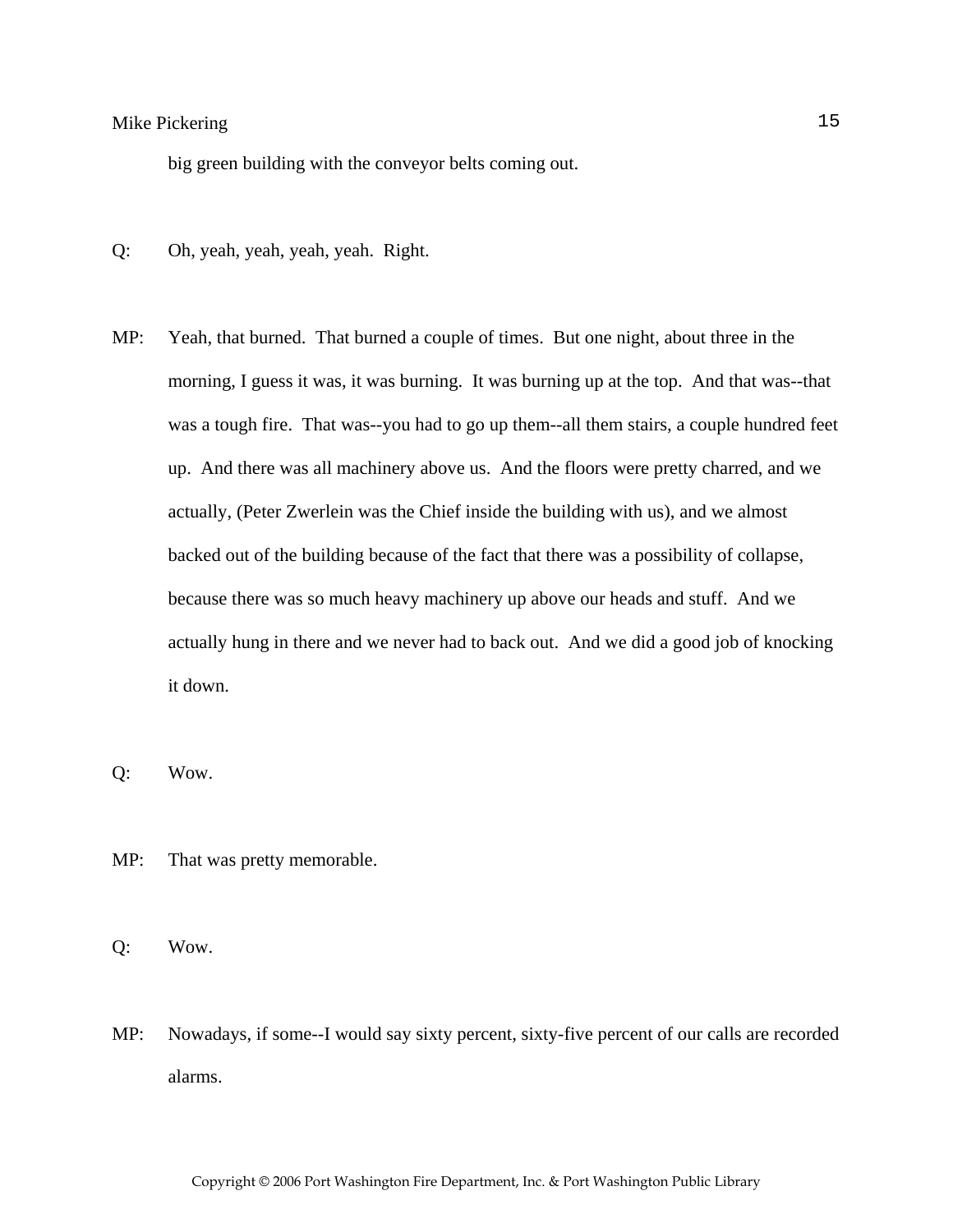Q: Really?

MP: And--yeah, at least.

Q: Now, since you're the hook and ladder, what's the tallest building in Port Washington?

MP: Oh, probably, I would say, hmm, that's a good question.

Q: (Laughs).

MP: Actually, I'm in an engine company.

Q: Oh, okay.

MP: [Probably buildings on Main Street. The Brower's Building, which is across from](http://www.pwfdhistory.com/trans/pickeringm_trans/pwfd_fires01_web.jpg)  Dunkin' Donuts.

Q: Yeah.

MP: Which is another building that I hope never burns, because ...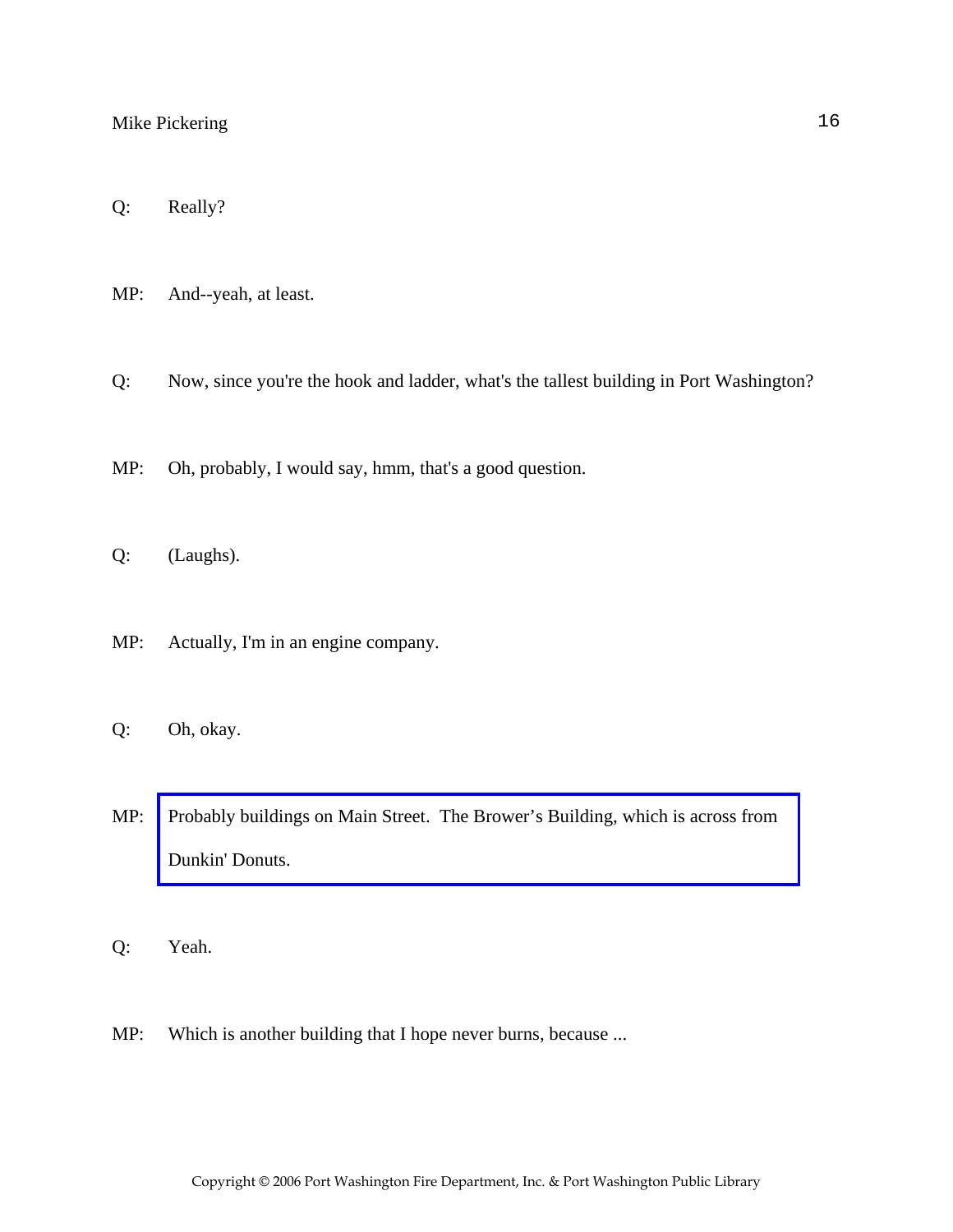Q: Yeah.

MP: ... we've been in there a few times, and ...

Q: It's pretty solid.

- MP: I really don't think that the--I don't know how some of these buildings get away with what they get away with. Whether it's the county doesn't have enough time to come and inspect them or ...
- Q: You mean the fire codes?
- MP: Uh huh. Yes, that's correct.
- Q: Now, how about does Flower Hill have special traditions that they pass down from generation to generation, or is there ...
- MP: Well, actually, we don't--nowadays, you don't really get too many father-sons anymore, you know. That stopped probably around the '80s and stuff. I think things are changing now with the times. As far as response goes and with all the recorded alarms, which we don't get a lot of turnout for at times because people're getting tired of going to them.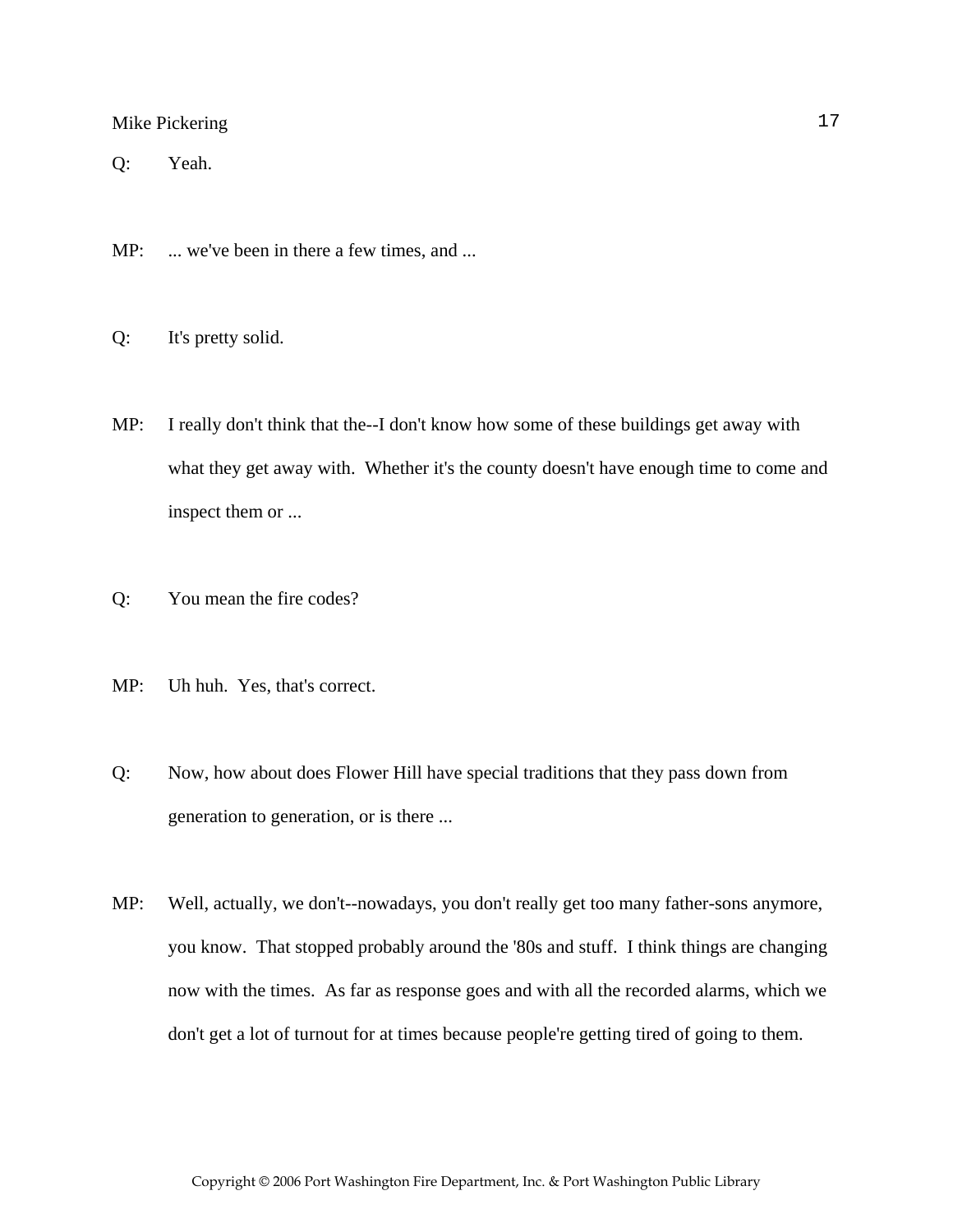- MP: You know what I mean? If you go to a call six times, seven times in a month, the same address, something's wrong, you know. Like Dunkin' Donuts nowadays is one of the big recorded alarm problems we have. I'd say we've probably been there twenty times this year already.
- Q: Really? What was your first job with the Fire Department?
- MP: First job. Learning--my first job was actually learning how they operated, because, like I said, I came from a Fire Department that was really pretty slow. And going to a Fire Department that you had two or three calls a day, or seven or eight calls a week, it was- you learned quick. You really learned quick. And everybody pitched in. Everybody taught you, and the oldtimers gave you their theories. And we had a lot of backing of the Road Runners from the companies, from Flower Hill and Protection, at the time. And then, I believe it was in '76, Atlantic's folded their racing team, and ...

Q: Why?

MP: Lack of members. They just couldn't get enough members to field the team. Actually, at one point, there were three drill teams in this town. Flower Hill had their own, which was the Runts. Protection had theirs, which was the Rangers, and Atlantic's had the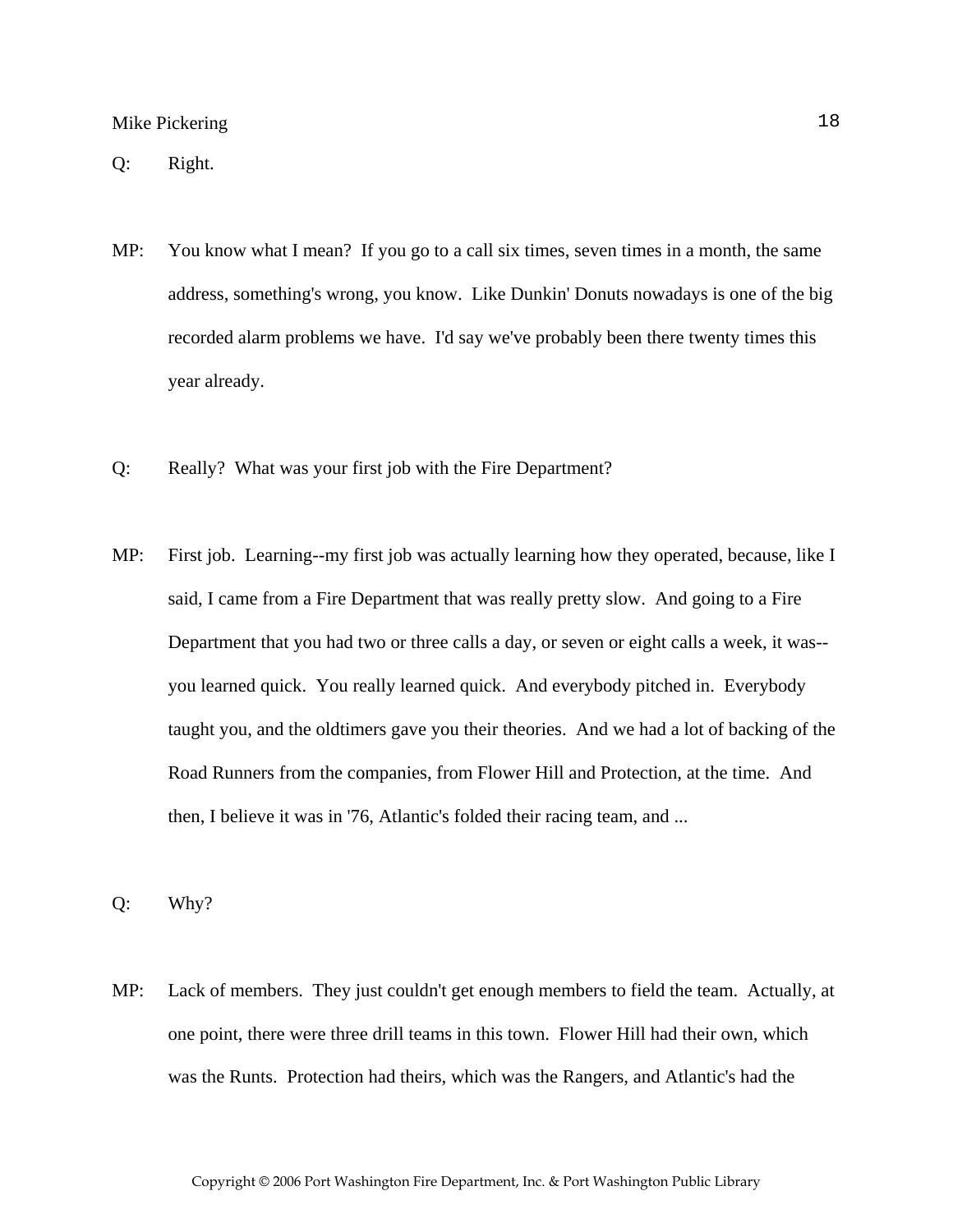Rowdies. And we all merged and became one team. And that is probably one the highlights, I guess, that I enjoyed the most over years, because the camaraderie of the racing teams. Not only the fellows you raced with, but the people you met from other fire departments.

- Q: All around the country?
- MP: All over the Island. Upstate New York. The different teams when you had the State tournament where you raced, and then you went to Lindonhurst or you went to Central Islip. Became good friends with those guys. If you needed a part, you could always count on them to call somebody, and I think the kids today don't understand that. I really don't, and I don't think they know what the camaraderie is. Because it's amazing. I must have known--God! I couldn't tell you. I actually remember the sunrise fires, because we went out there. And there were a couple of young guys in the back.
- Q: What are sunrise fires?
- MP: Those are brush fires out in '95.
- Q: Oh, yeah, out East in the Hamptons.
- MP: Yes.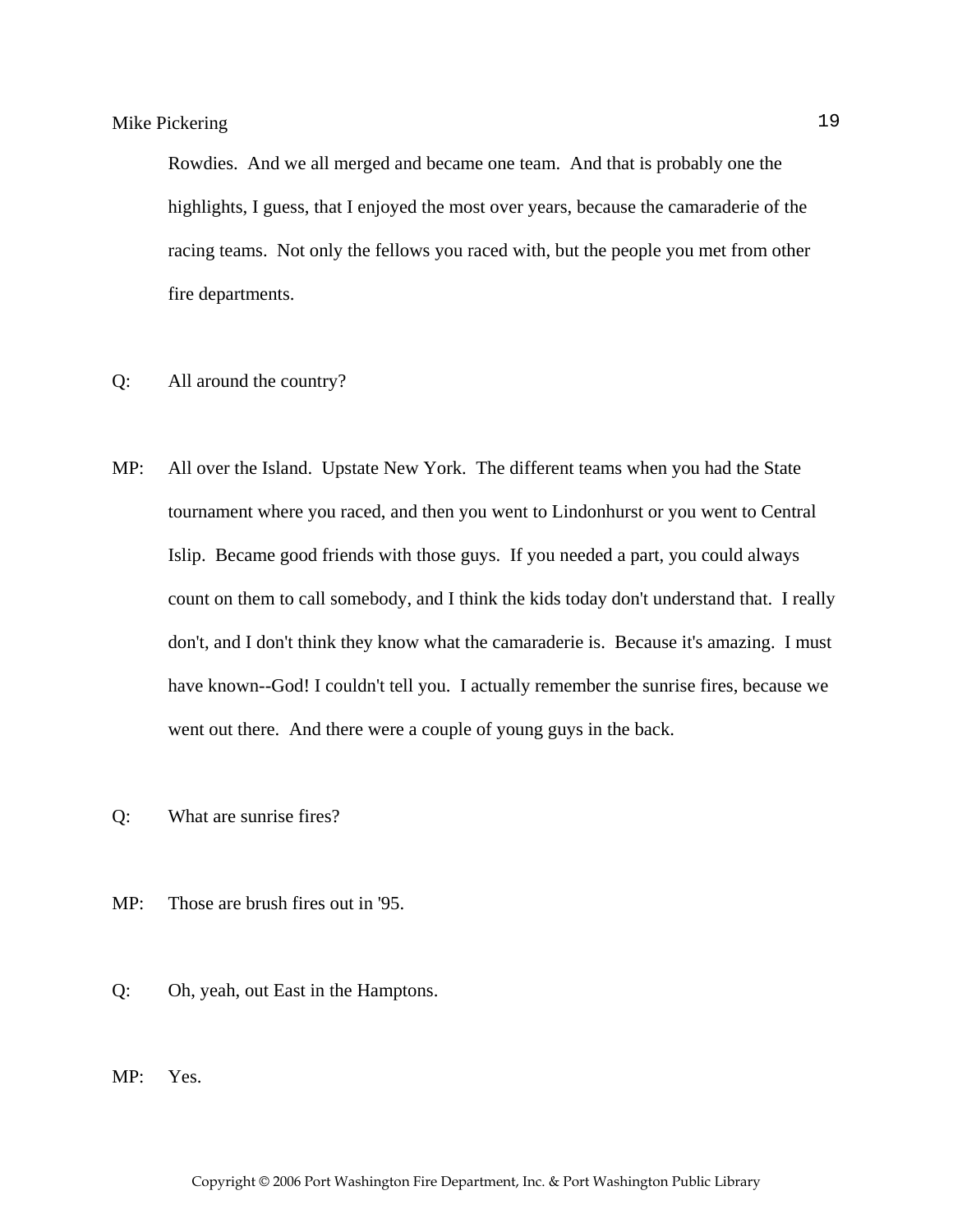- MP: [And a couple of young guys were in the back of the rig. And we got there, I was walking](http://www.pwfdhistory.com/trans/pickeringm_trans/pwfd_news_wildfires.pdf)  down Sunrise Highway, and about fifteen people said hello to me in twenty feet. And one kid says to me, "How the hell do you know these people? We're in the middle of no place out here." I said, "It was from playing softball and racing all the years. You know, you become friends with people. You might not hang out with them all the time. You might not see--you might see them once a year at a tournament. But they know you and they say hello to you, and they remember you." And it's the competitiveness and it's the camaraderie of racing, you know. And I try to tell some of that to the young guys today that racing--because a lot of them don't want to do it. It's dangerous. They don't have the time.
- Q: It is dangerous, isn't it?
- MP: It's dangerous. But if you're cautious ...
- Q: Did you ever get hurt?
- MP: Not really. A couple of road rashes, but nothing serious. Nothing serious. I actually got hurt worse playing softball.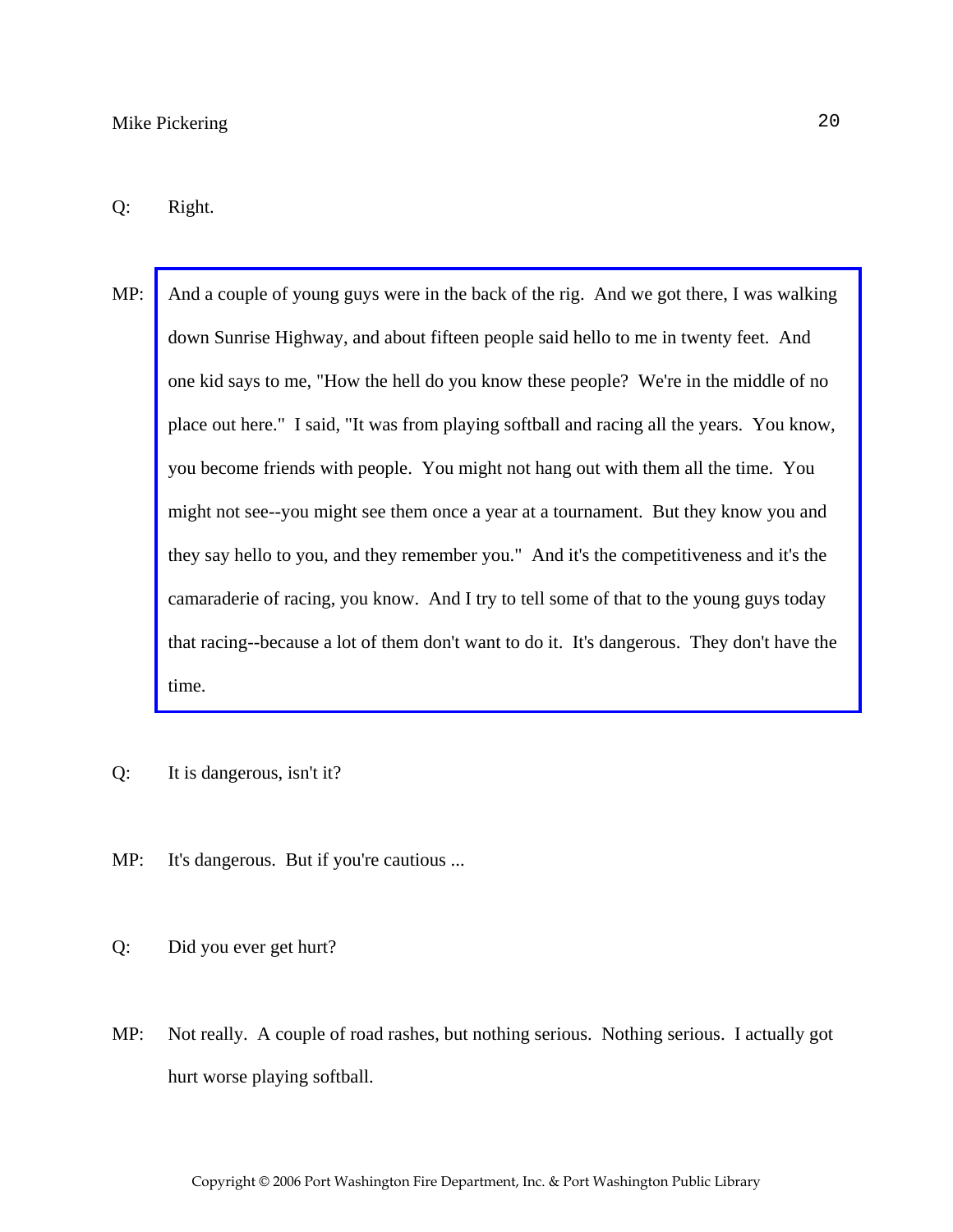Q: And did you play on the Fire Department softball team?

MP: Yes.

- Q: And so who was on the team with you in the early days?
- MP: [Oh, let's see. There was Peter Zwerlein and his brother Billy. Ronny Henderson. Tony](http://www.pwfdhistory.com/trans/pickeringm_trans/pwfd_softball006_web.jpg)  Ciginoffi, Richie Edmondson. Wow. Now, you're really asking me a tough question, to remember everybody. Frank Pavlak was the manager, the player/manager.
- Q: Sounds like a good team.
- MP: Frank Pavlak was the manager. He was the player-manager. Buddy Stetz.
- Q: Oh, my God! I remember Buddy.
- MP: Well, he played for probably--I joined in '74, so I believe he played for three more years or four years after, then he moved. But we had a really good--and that was another--we had a good team. And that was another thing that was, after the softball--the Eighth Battalion League--you would go back to the home team's firehouse. And, you know, they had hamburgers, hot dogs, and, you know, and ...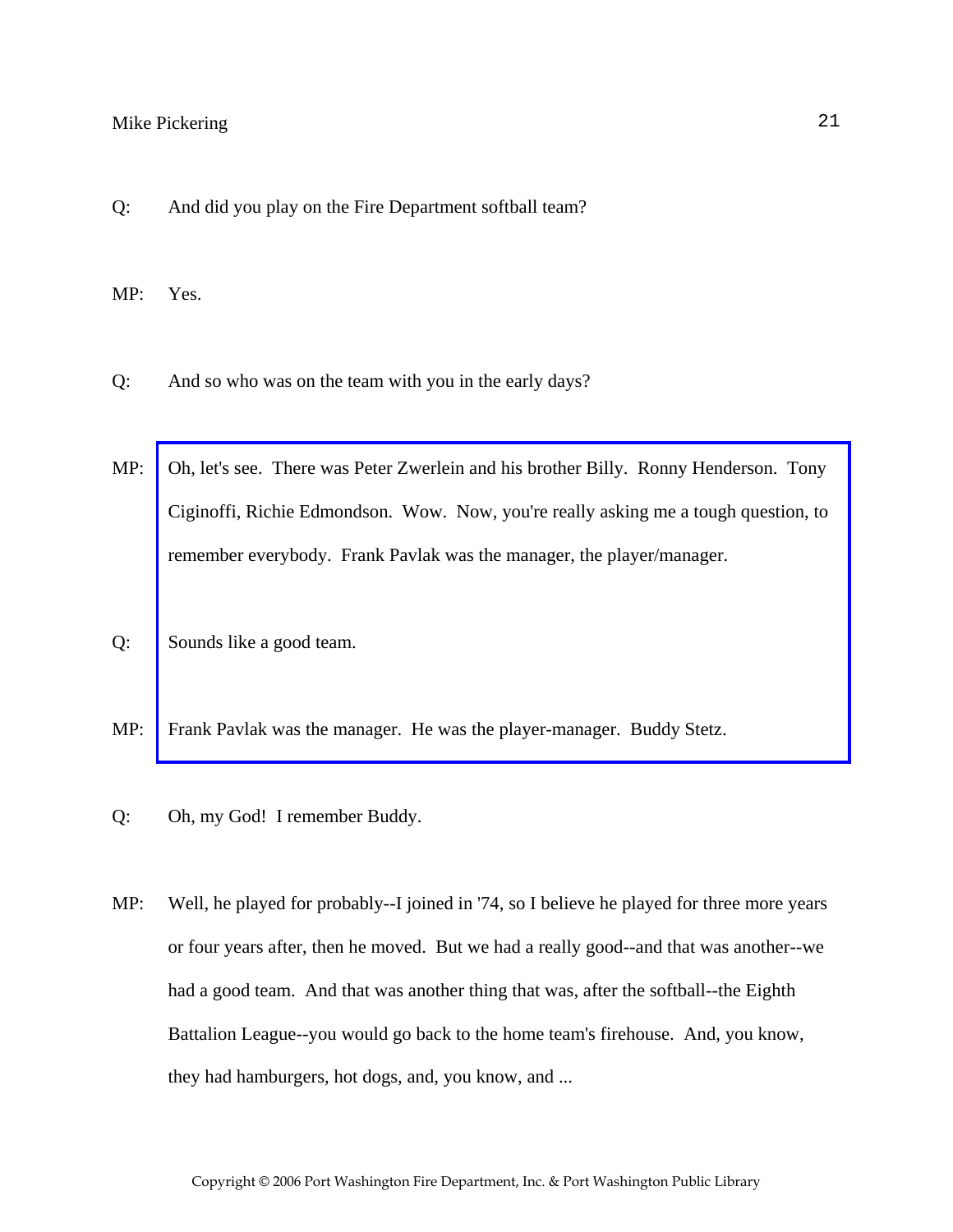- Q: Maybe a beer or two? (laughs).
- MP: A couple of beers. Yeah, a couple of beers. A couple of times we drank a couple of firehouses dry.
- Q: (Laughs)
- MP: Especially when we played Manhasset. We had a great rivalry with Manhasset. Port Washington was always knocking heads with softball. And just the people you meet. And, you know, you could be on the field screaming and yelling at each other, and game's over, you're back at the firehouse having a hamburger and a hot dog, and you sit, having a beer, talking about the game, you know.
- Q: Now, were--did--is there--is there like a friendly competition between the Fire Departments in Port Washington, or is that gone, too?
- MP: There is still some friendly competition. You mean, as far as rivalries between ...
- Q: Yes.
- MP: ... the different companies? Sure there is. Not as much as it was in the '70s and '80s.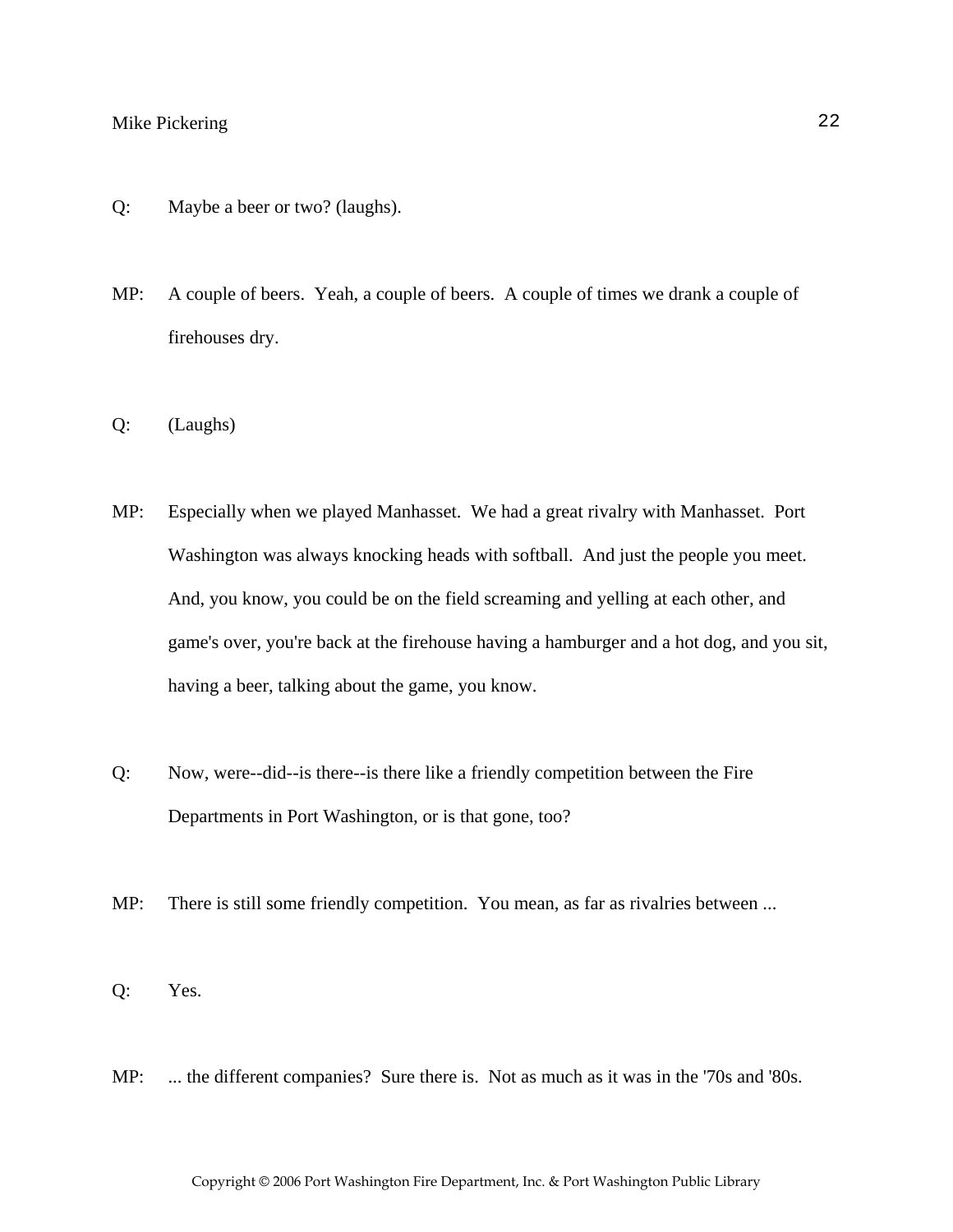#### Q: Right.

- MP: I think nowadays, they just don't understand it. As much as you, you know, like we call Atlantic's Lasagna Ladder Company, you know, because years ago it was all the Italians. We used to call them actually the Guinea Garage (laughs) years ago. And they used to call Flower Hill Pansy Hill.
- Q: (Laughs) Why?
- MP: Well, it's "Flower." And they said, "Okay, a flower, the pansy." And they called it "Pansy Hill," you know. And there was always rivalry who was the first engine on the road.
- Q: Right.
- MP: I actually didn't live ...
- Q: For bragging rights?
- MP: Yeah, actually yes. Actually, I lived in Manorhaven, so I really didn't catch the first engine out of Flower Hill when I--in the '70s and the early '80s. But there were people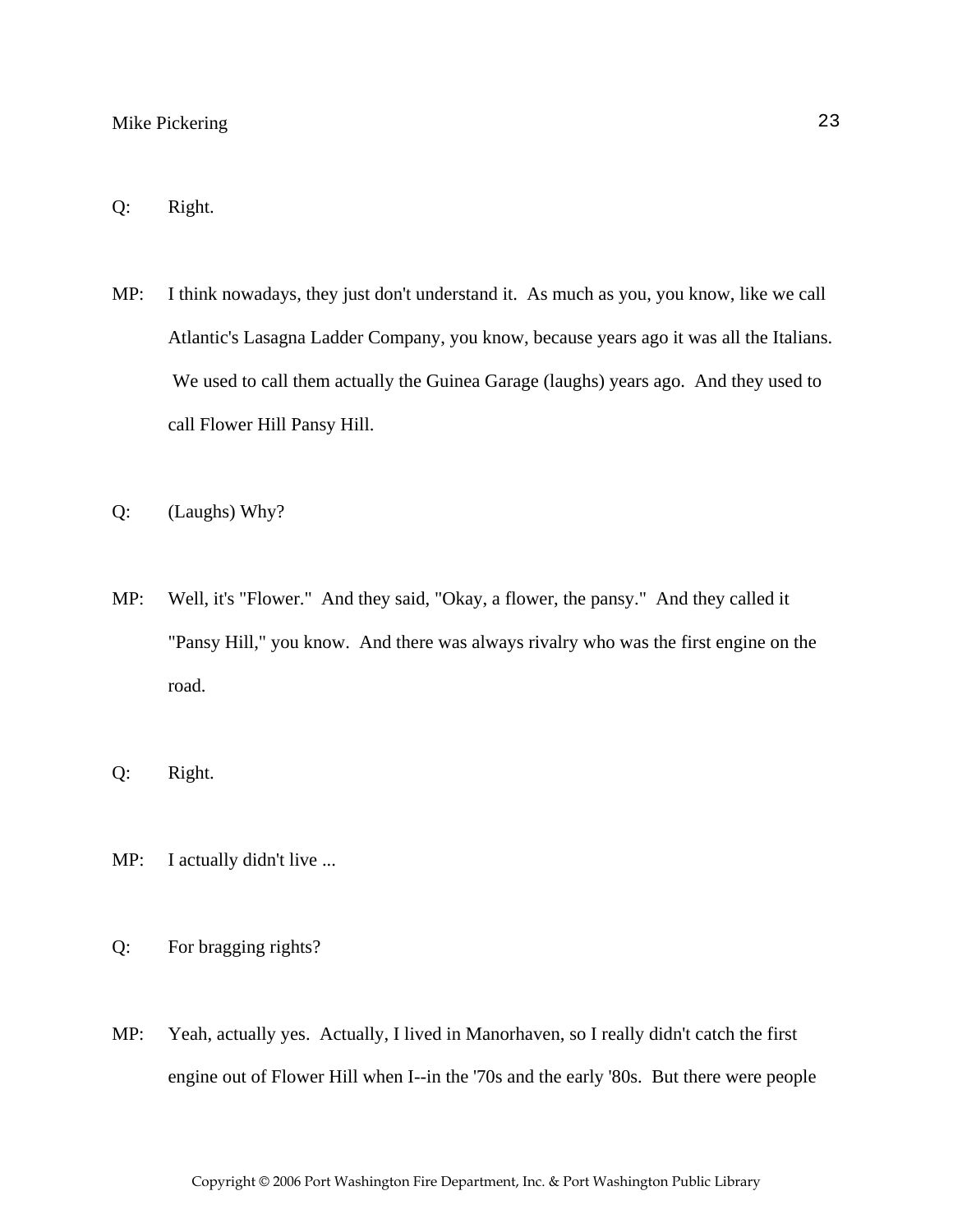that lived right around the firehouse--Donny Kurz and Otto ... [Nicholisak] ... There were quite a few people who lived around there, and the engine would be out like a shot--two, three, four o'clock in the morning. Midnight, whatever time it was, the truck was out like a shot, and it was amazing to see that engine get out so fast. And everybody'd be breaking their chops to get to the Annex and see if we could beat them uptown. It was a good rivalry. It really was. And, you know, I don't think you have that that much nowadays.

Q: Right.

MP: Because I really don't think they understand what it really was all about.

Q: Who was the--as a character, who stands out in your mind, like a person that you would, you know, think of as the most unforgettable guy that you met?

MP: Wow. Through the racing, I guess it was Harold Leeds back in the time, back in the '70s.

- Q: Tell me about him.
- MP: [He was the climber for the Road Runners drill team, and he was just a crazy guy. I mean,](http://www.pwfdhistory.com/trans/pickeringm_trans/pwfd_racing011_web.jpg)  he was a gymnast, I guess, in high school, because he would always do back flips, and he was actually a good climber. He was a very excellent climber. And the Road Runners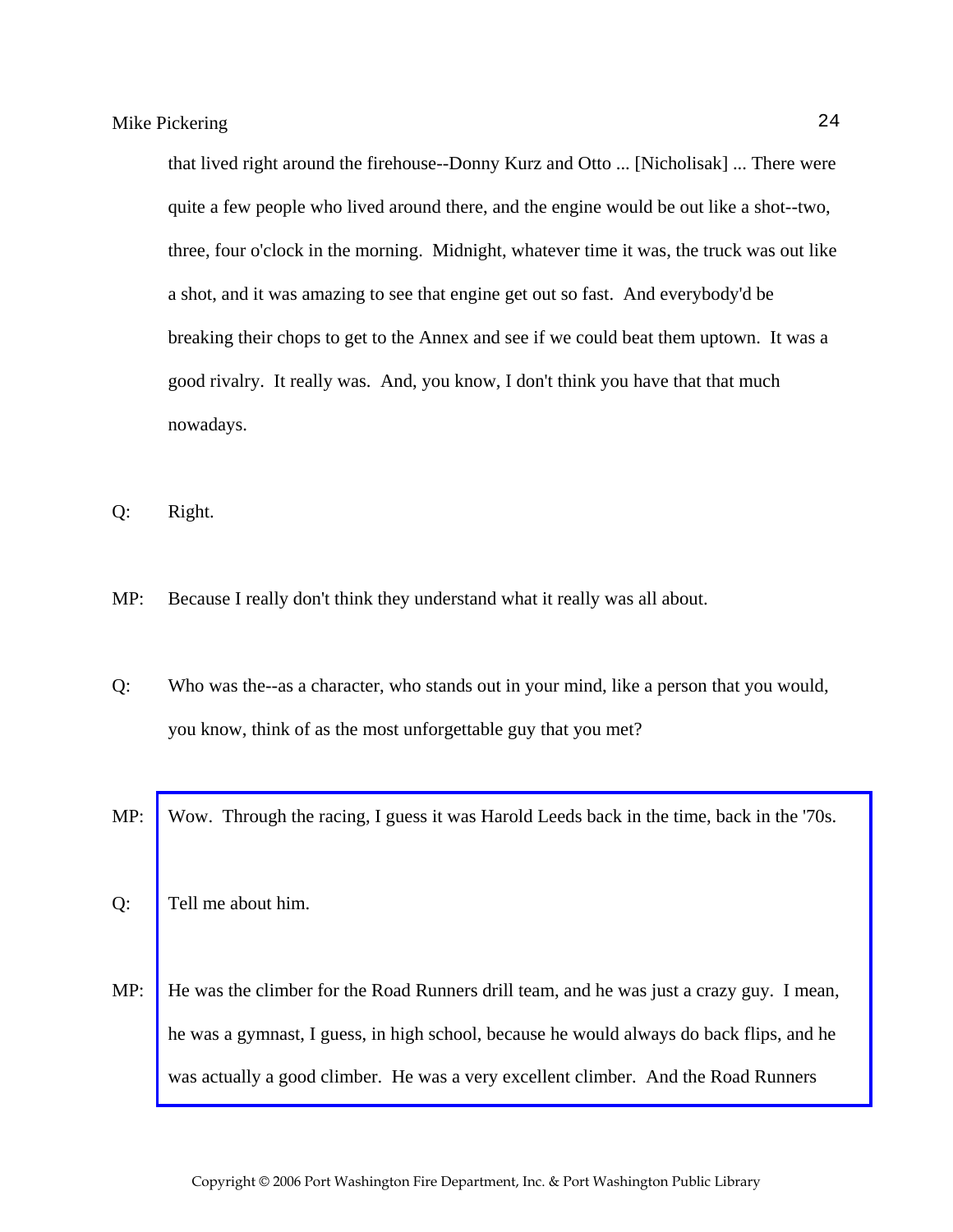held the state record for a couple of years. But I guess it was, after his bachelor party, I believe it was, and his brother-in-law, Johnny Morrison, and you put the two of them together, it was--they actually had a farm tractor and a little tag-along trailer that they were driving up Main Street about two o'clock in the morning, drunk off their banana. And the cops pulled them over, and the cops just were like, "What are you doing?" (laughs). It was--it was--and the cops would--they just, "Get that thing off the road." But nowadays, that wouldn't happen. You'd probably get locked up nowadays, you know.

- Q: Now, is he still with the Department?
- MP: No, actually, he lives in--I believe he--I know he moved to Texas, but I am not sure if he's still down in Texas or--but I know Johnny Morrison moved to Georgia, so, you know, he work for--actually, he worked for the phone company, and got transferred down there, you know.
- Q: Oh.
- MP: There were a lot--you know what? There were a lot of crazy characters, and to describe them all or to try and remember them all, it's--it's pretty tough. There were so many good times, and some sad times.
- Q: Like what?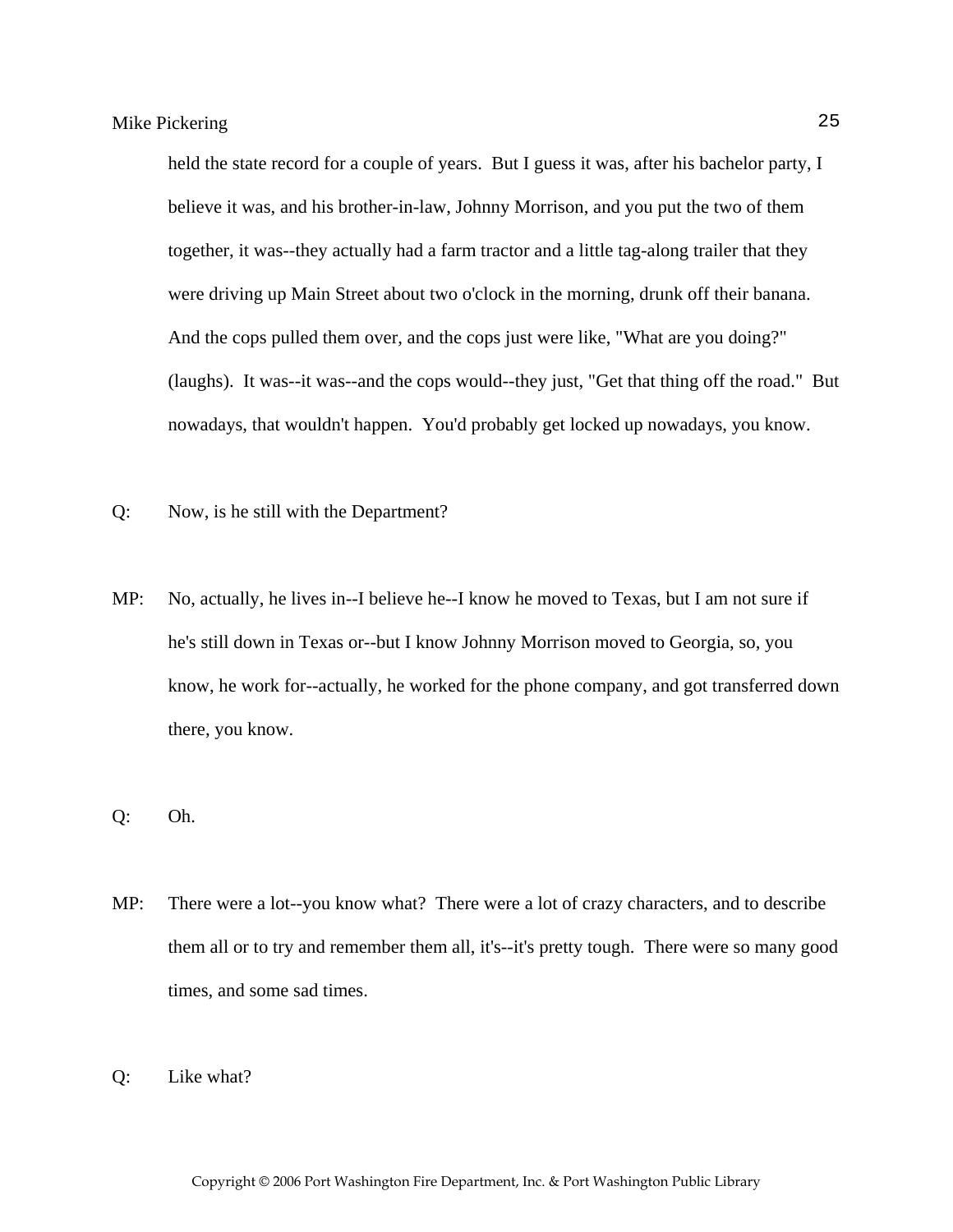- MP: Well, I guess, like I said, when we lost Bobby Dayton, that was probably the toughest [thing this Fire Department probably ever went through. I mean, everything, like I said, I](http://www.pwfdhistory.com/trans/pickeringm_trans/nday881127_pz.pdf)  think everything--a lot changed after that. A lot of people lost interest. Not that they lost interest. I still can't come up with the right words for it, but it took something out of a lot [of people. And we had a tough--we lost another member of our company--Tony](http://www.pwfdhistory.com/trans/pickeringm_trans/pnews921112_pz_web.jpg)  Ciginoffi. He was killed in his own house. And he was a City fireman.
- Q: Where the rock rolled on him? Is that the one?
- MP: Oh, no. That was Joey ... [Tita] ...
- Q: Right, okay.
- MP: That was another--that was another call that was--I was on that call. That was just a heart-breaking call, because it was we tried everything to get that rock off him. And ...
- Q: He was alive when you got there?
- MP: He was alive the whole time. He was alive until they took the rock off him. Because that's the only thing that kept him alive, was the rock. But it was probably pressed up against him and kept every--everything here was shot, but from his waist up, just when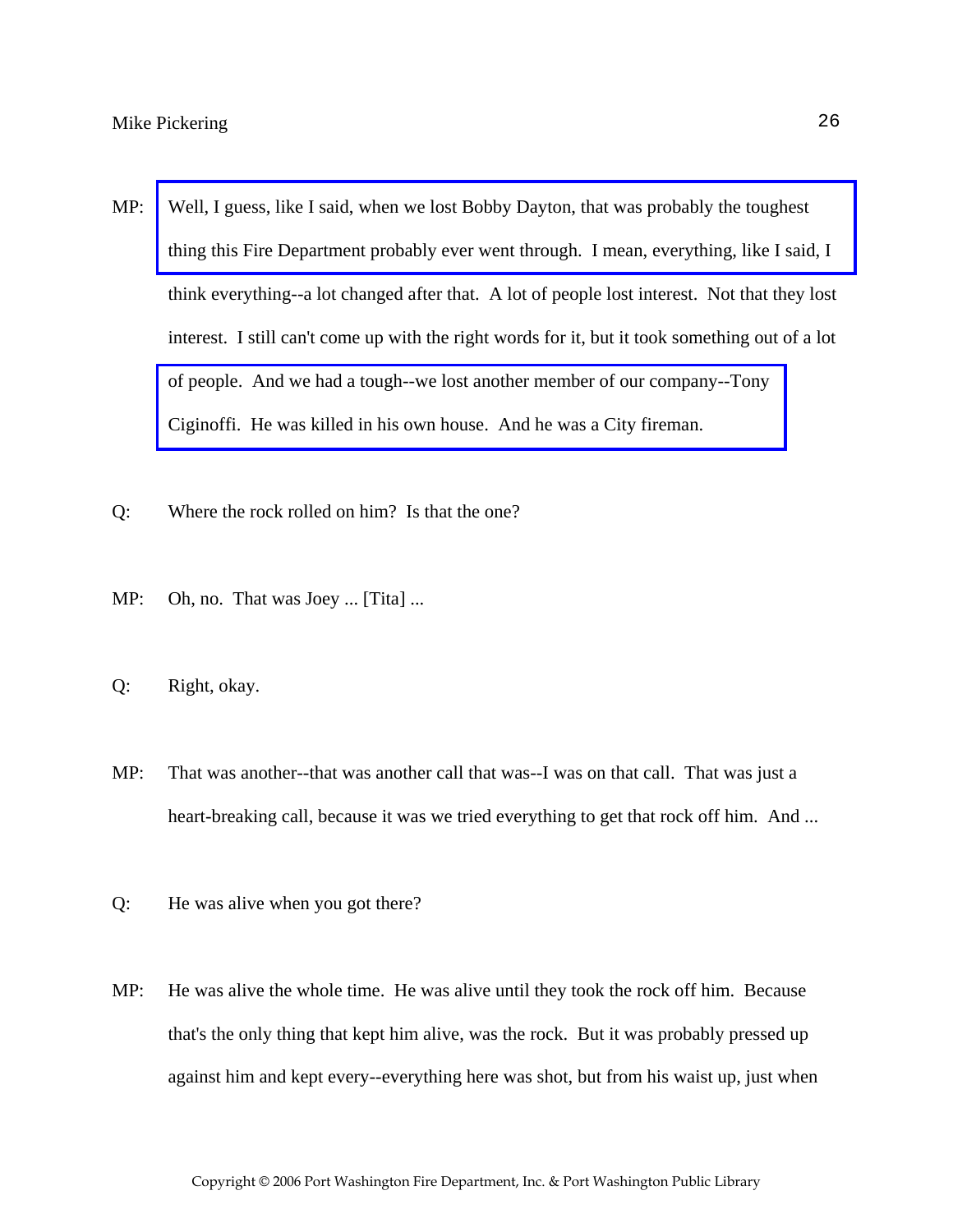they removed the rock from him, he--he died. And that's some of the cra--not the crazy, [but some of the incidents we've had in this town are just--Ingrid Sowle from the Fourth](http://www.pwfdhistory.com/trans/pickeringm_trans/sowle_pz.pdf)  Company was killed by a drunk driver on ...

- Q: Out on Beacon Hill?
- MP: Beacon Hill Road, you know. And, like I said, Tony Ciginoffi who was killed in his own house.
- Q: What happened to Tony?
- MP: He was a--he was a City fireman also.
- Q: Really?
- MP: 217 Engine in Brooklyn. And in his own way, he was--he was probably, he'd give his shirt off his back if you needed it. That's the type of person he was. And, you know what, everybody has their quirks, and I guess he got home one night, and he was renovating, or he was painting, I believe, and he had taken the smoke alarms down. And a fire started in the basement, I believe, and he got trapped upstairs. And they found him actually in his--in the bathroom, in the bathtub. And ...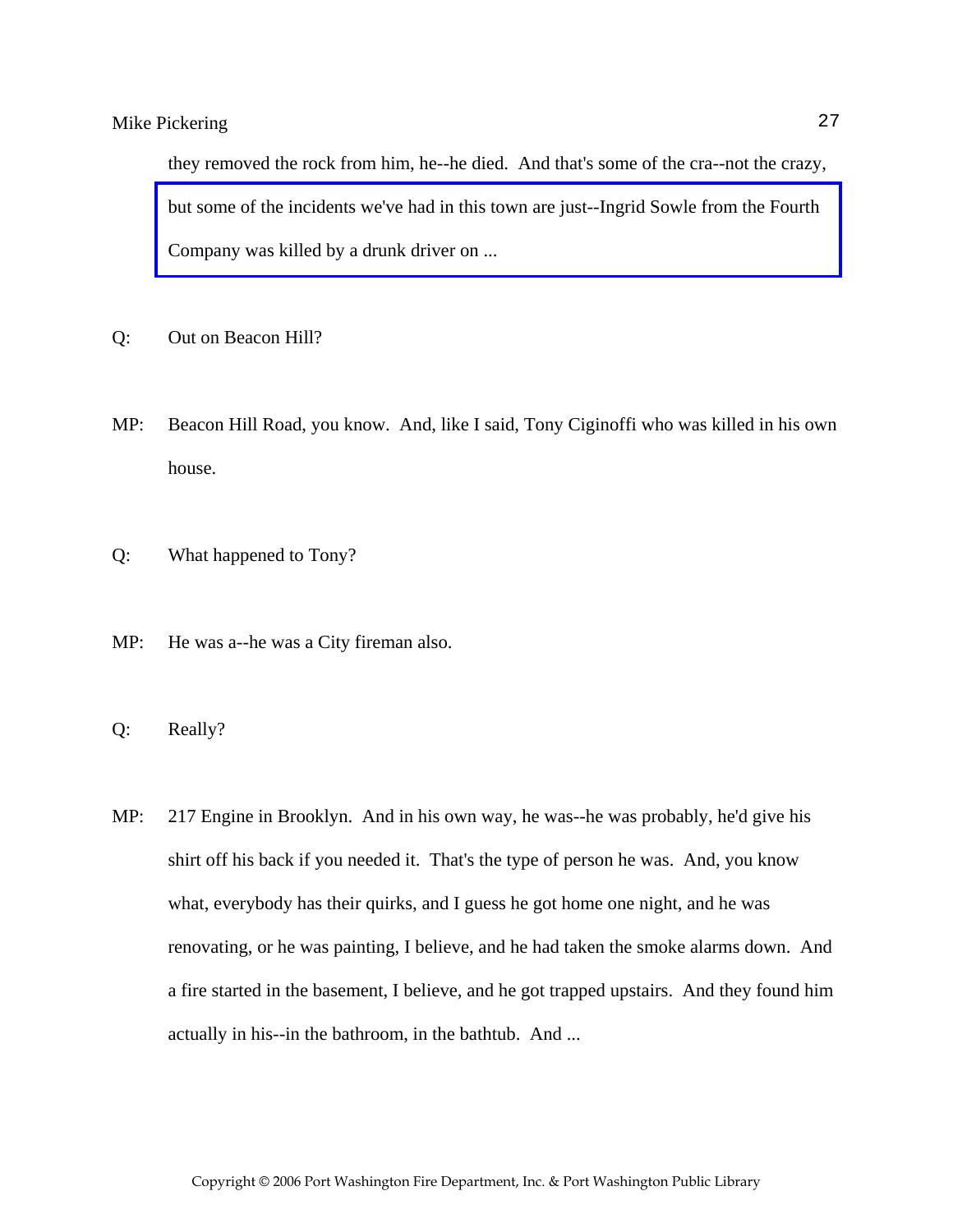- Q: Were there other people in the house?
- MP: No, it was just him. He had a--he--he was a--he was divorced. And he had a girlfriend, and she had passed away, so I don't know if this ...
- Q: It's all right, no, no.
- MP: She had passed away, so that kind of took a lot ...
- Q: Out of him.
- MP: Took a lot out of him, you know. And--but he was--he'd give you the shirt off his back. He really would.
- Q: Was he a member when you joined?
- MP: He joined probably a couple months before me, I believe. And he--there were a lot of people that worked for the schools at that time, and there was a lot of people from the schools that worked. And that was another--that's how I met these guys also, through softball and stuff. And when I used to work for the Town, I worked in the incinerator on shifts. And they would say, "Well, you know, what are you doing after work?" "I'm working four to twelve this week." "All right. Meet us down at The Lighthouse." And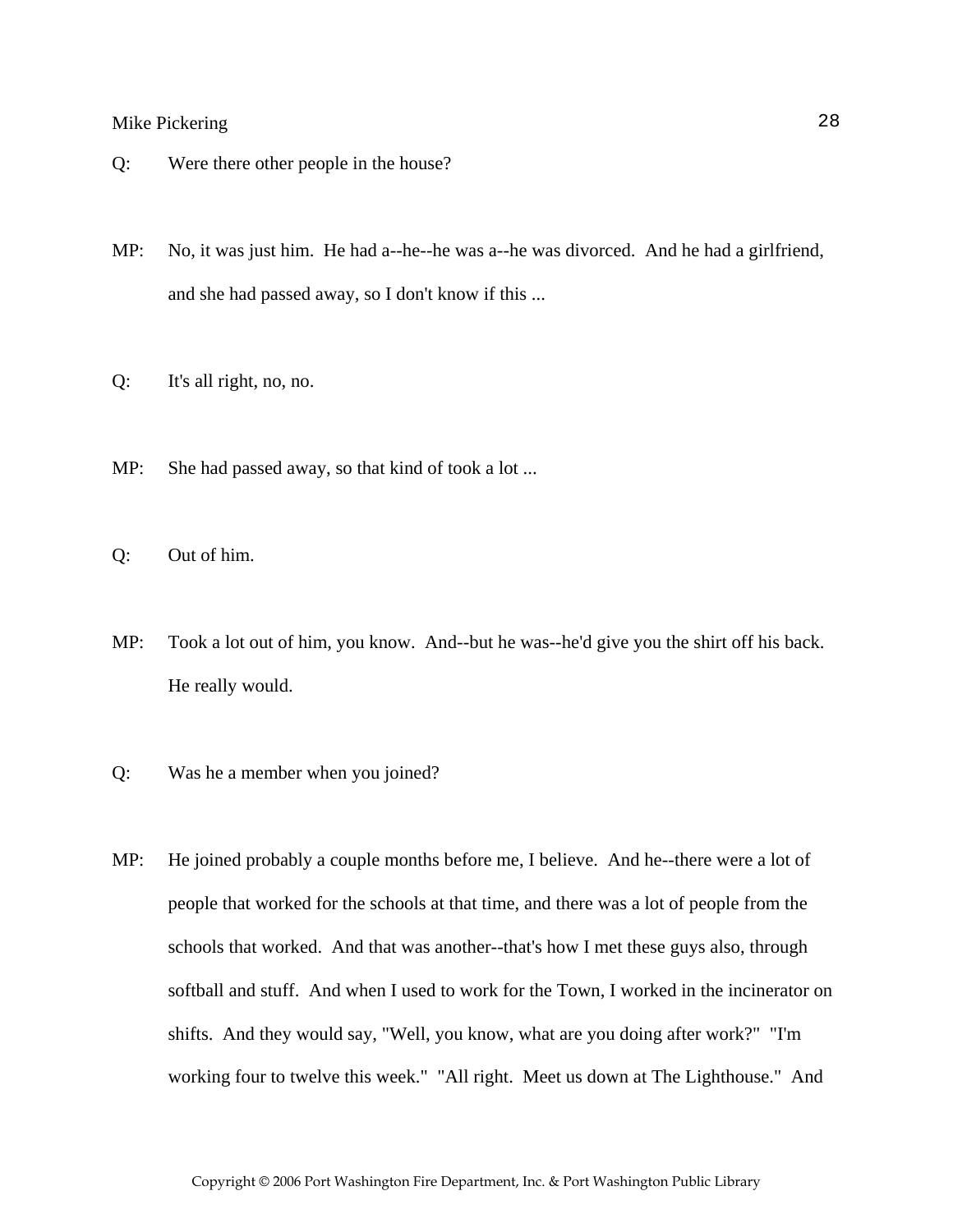that was one of the hangouts.

Q: Right.

MP: The Lighthouse Lounge.

Q: Yep.

MP: And we'd usually hang out there till the donut man brought donuts across the street ...

Q: (Laughs).

MP: (laughs) ... till the wee hours of the morning.

Q: Well, what's across the street? Oh, the Harbor Deli?

MP: No, it was actually a place where the two pillars are in there.

Q: The White House Laundry?

MP: There was a place where a bakery guy would drop off, right across the street. And we would hang out there. "He's coming! Let's go. Let's get some donuts." And we'd go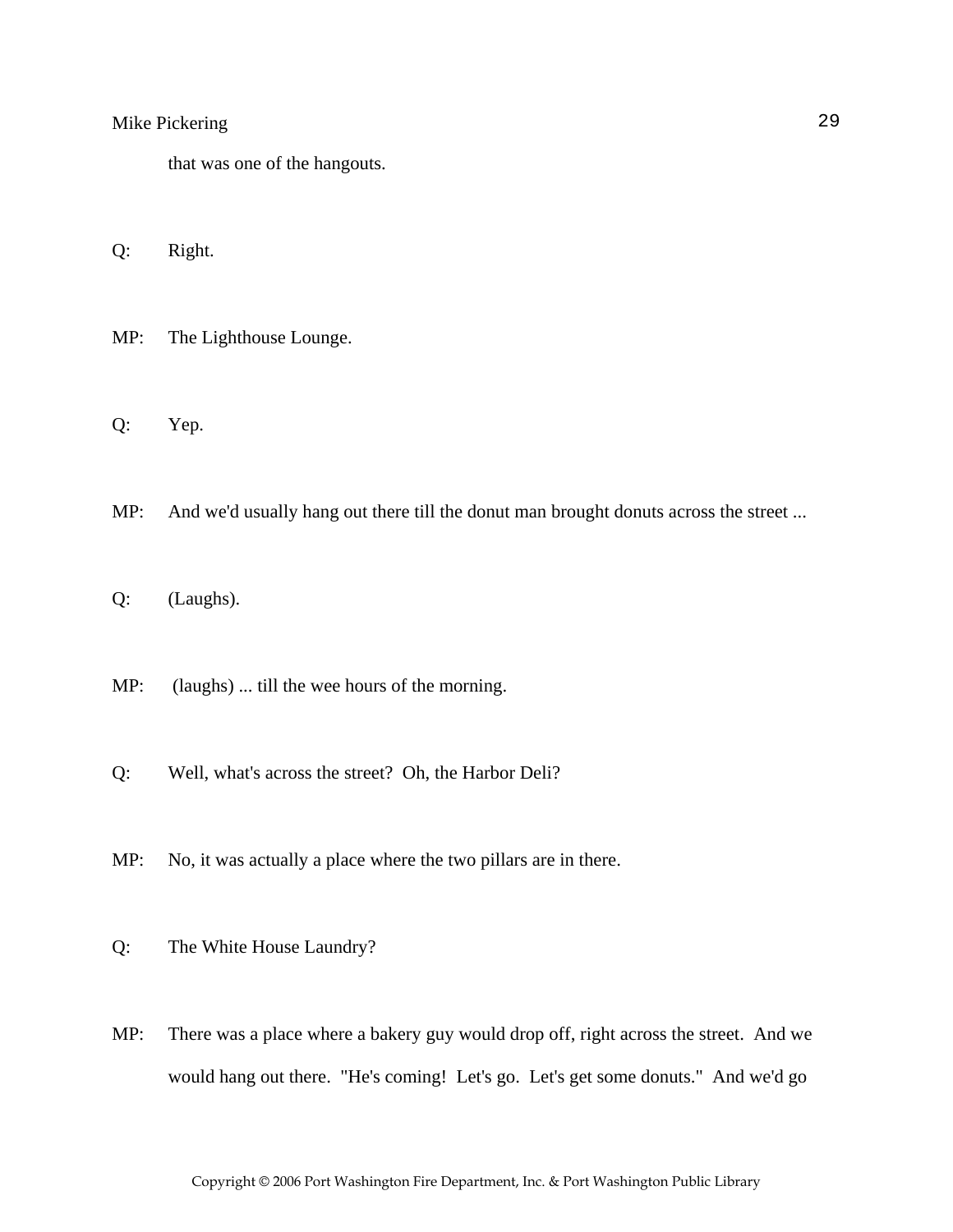back into the bar (laughs). But you'd get away with that back then.

Q: That's true.

- MP: You know. I mean, whether it was wrong or not, we were just having fun. Because everything we did was--nobody ever got hurt. That's for sure. It was all clean fun.
- Q: ... [All those ? strangers?] ...
- MP: Exactly (laughs). Exactly.
- Q: And a lot of the policemen were fire--you know, fighters. And it seemed like there was just a general camaraderie ...
- MP: Oh, it was totally.
- Q: ... everywhere.
- MP: Every--yes, it was. It was amazing. I mean, at fires, I mean, you could have the rivalry with the other companies, but as soon as the whistle kicked in, it was all business. And, like I said, we had quite a few fires. And it was business, and we did the business. We knew what we were doing through the training, and guys would come and, you know,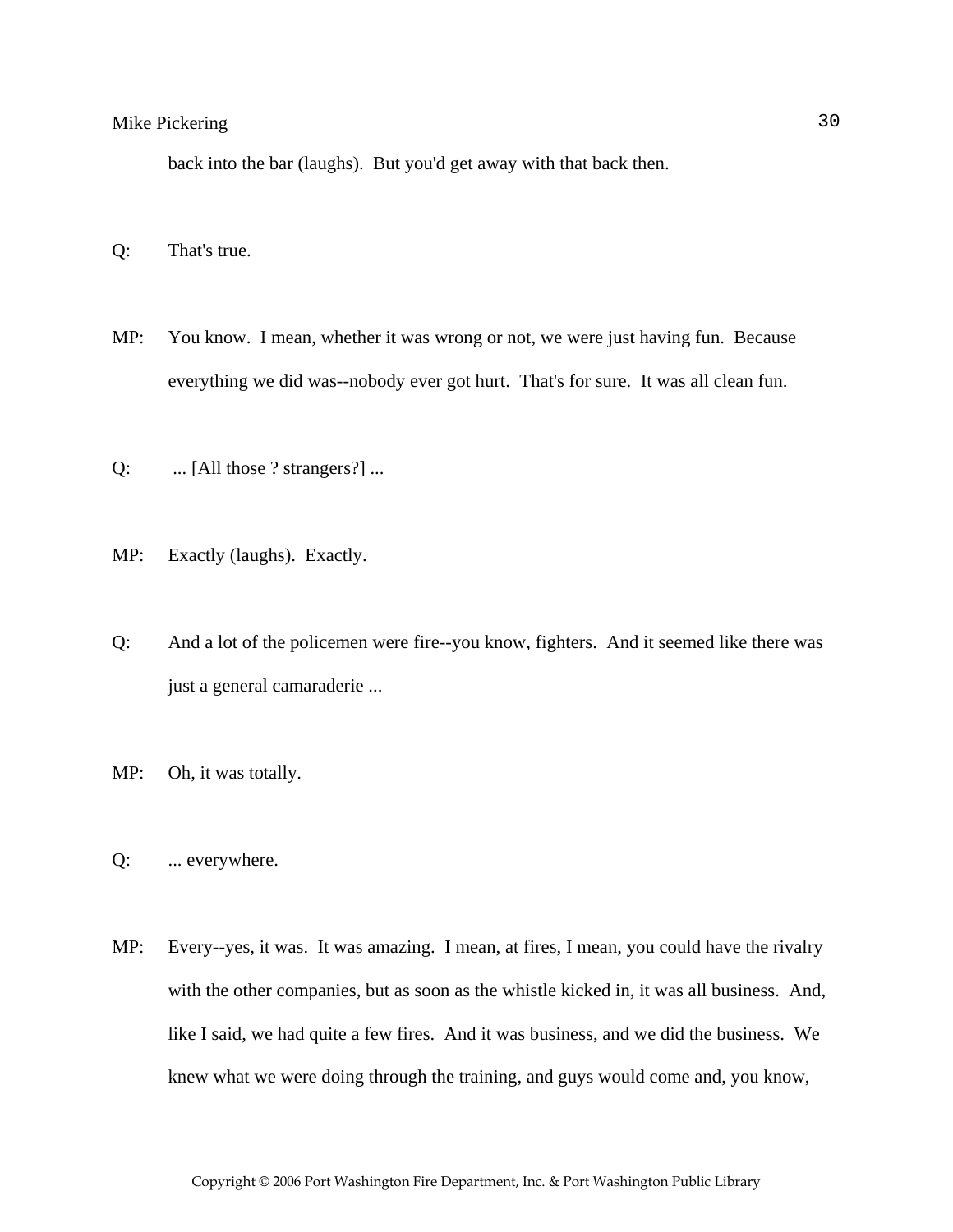and, regardless of the rivalries, everything was put aside. One of the funniest things I remember was Atlantic's had a City Service truck.

Q: What's that?

- MP: It's all ground ladders.
- Q: The City Service truck?
- MP: [Well, they used--that was the type of vehicle they called it. It was a ladder truck, but it](http://www.pwfdhistory.com/trans/pickeringm_trans/ahlco_truck02_web.jpg)  didn't have an aerial on it.

Q: Okay.

- MP: It had all ground ladders, and it was all compartments.
- Q: Right.
- MP: And they had--they were doing renovations there old firehouse, or they were doing something, and they needed--they put it up in the firehouse for a couple of days. So we put signs all over their truck. Every compartment, we put like a large pie on one compartment door, sausage and peppers on another, meatball here on one or another.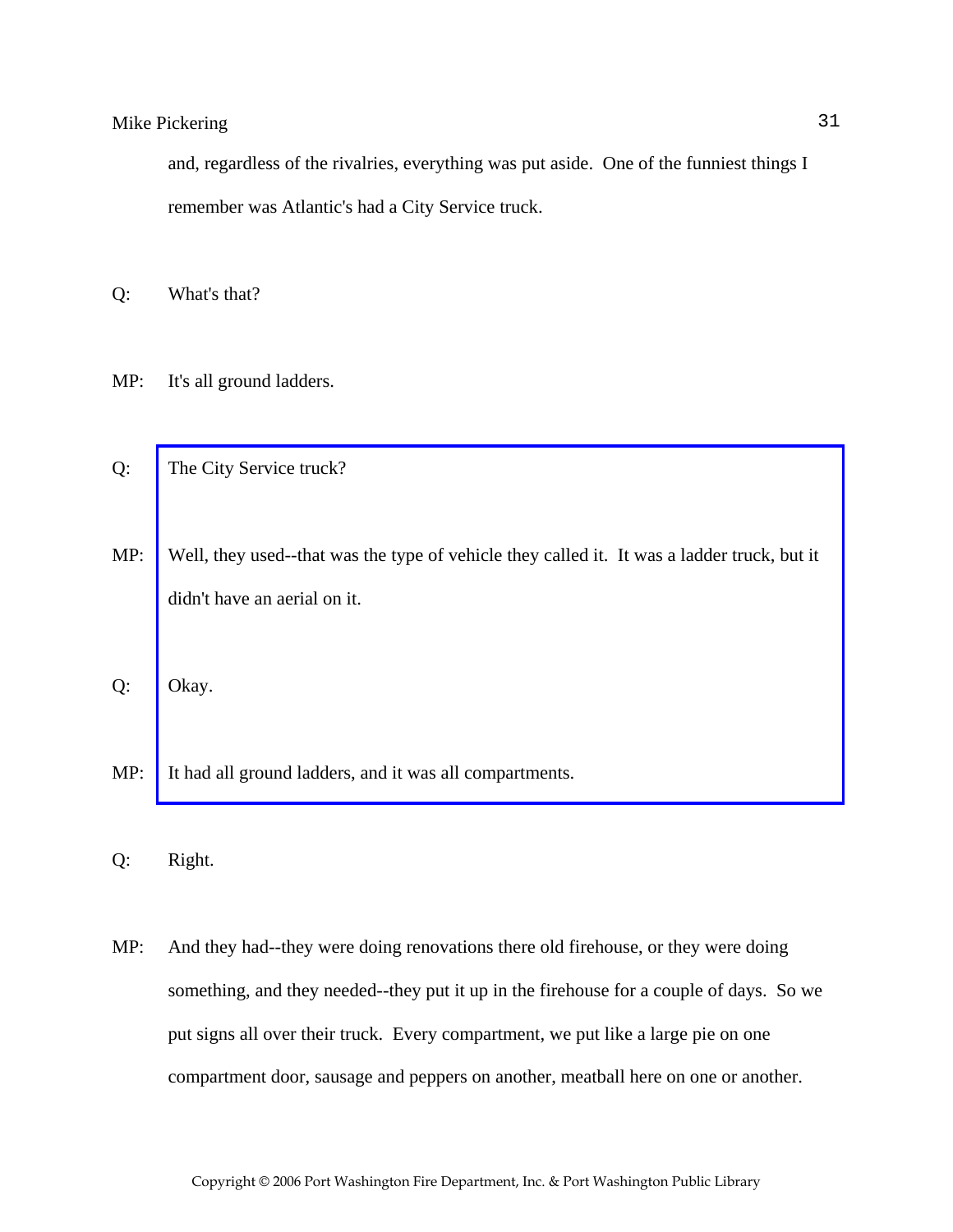And one of their officers come in; he went crazy. "Hey," he said, "get me..I'm taking my truck out of here!" The truck was gone the next night. I mean, gone! (laughs). It was kind of funny when they came running in to get on it, and actually you stood on the side of the truck on the running boards on the side. It was like the Key ...

Q: Yeah.

- MP: Like pictures of the Keystone cops, years ago, that's where they'd stand.
- Q: Don't they do that now?
- MP: No, everybody has to ride inside.
- Q: Oh, they do.
- MP: Yeah, OSHA laws.
- Q: Okay.
- MP: There was a mandated change, I guess--I'm not sure what the date was, but ...
- Q: It's in the '90s, or the '80s?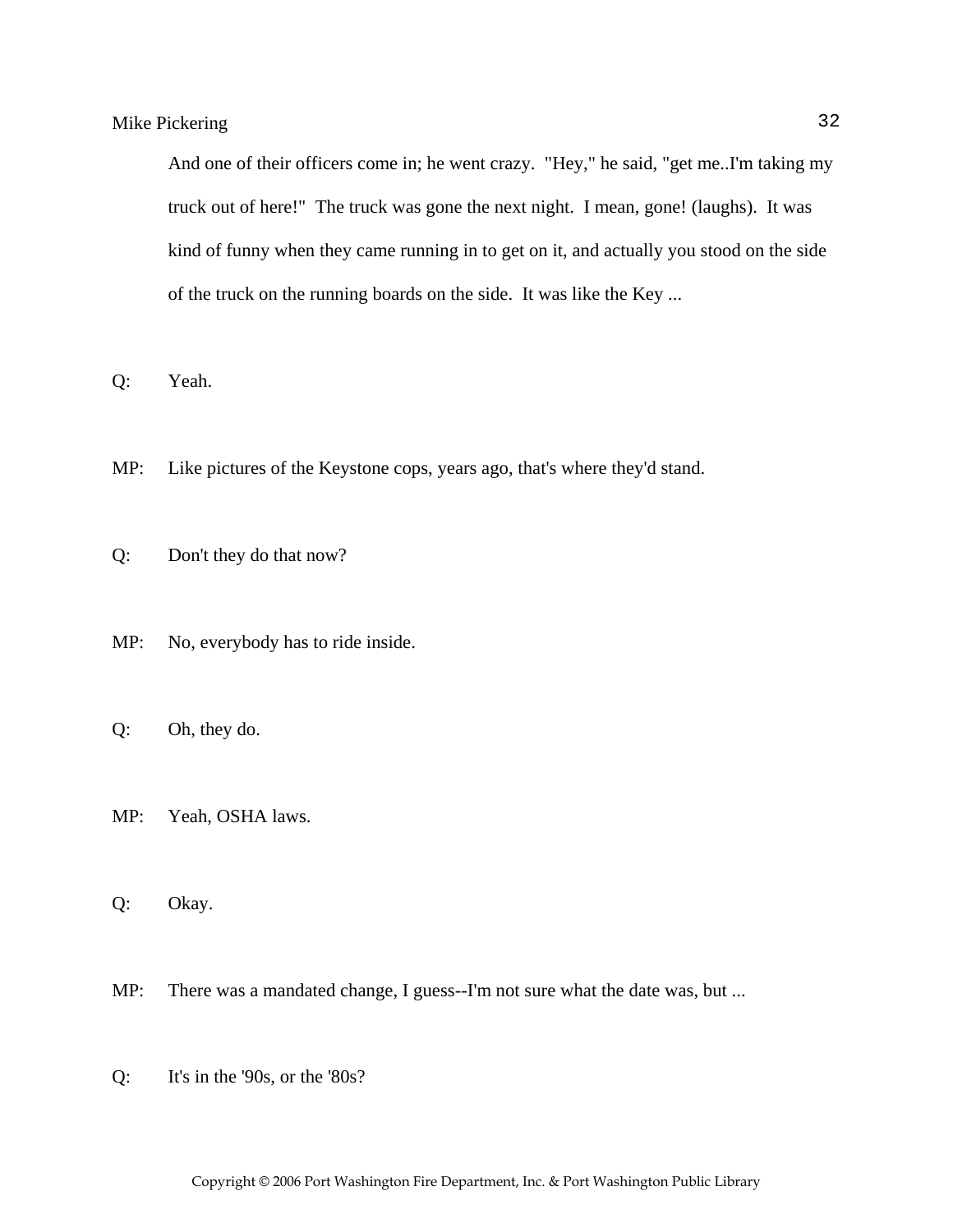- MP: Probably the '80s. Yes, it was in the '80s, where you weren't allowed to ride on the back step anymore.
- Q: Oh.
- MP: So there was probably grandfathered clauses in before, like the Department couldn't afford a new engine or a new ladder, but every new engine or ladder that you bought after a certain date had to have an enclosed cab or jumpseats. But those are the seats that you can sit in, where you're not standing on the outside of the truck.
- Q: Now, you're department, didn't it have a dog?
- MP: [You know, I've heard that one of the companies did, and I--that is a good question. I do](http://www.pwfdhistory.com/trans/pickeringm_trans/peco_smokey001_web.jpg)  remember, I think it might have been Protection had a dog; I'm not sure. Because Protection was the first engine company. Flower Hill was formed after Protection, so ...

Q: Right.

- MP: ... Protection goes back quite a bit further.
- Q: What kind of ceremonies do you have at Flower Hill?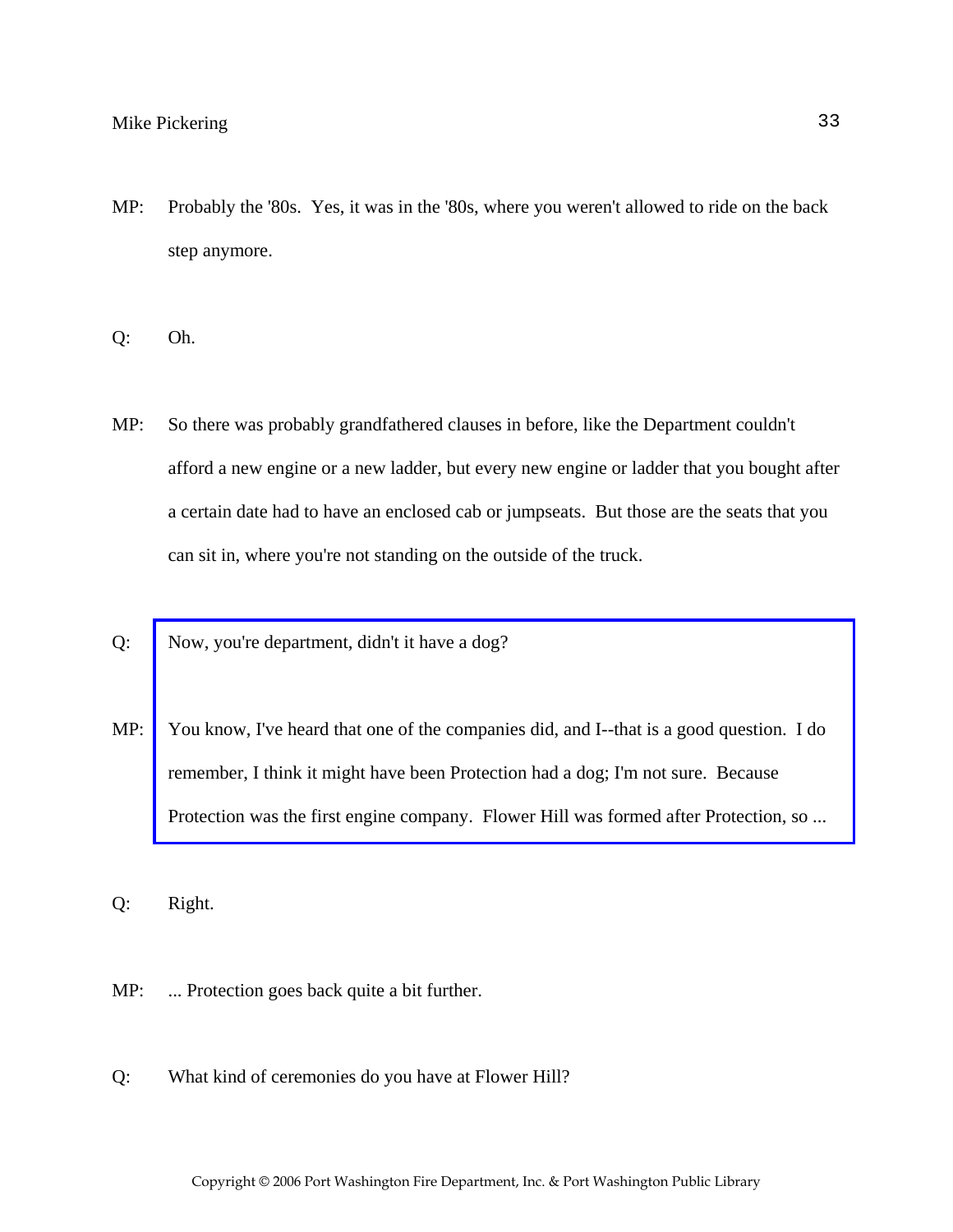- MP: We have our annual dinner with our awards. Used to have our own ...
- Q: Where do you hold that? At the firehouse?
- MP: Every other year we have it at the firehouse. When a new Captain comes in, we usually go out and we'll go to the Swan Club or one year we had it at the Polish Hall. The Mariott. Different places, but it's every other year, when a new Captain comes in and we go out. And the dinner gets smaller. It's amazing, when you were a member of a company with a hundred members and remember when there was a waiting list for people to get in, and you're down to probably fifty.
- Q: Really?
- MP: I mean, you know, that's a big change.
- Q: How about when they let women in? Did that change the Department at all?
- MP: I don't believe so, because the women we had, we had two, I believe. And ...
- Q: Who were they? Do you remember the names?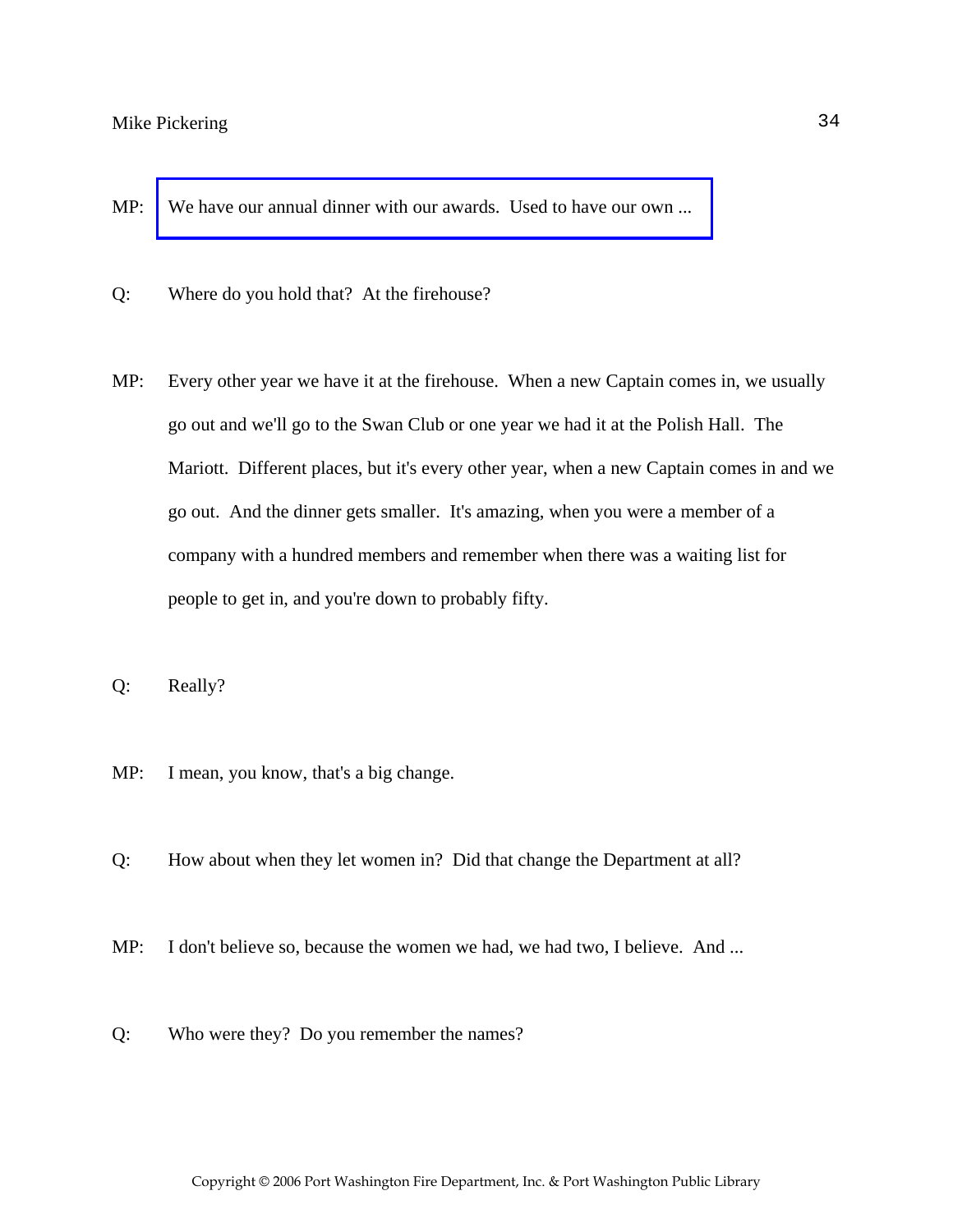- MP: Rene Balderi. She was in probably for four, five years--maybe three or four years. And she got a job as a City cop I believe. And at the time, I don't believe her husband, or I think it was her boyfriend or fiance, was kind of against her being in the Fire Department, so she resigned. And then we had another one--Sherry Gearson, which she just resigned last week. She graduated college, and I believe she's been a member for probably six, seven years. Good firefighter. I mean, she'd go in there on a line in a fire. Wouldn't back down. Do a lot better than some of the guys.
- Q: Really.
- MP: And there were some jokes. I never had a problem with it. If they can do the job, let them do the job. That's what the name of the game is, you know. But you had people that had their--their ...
- Q: Bias?
- MP: Against it, so to speak. You know, or gave them a hard time, or wouldn't give them the right time of day.
- Q: What about other ethnic members? Do they--did other ethnic members join the Fire Department?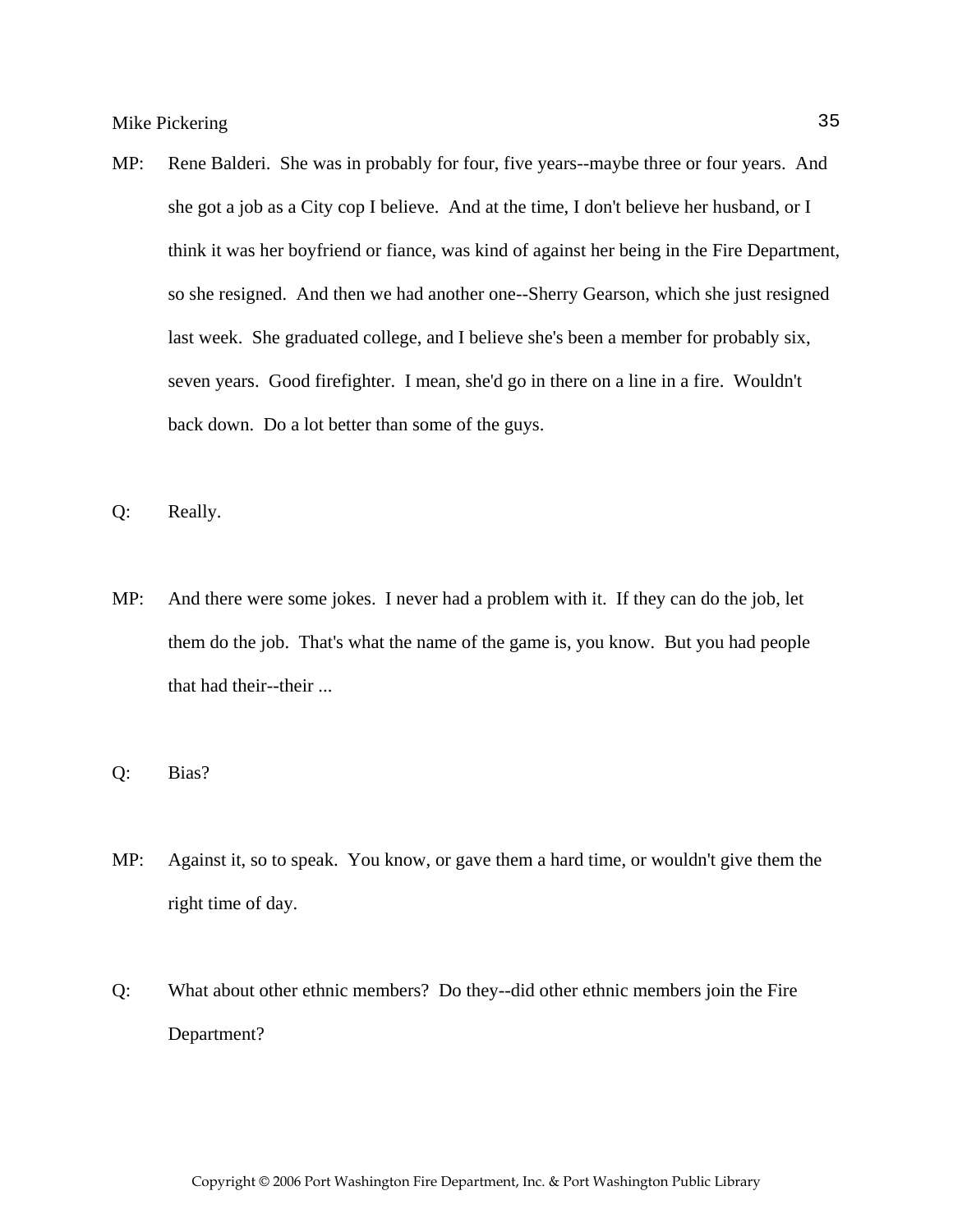- MP: We had a--we had a few. I believe there's quite a few now in--between Protection and Atlantic's. And back then, though, you really never--you really didn't have many members, you know, people--other ethnic groups applying. I don't know the reason why, that maybe they were afraid, or, you know, not being accepted, because years ago, the voting aspect to get in, become a member, there was a what they called ...
- Q: Yeah, how did it go? What was the voting procedure like?
- MP: [Years ago, before they decided that it was--I guess it was discriminatory--it was called](http://www.pwfdhistory.com/trans/pickeringm_trans/news_cocks041a.pdf)  the blackball system.
- Q: Oh.
- MP: And there was a box with a little hole in it. There was red--black and white round little marbles. If you were accepted, you got a white marble. If you didn't--and if you had three ...

Q: Blackballs?

- MP: ... blackballs, you were denied membership.
- Q: Really? What's it like now?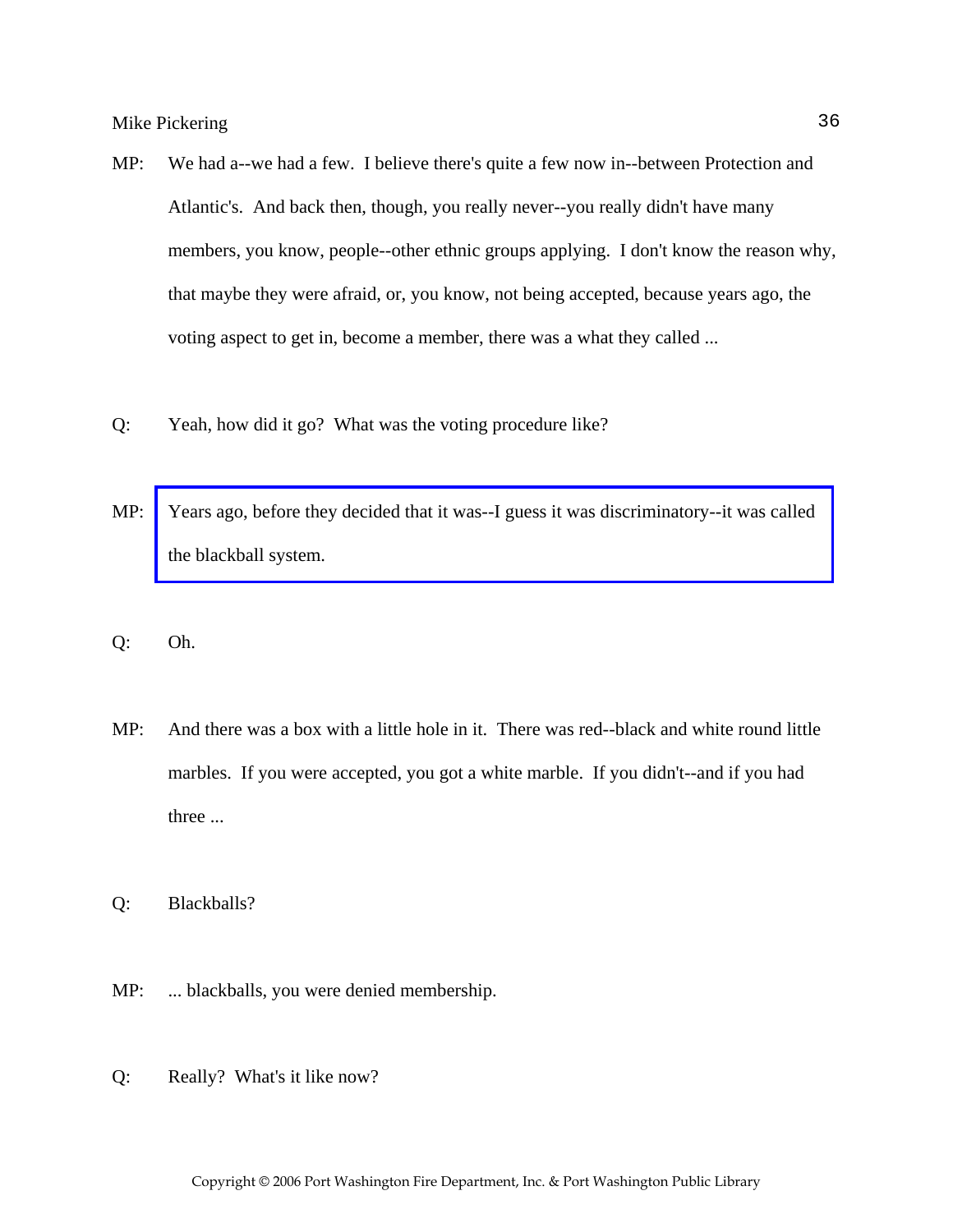- MP: Now, it's just voting on a piece of paper, and you have ...
- Q: Yes or no?
- MP: Yes or no. And if there's forty people voting, you could have thirty-nine, or you could probably have fifteen for and fourteen against, or whatever, or twenty-five for and twenty--whatever. As long as you didn't have the majority that were against, you're a mem--you had to let them in. Which is the way it should be.
- Q: Yes.
- MP: You know, I mean, you have two years of probation, whether you're going to make it or not. You know, whether you're here for the social aspect of it, because you have to make calls. You have to go to schools. And you have two years to be judged, so ...
- Q: Right.
- MP: But I think today one of the problems is the school.
- Q: Why?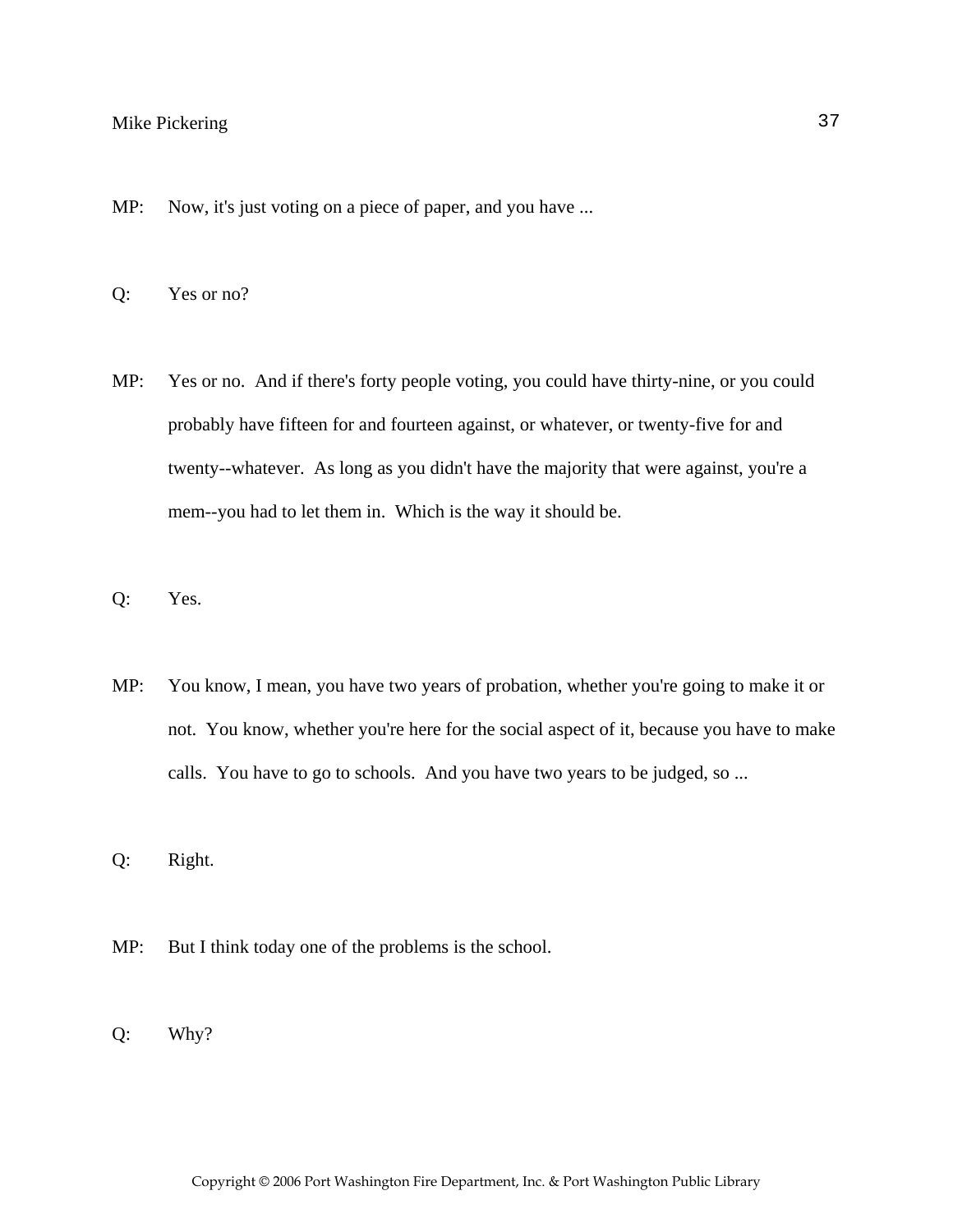- MP: It's too--it's so strict. You have schools every week.
- Q: Really?
- MP: Yeah, with the OSHA. With the OSHA, again, comes out with these laws. NFPA laws. In my opinion, I think they're trying to break the volunteers' backs by putting more stringent training on them. And knowing that, in this day and age, people work two jobs. And I think they want to try and bust the volunteer and have paid.
- Q: Do you see Port Washington going to a paid fire department in the future?
- MP: I see possibly more like a paid maintenance staff of maybe four or five. And they would respond during the day. A total paid? I don't believe so. Not in my lifetime.
- Q: Because of the expense?
- MP: I--yes, I believe, the expense.
- Q: So what about the--do you remember the first fire you ever went to?
- MP: Wow. The first working fire? Whew! No, I can't remember my first working fire. I remember the boatyards. The boatyards was prob--when I got in, the boatyards were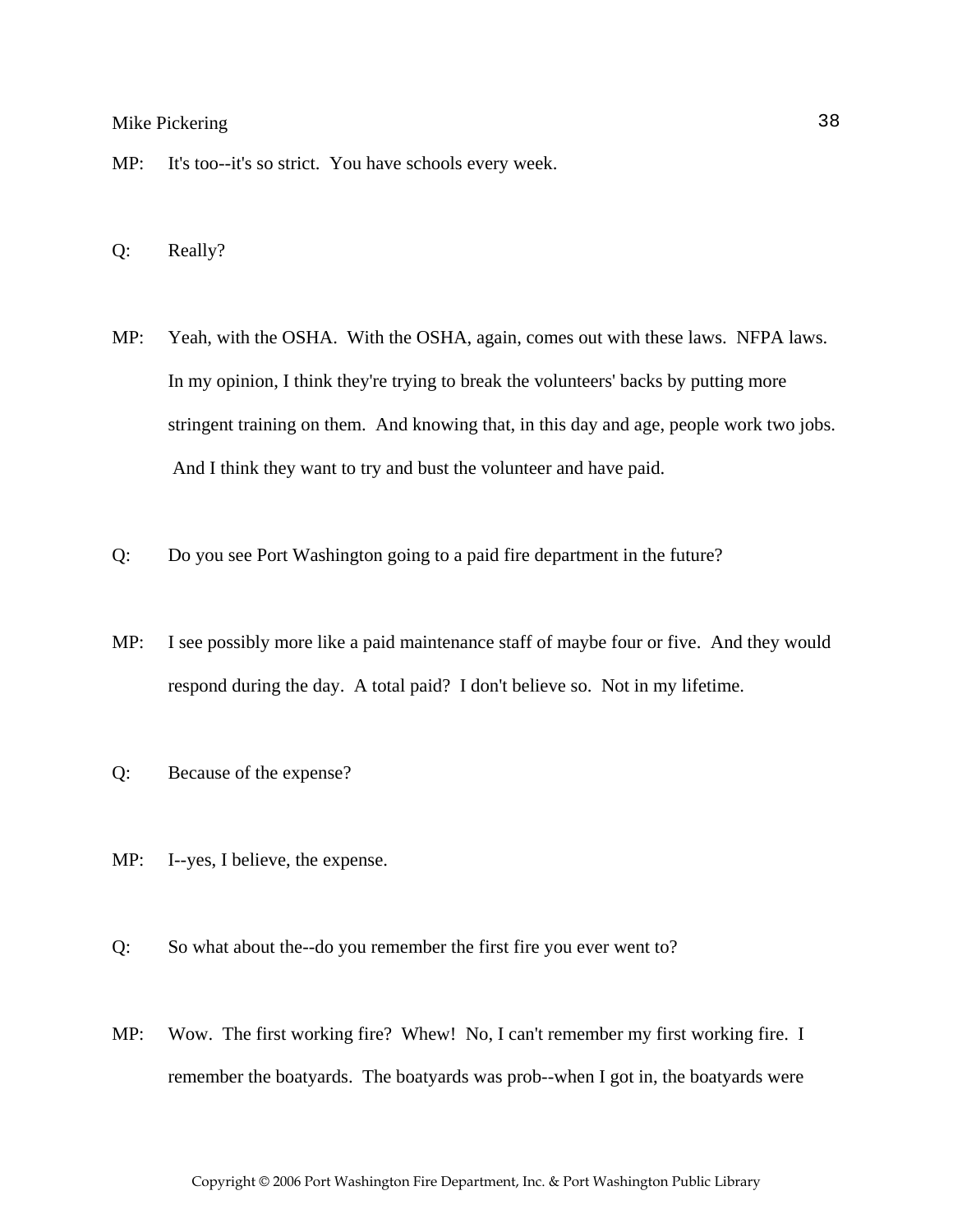going, so that was probably one of my first working fires. Actually, I was still a member, one of--I think it was Sigsbee's fire.

Q: Was that a big fire?

- MP: Yes, that was amazing.
- Q: Was it all-wood structure?
- MP: Yeah, it was boats and the wood structure. And I believe--I think Sigsbee's was the one that they had the Norwegian sloops or something that there was only so many built in the [world--like ten of them--and three of them were in this building or something. It was one](http://www.pwfdhistory.com/trans/pickeringm_trans/fhh_fires007_web.jpg)  of boatyards that that happened at. But I actually--I had my application in Flower Hill at the time, and I was still an active member of Williston Park. And I was hanging out in Port with the guys, and when that--when Sigsbee's came over, I just went over to the Chief, and I said, "Listen, I still have my insurance at Williston Park. My application's here." He says, "You go ... [buy] ... insurance and get some gear, and give us a hand." Because it was--it was amazing.

#### Q: How long did it burn?

MP: Oh, probably five, six hours at least. And at that time, it was almost every full moon,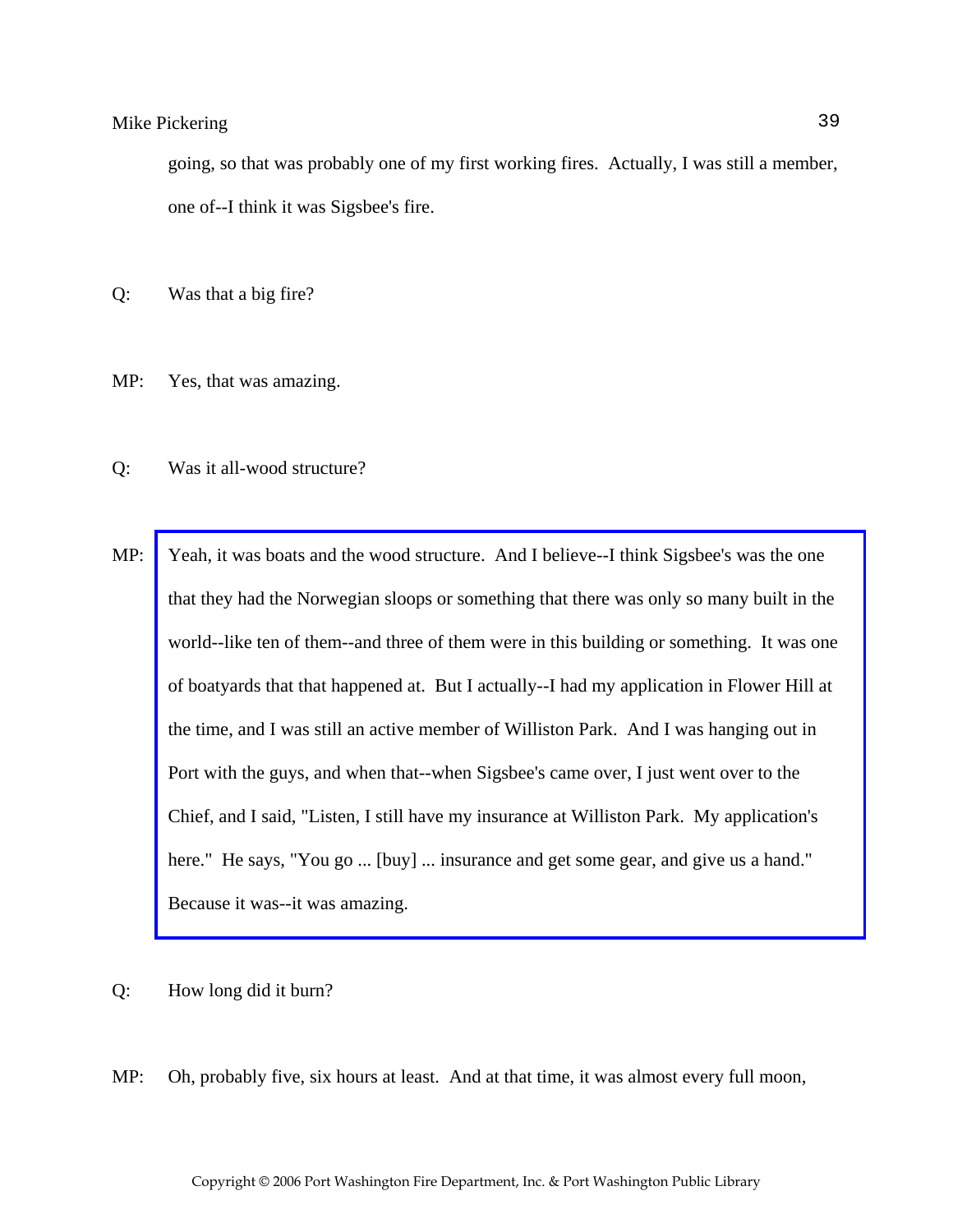we'd be getting a boatyard. That's how bad it was that--at that particular year.

- Q: Every full moon?
- MP: Every full moon, they would torch a boatyard, whoever was doing it. Then they got brazen and set two in one night.
- Q: Oh, boy. Wow.
- MP: But the all-time accident that the--probably the best memories of what the oldtimers taught you how to--you know, "This is the way it's done," and the camaraderie aspect of it was--the oldtimers rubbed it right off on you, you know. It was--it was amazing. Which I don't think you see a lot of today.
- Q: How about the equipment that you wore back then when you were first--in 1974. How much different is that?
- MP: Actually, the boots have changed. They've--you can have leather driving boots they call them now. They're a lot more comfortable. Bunker pants, which is a tremendous aspect that was--we actually--the members actually bought them themselves, before the Department actually ...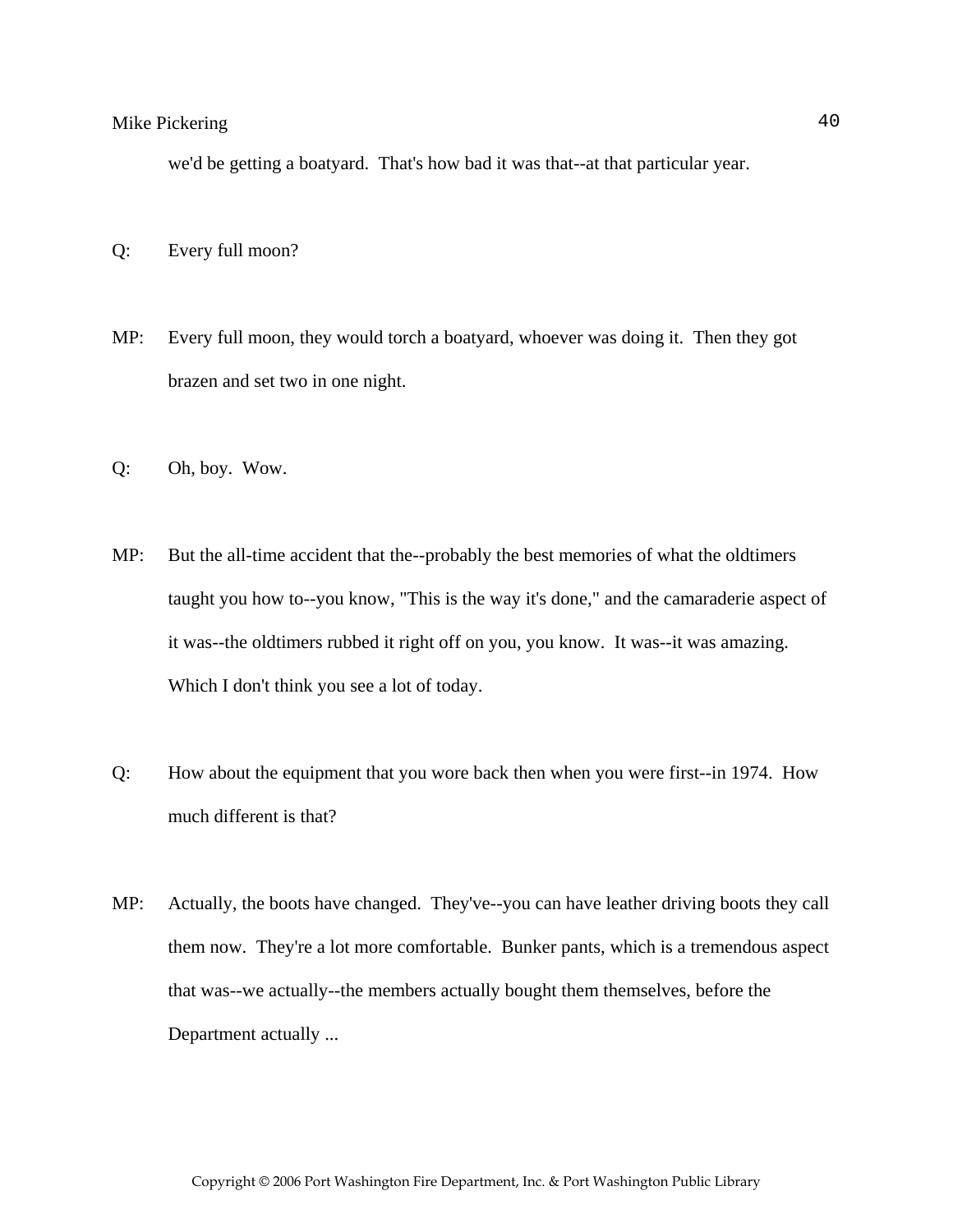- Q: What's the difference between that and what you used to wear?
- MP: The actual were the rubber boots, or the hip boots. You pull 'em up and they would come up here. Actually the bunker pants are the same material as your coat, and you just step in the pants, into the boots, and you would pull the pants up. So now you're legs are protected, you know. Because there were times when with just your coat and those hip boots on, we'd get a lot of radiant heat burns. Hot water--if you're kneeling in hot water, you can feel it. Even though you can feel it through the turn-out pants now, it's--they're made out of the same material as the coat and they're--what a difference. What a difference with the protection.
- Q: How about the hat?
- MP: Helmets, they're basically the same, except the-[-the New Yorker helmets,](http://www.pwfdhistory.com/trans/pickeringm_trans/helmet_fhhco.jpg) which they call, that's made by ... [Karns] ... which was an all-leather helmet. Now, they have a shell in them, protective liner in whereas years ago there was no liners in them. They just- again, this was safety changes in the equipment. But the design of the helmets is still the same. The clothing is actually really updated for your safety.
- Q: Why do they have the lip on the back of the fire hat?
- MP: So the water--when you have--if your water's running down, if you're in a--in a building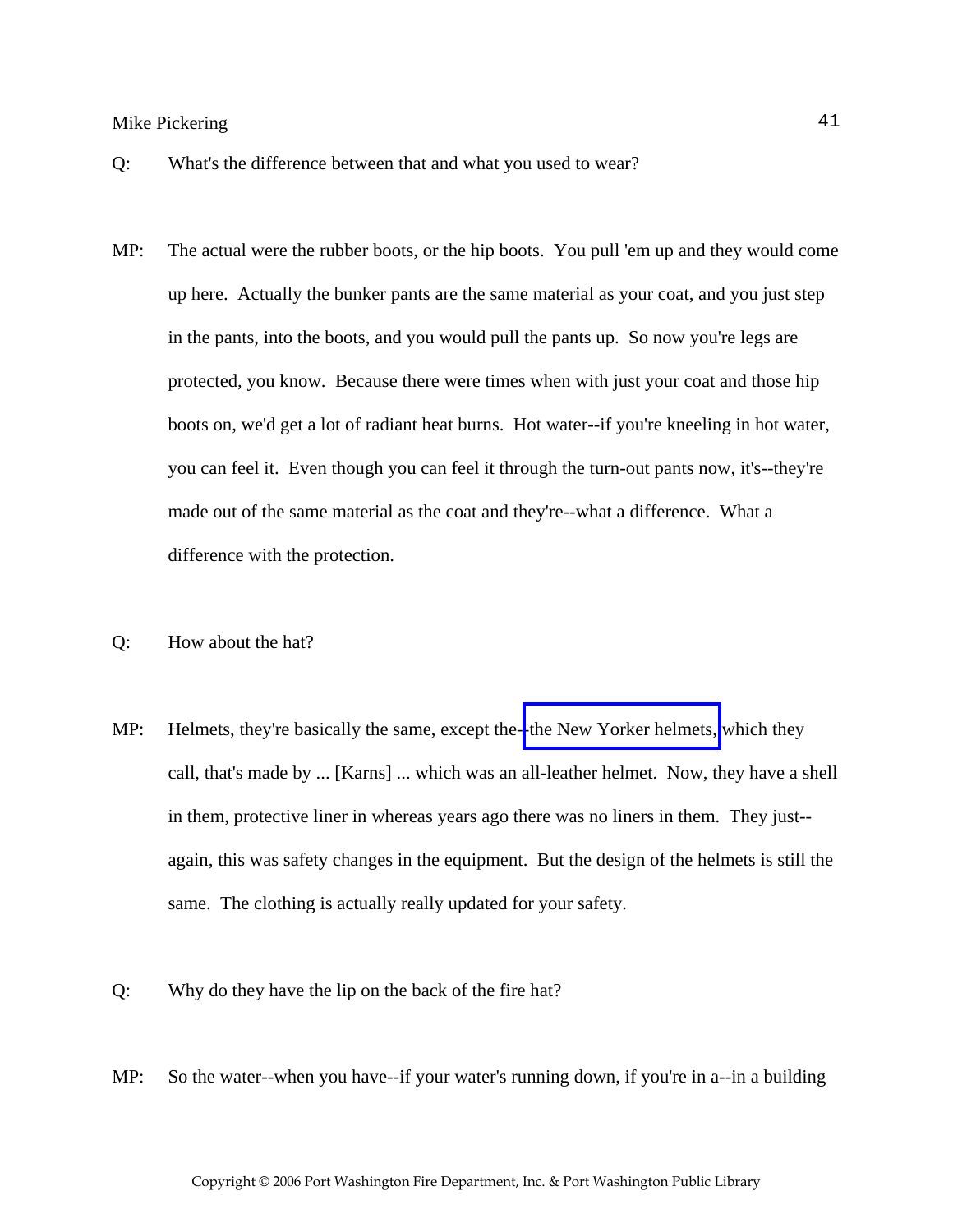and ...

- Q: Right.
- MP: ... you're fighting a fire, and you have a hose line and the hot water's coming down, it's going to run off the back of the helmet instead of down your neck.
- Q: What makes a good firefighter, in your opinion?
- MP: He has to have the heart. You have to have the heart and determination, I believe.
- Q: What about courage?
- MP: That comes in. I think that comes with the heart and the determination. Courage comes- courage, I don't know, I just look at it as you got to do what you got to do. That's what you put your right hand up for, you know.
- Q: What's your proudest day as a firefighter? Or your best day.
- MP: [Actually, probably it didn't have anything to do with the actual fighting fires and stuff. I](http://www.pwfdhistory.com/trans/pickeringm_trans/hudsonreg860804_pz.pdf)  think it was when we won the state softball championship.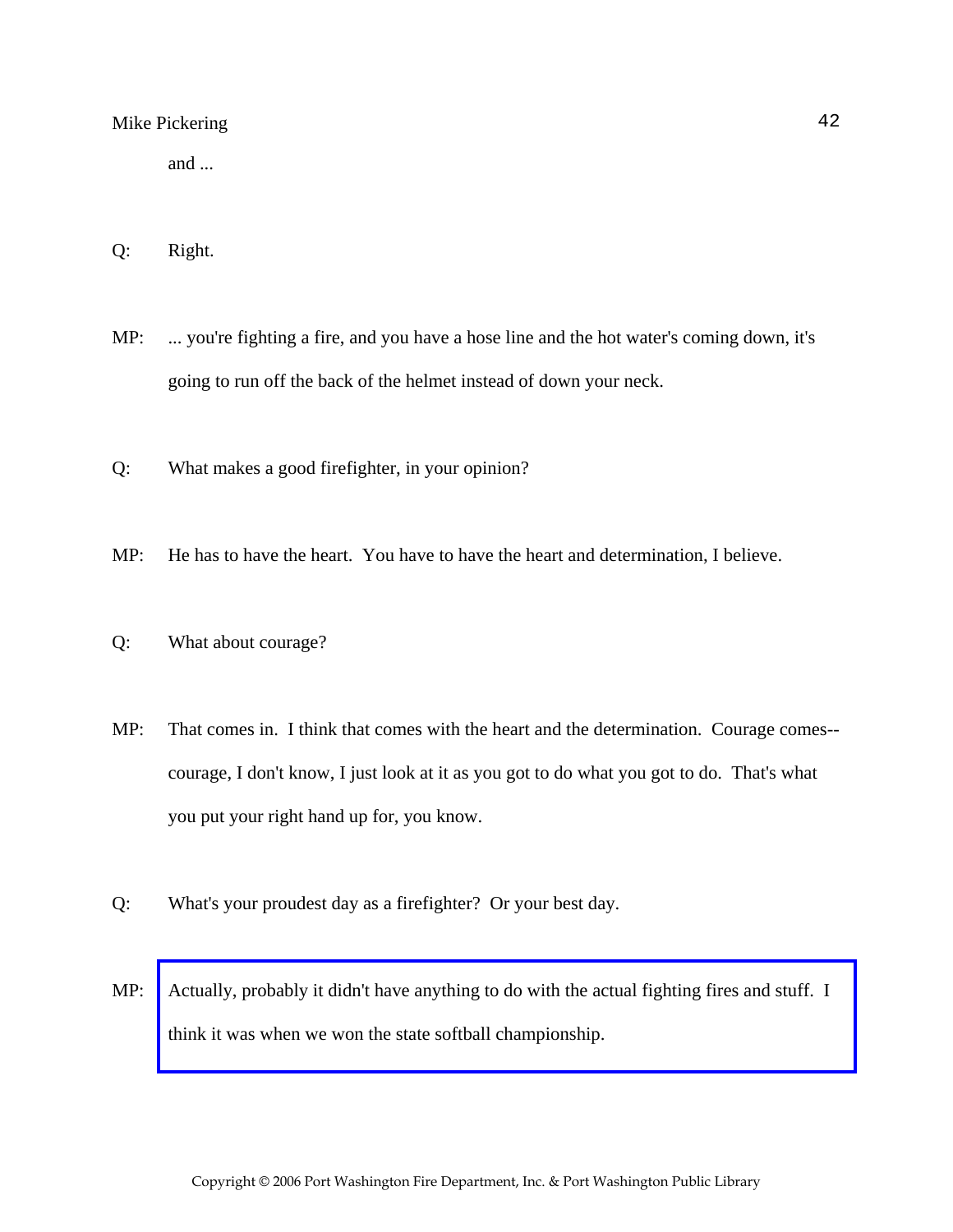- Q: And where was that?
- MP: That was in Hudson, New York. We actually won--I was on the team.
- Q: What year was that?
- MP: 1986.
- Q: Uh huh.
- MP: We won '86, '87, '88, '89, and '90 I was on the teams for. And then after that, I stopped playing, and they won in '91, I believe. Won six years in a row. No fire department's ever done that.
- Q: What position did you play?
- MP: I played third base. It was--because we were the enemy up there. We all--we knew we had a good team. We had a very good team. And went up and played these upstate teams, and they're a bunch of big farm boys (laughs) up there, and they had some big teams. And I think it was the second year we won that we came from the loser's bracket, and we had to win every game on a Sunday. We played six games in a row on a Sunday, and I think it was ninety-five degrees--one game after the other. And we just kept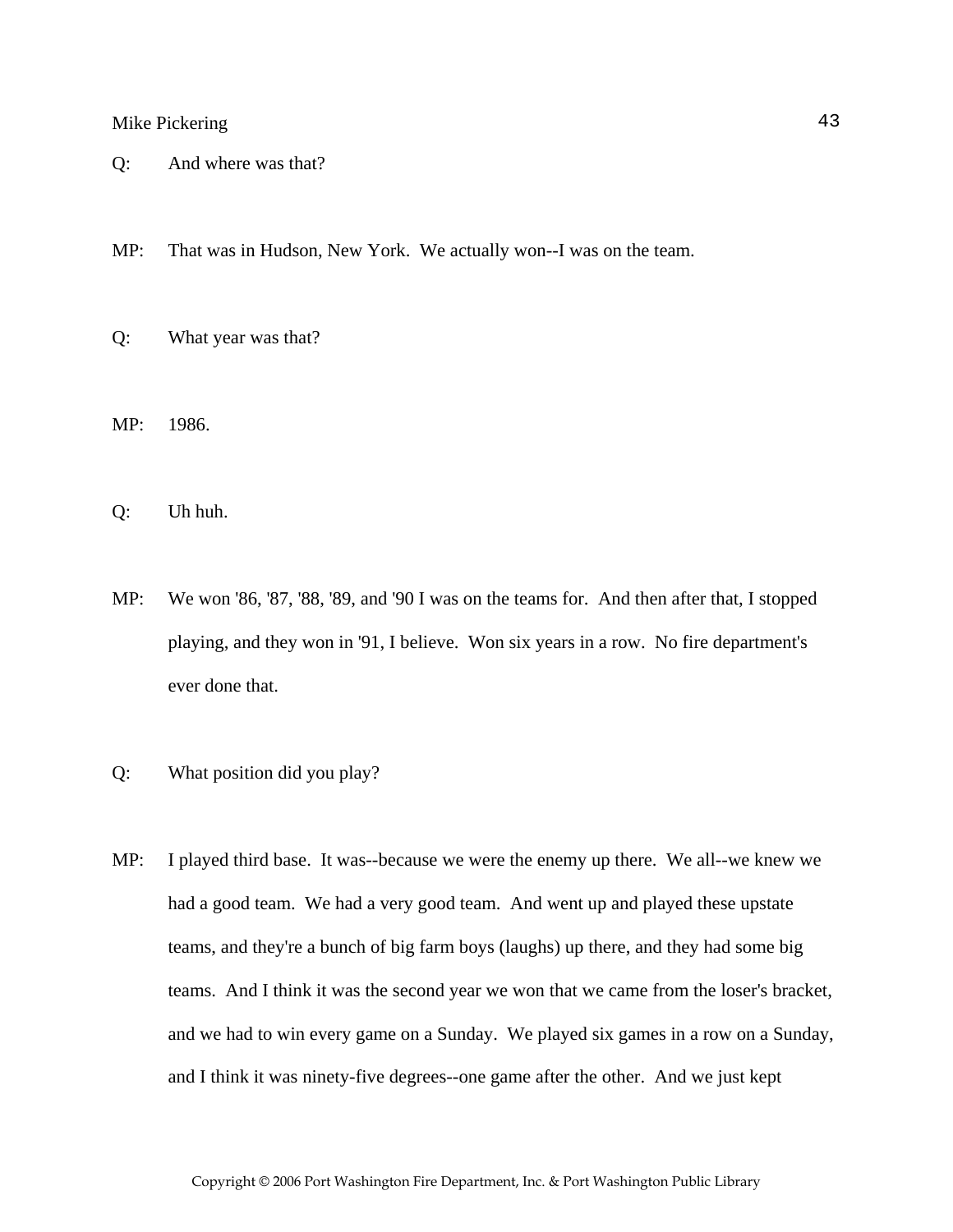winning and winning. And that was--that was a whole team effort, because we knew that we were better than the game we lost that Saturday that put us in the loser's bracket.

Q: Right.

- MP: We put ourselves in that position, and we knew we weren't going to go away from upstate without winning. The team we beat, they couldn't believe it. They couldn't (laughs) believe that we came back. Because we actually were losing to them. I believe it was eleven to seven in the seventh inning. And we ended up beating 'em. And that was the first game. And then the second game was just like we took the sails right out of 'em. And we beat them, I think it was five-one or something. I don't remember the scores of the second game. But the second game was like--but to come back from eleven--I think it was eleven to five, or whatever it was--we just--we didn't have a lot of--we had good ball players. There were maybe a couple of real super stars, but nobody acted like a super star. And that was one of the main reason we won, because everybody played together. And that was definitely a team effort. That was--nobody--nobody actually bragged that they--that "I did this" and "I did that." It was the team that did it. And that reflects back to the Fire Department, too. You know, you do everything as a team.
- Q: Yep. What was your worst day?
- MP: Bobby Dayton's death.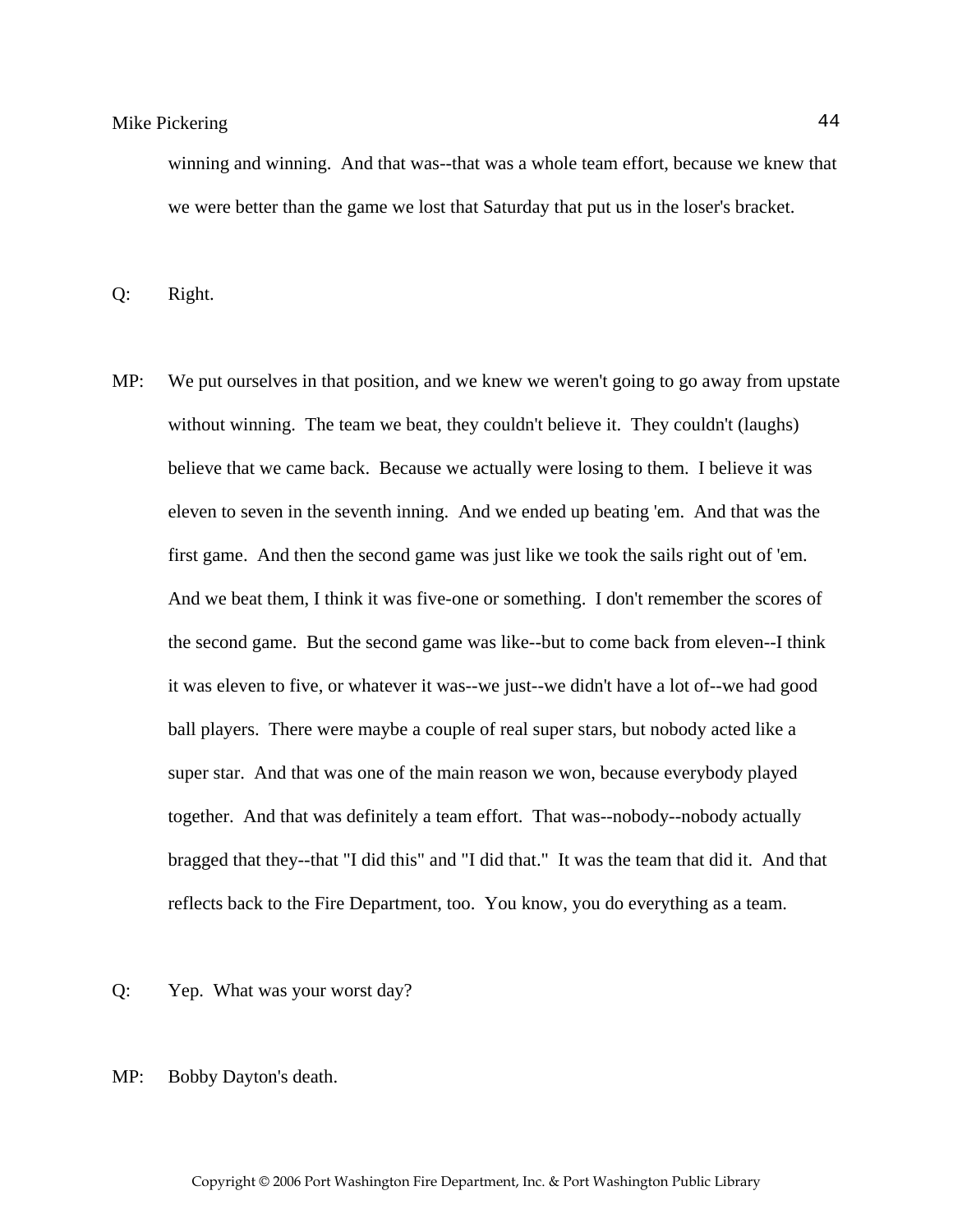- Q: When you're fighting a fire, what are you thinking about? What goes through your mind?
- MP: What dangers we're going to go into, or if I'm in there looking around, what could possibly happen if we go in any further, or digging ahead to actually look to see what dangers exist. For instance, at the McCormick's--I don't know if it was McCormick's, but the sandwash building. When we were in there, I had looked up, and Peter was the Chief, and I had said to Peter, "Peter," I said, "these beams are really bad." I said, "There's a lot of heavy machinery above us." And he actually called the Chief, he says, "Listen," he said, "we might have to back out of here," because there was heavy--and there was some real heavy stuff and the beams were charred. And they could--that ceiling could have collapsed. So you look for stuff like that, you know. That's what you're trained for. I mean, you can't run blind and just charge in, you know. A lot of people want to do that.

Q: Right.

- MP: But there's a lot more to it. You've got to take your time and focus on what your job is. Knowing that how--what your limitations are. Put it that way. I mean, I've been in--I've seen fire--we've had people--where people were killed in fires--homeowners and stuff. Up on, oh, off the Boulevard next to Park Avenue, what's the street next to Park Avenue?
- Q: Street next to Park. Fairview?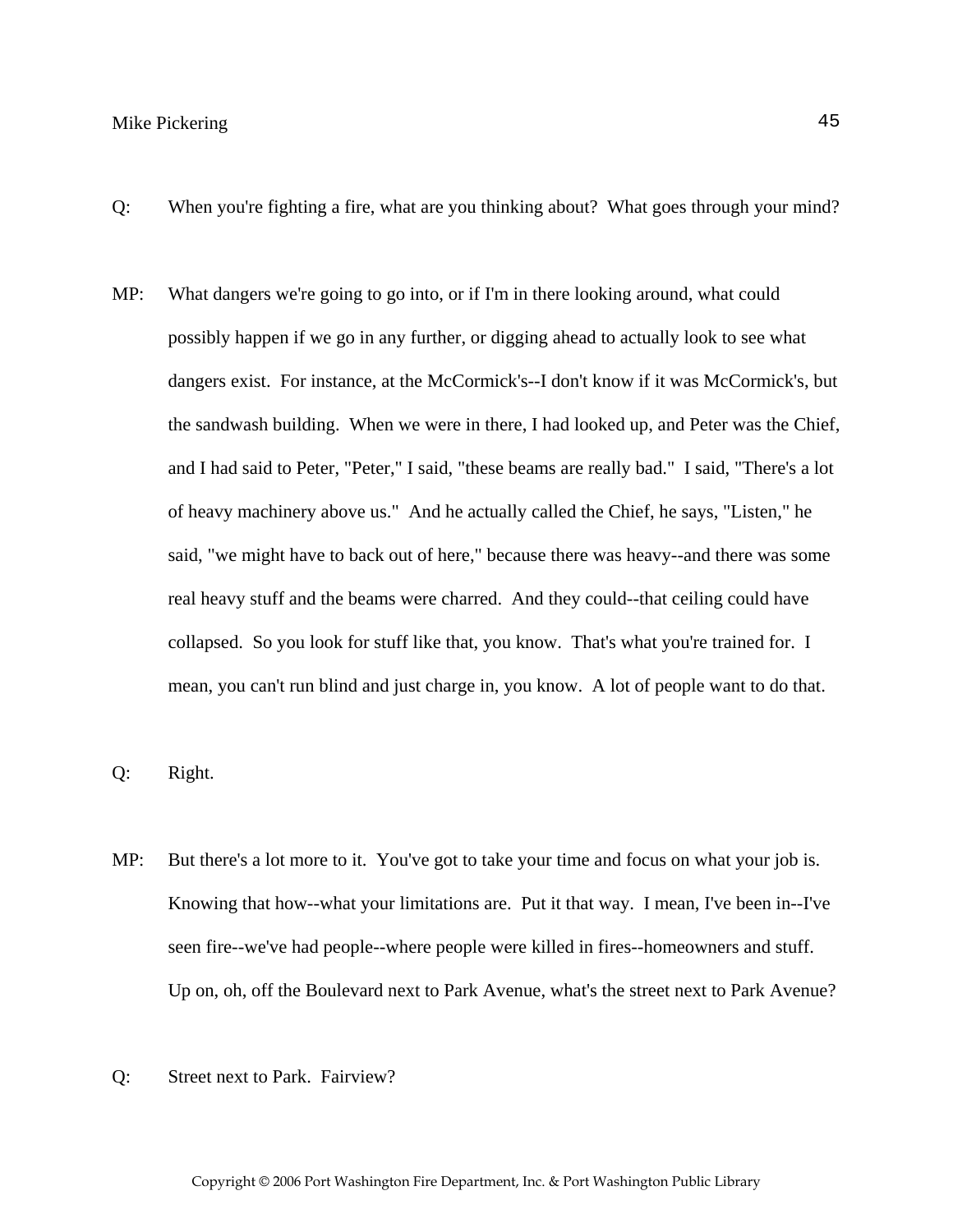- MP: Not Fairview. Begins with an H. Oh, I can't remember the name.
- Q: Going out of town, or coming into town?
- MP: If you're coming into town, it's the street after the second Getty gas station.
- Q: Which gas station?
- Q: Yeah, diagonally across from Chester's. My God.
- Q: Is it High-something?
- MP: Highfield.
- Q: Yeah.
- MP: Or Highland.
- Q: Highland, right (laughs).
- MP: My God. One of our members used to live up there. We used to go up to his house to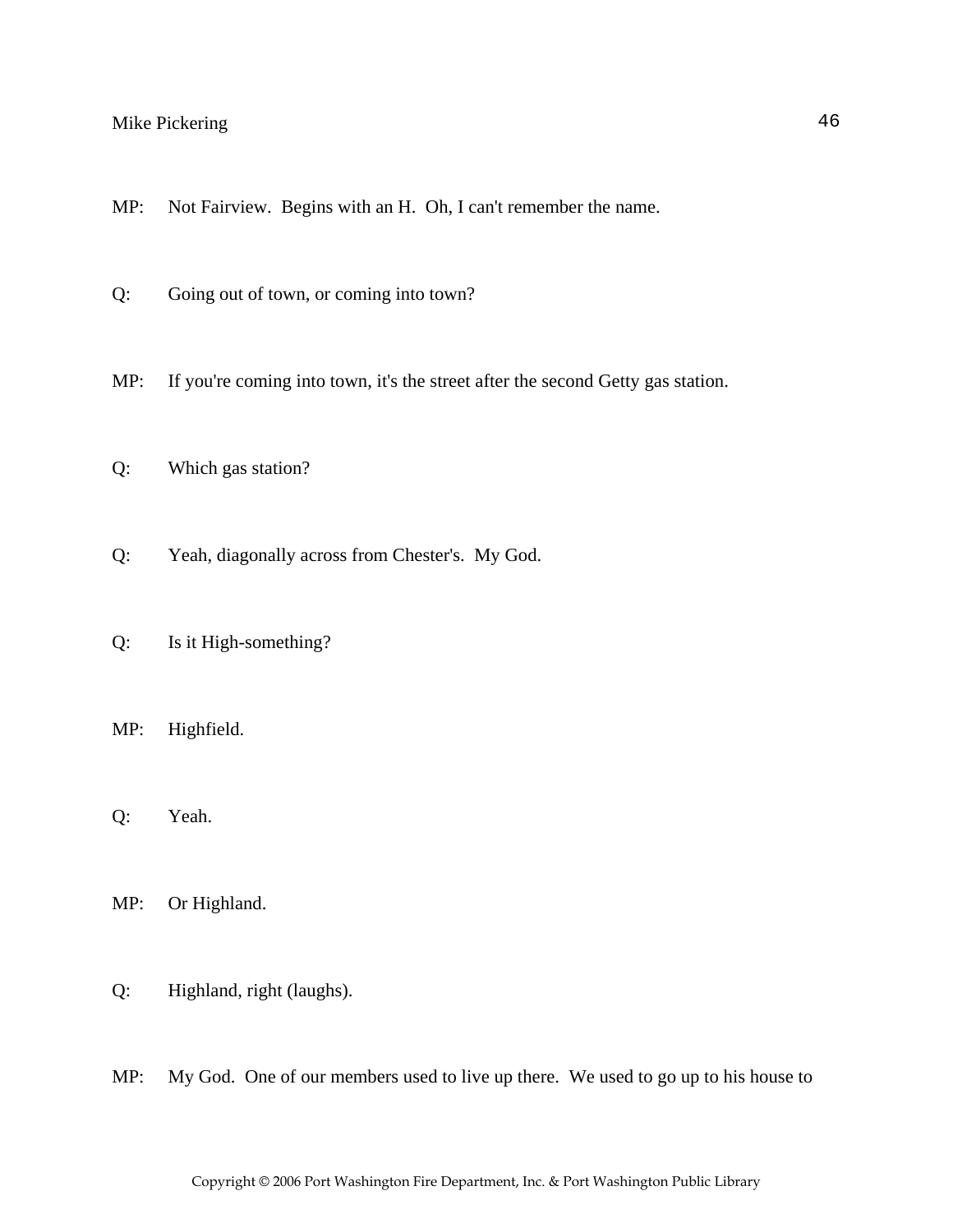see him. It was New Year's morning, and we had a house fire up there where somebody was killed in there.

Q: Really.

- MP: And there was actually, I believe, probably caused by smoking. Lady fell asleep, smoking on the bed, I guess. And a couple of guys went through the--couple of guys went through the floor into the basement.
- Q: From the first floor or the second floor?
- MP: [From the first floor into the basement. And we got them out. They were shaken up, but](http://www.pwfdhistory.com/trans/pickeringm_trans/pnews_771208_hw.pdf)  not real bad. The lady was in the living room on a bed in the living room. Actually, you couldn't even tell there was a person, because the only thing that was left was the torso. Everything else was burned off. No legs, no arms. Pretty scary sight.
- Q: And her husband?
- MP: Not at home. I think she was either divorced, or he had passed away.
- Q: She was alone?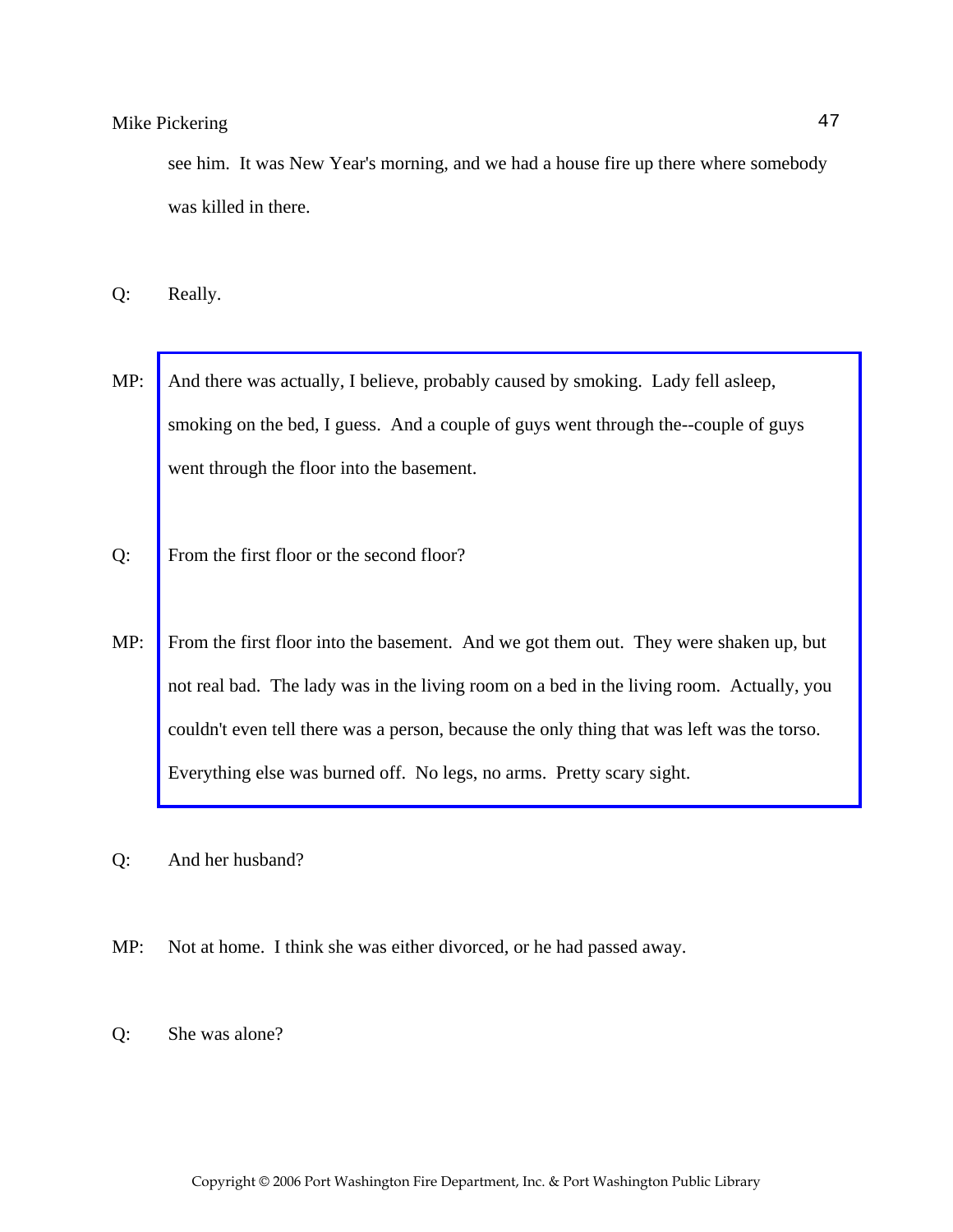MP: Yes.

Q: Oh.

MP: She was alone.

- Q: Wow. So--and when you have a fire like that, where it's kind of a trauma, how do you handle that afterward?
- MP: Well, knowing that you did the best you could. I mean, that particular case, there was nothing we would have done that--to save the lady anyway. She was gone when we got there. And you've got to just hope you don't have to have that happen again, you know. Where you would have a chance to go and save somebody, this person was gone long before we even got the call to the fire. That goes through your mind?
- Q: Yeah. ... [END OF SIDE A; BEGIN SIDE B] ... able to bring them into your life, into your regular life, or vice versa?
- MP: I try to relate to the young guys what the oldtimers were like, you know.
- Q: What do you tell them?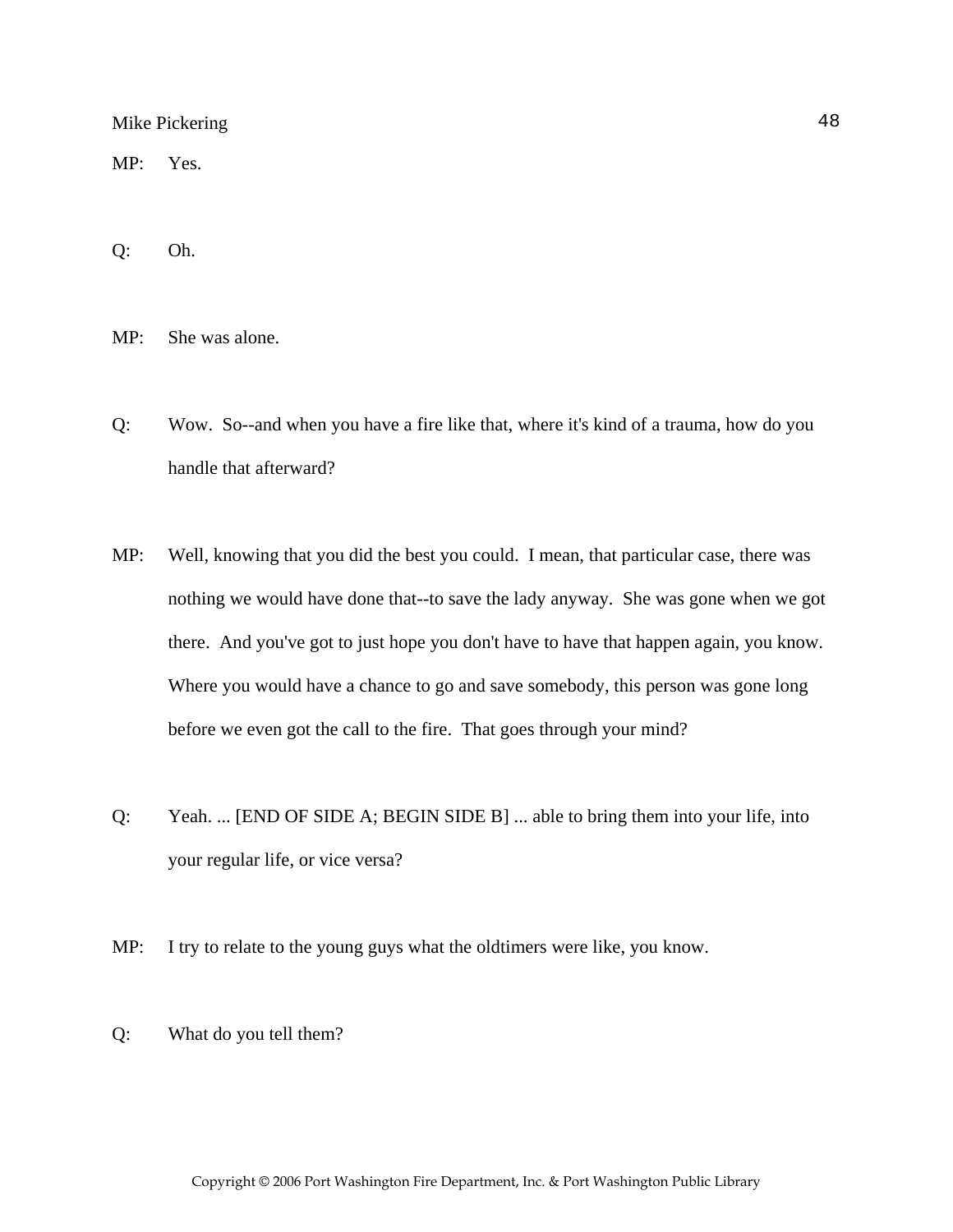MP: You guys couldn't handle their boots, you know. I mean, you guys couldn't even smell their coffee, you know. You think you know it all. Some of them do, you know. And in my opinion, I think they--with the training today, and with all the alarm systems in the houses, we're really not--we don't really get the fires we used to get. In the beginning of this year, we did. We had quite a few working fires. But with the automatic alarms, you don't really see what we used to see, because they didn't have automatics--that many- back then ...

Q: Right.

MP: ... automatic alarms. When we got a call for a house fire, it was generally, it could have been something.

Q: Right.

- MP: I think the young kids today, they don't want to listen. You know, they want to learn their way, and you're--you're an old goat. You can't--you can't tell me anything, you know. You know.
- Q: Right. Do you ever dream about fires?
- MP: Not really.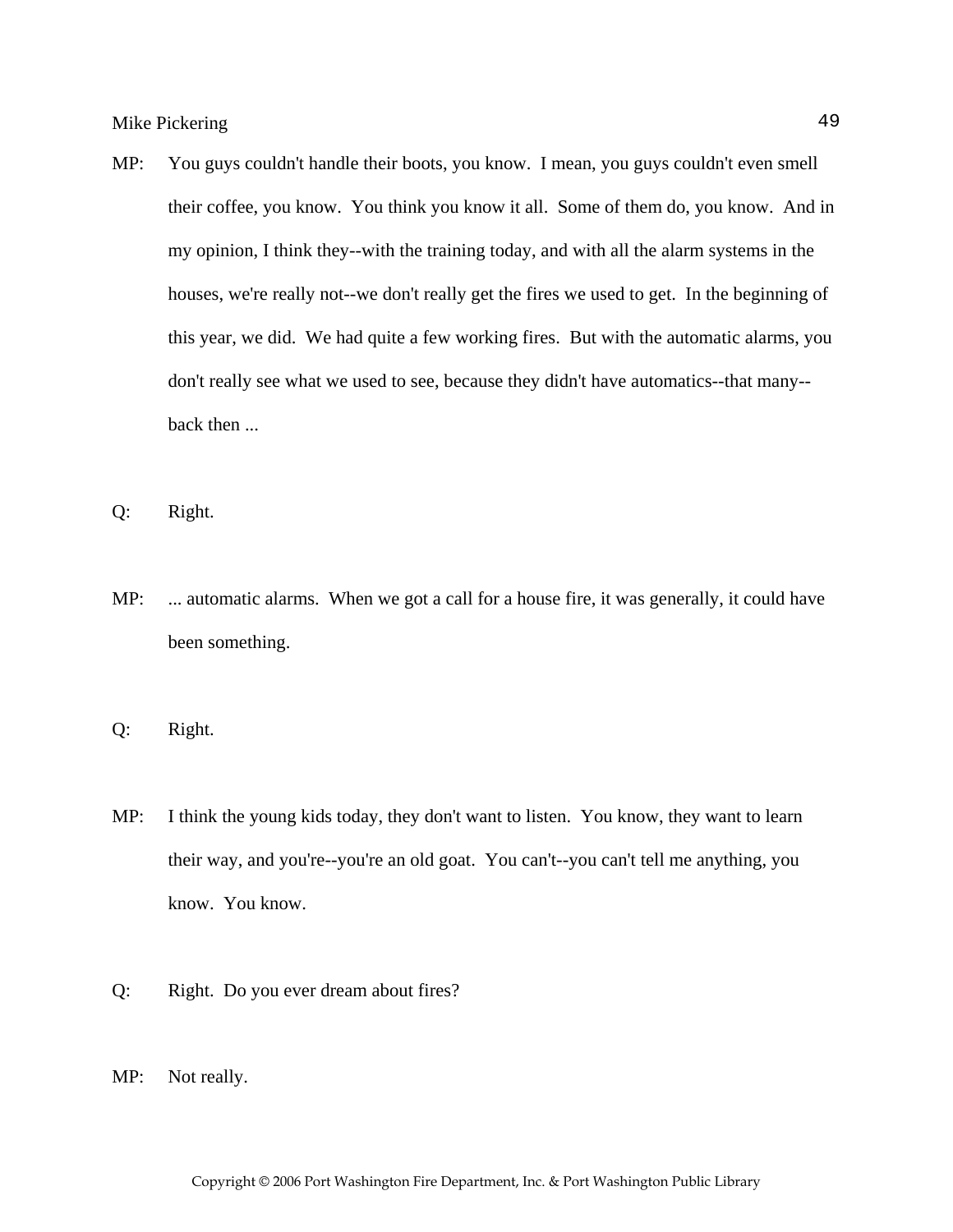- Q: Do you do anything special, or does anyone in your department do anything for good luck?
- MP: (Laughs). I have a little angel on the back of my helmet--my fireman's helmet- somebody had given me for good luck to put on my helmet.
- Q: As an ornament kind of thing?
- MP: Yeah, like an ornament. It's a little pin, actually. It's on a strap. It's a little tiny angel with a fireman's helmet on, you know. And ...
- Q: How long have you had it?
- MP: Oh, my God! Ten years. Fifteen years on there. And somebody had said to me- somebody I was seeing at the time said, "This will keep you safe," you know.
- Q: And it has (laughs).
- MP: Yeah, so far. Then, one of the guys--one of the young kids, actually--last year, he gave me a little (laughs), little thing. I have it hanging on my--where I keep my gear in the firehouse. It's almost like a--what the hell are those things they came out with--the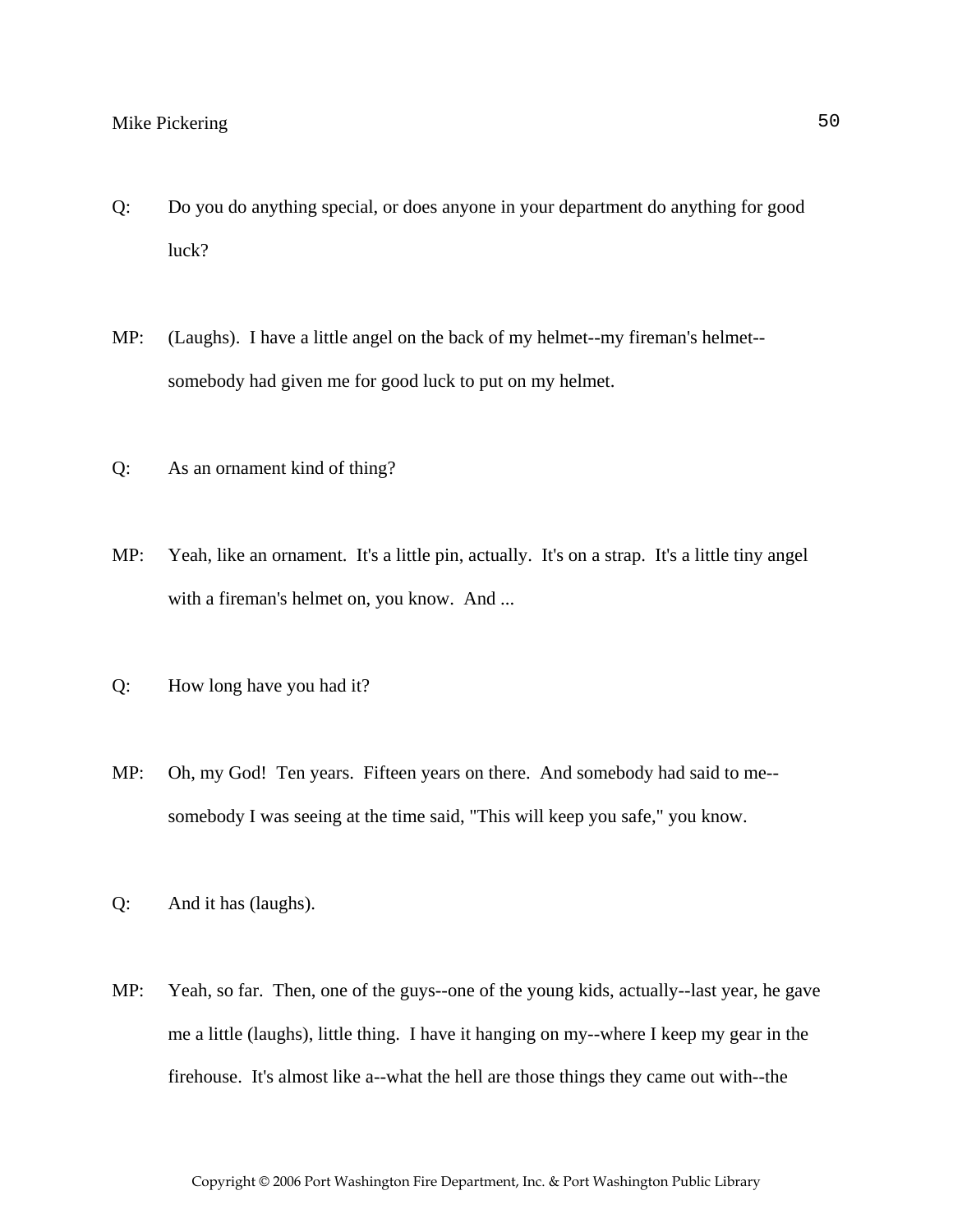Beenie Babies type thing. But this is like a little thing; it's a--almost like a monkey or something. And it's got "Old Goat" on it. And when I went to get my gear one night, and I see the thing, and I--and I know the kid who had said that. So I said, "Did you put that up there?" He goes "Yeah." I said, "That's cool, man." I said, "That's cool." Because I really--see, I can relate to the young guys, you know. One of the things I know--I realize is you can't forget where you came from, you know. Just because you're older, you've got to, you know, you can't--if somebody does something wrong, you can't condemn them ...

- Q: Right.
- MP: ... you know, because we did it. You know, if we didn't do that, or do something similar to that, how can you criticize somebody, you know. You just can't forget where you came from.
- Q: How did you overcome your natural fear of fire?
- MP: Wow. I guess it was through the training you have at Bethpage. My first time, when I was eighteen, I guess, when I joined, back then in--that was in 1968. The training center, that's where they taught you. They walked you into the building. Basically, I believe, it's the same way they do the basic training now. They brought us in a building. They lit it. It was wooden pallets, and you stood there and you watched the smoke get thicker and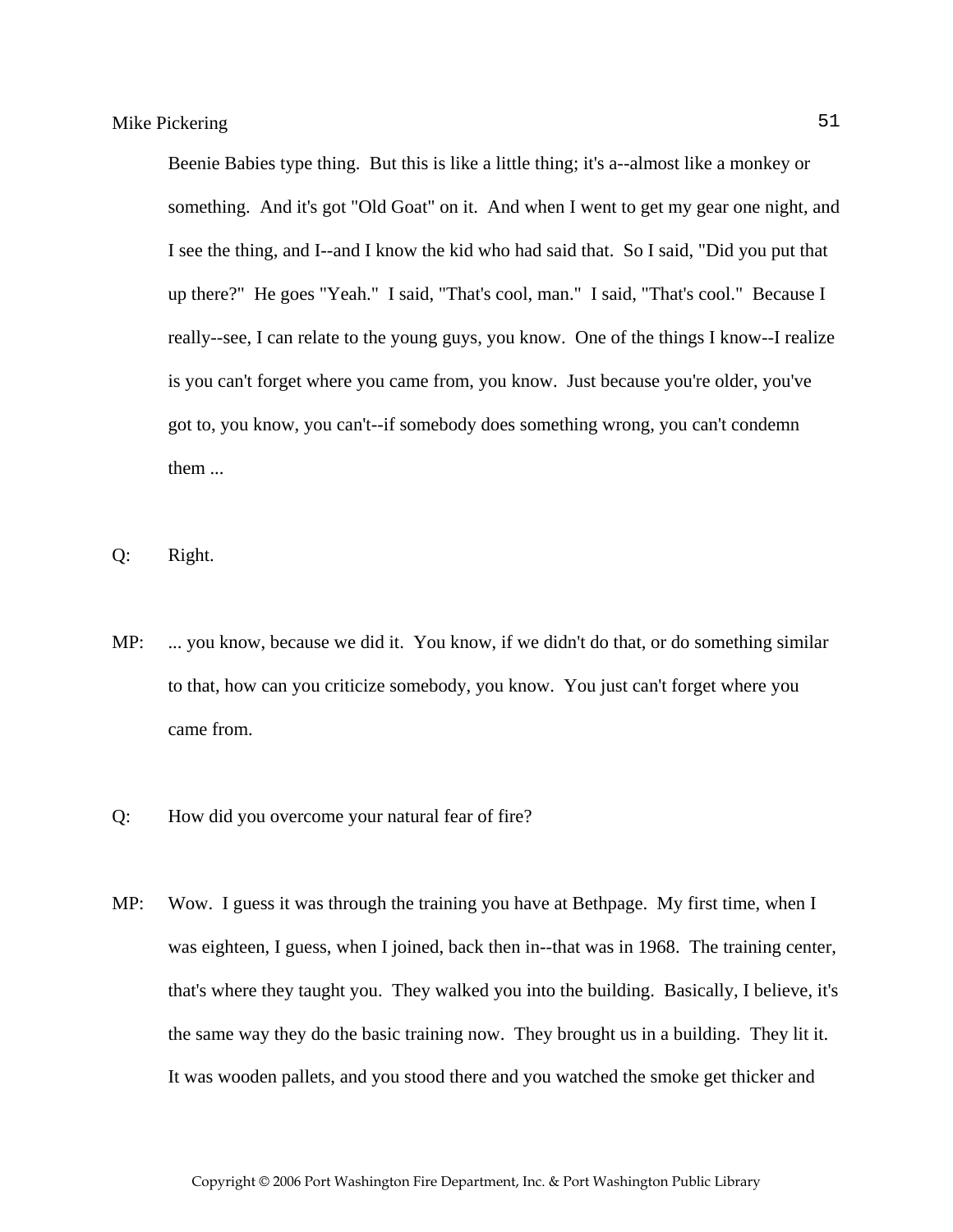thicker. And you'd have your break. Put your hand up to feel how hot it was up there. Take your glove off, and you just watch the smoke till the smoke was banked down on the floor. They kept you in there and kept--you'd feel the heat and taught to respect it. And that's one of the things--they taught you to respect it, and I think that's one of the biggest things. You respect it. So, that's probably what overcame my fear--you respect it and knowing you'd better than it. Depending on the situation, you always can put it out. But I was never really afraid of it after that. I was a little nervous.

Q: Yeah.

MP: But, of course, you get nervous every time, you know.

Q: Right.

- MP: But I guess you know your limitations.
- Q: What have your children's attitudes been about it?
- MP: I don't have children.
- Q: Oh, you don't have any children. Do you have a wife?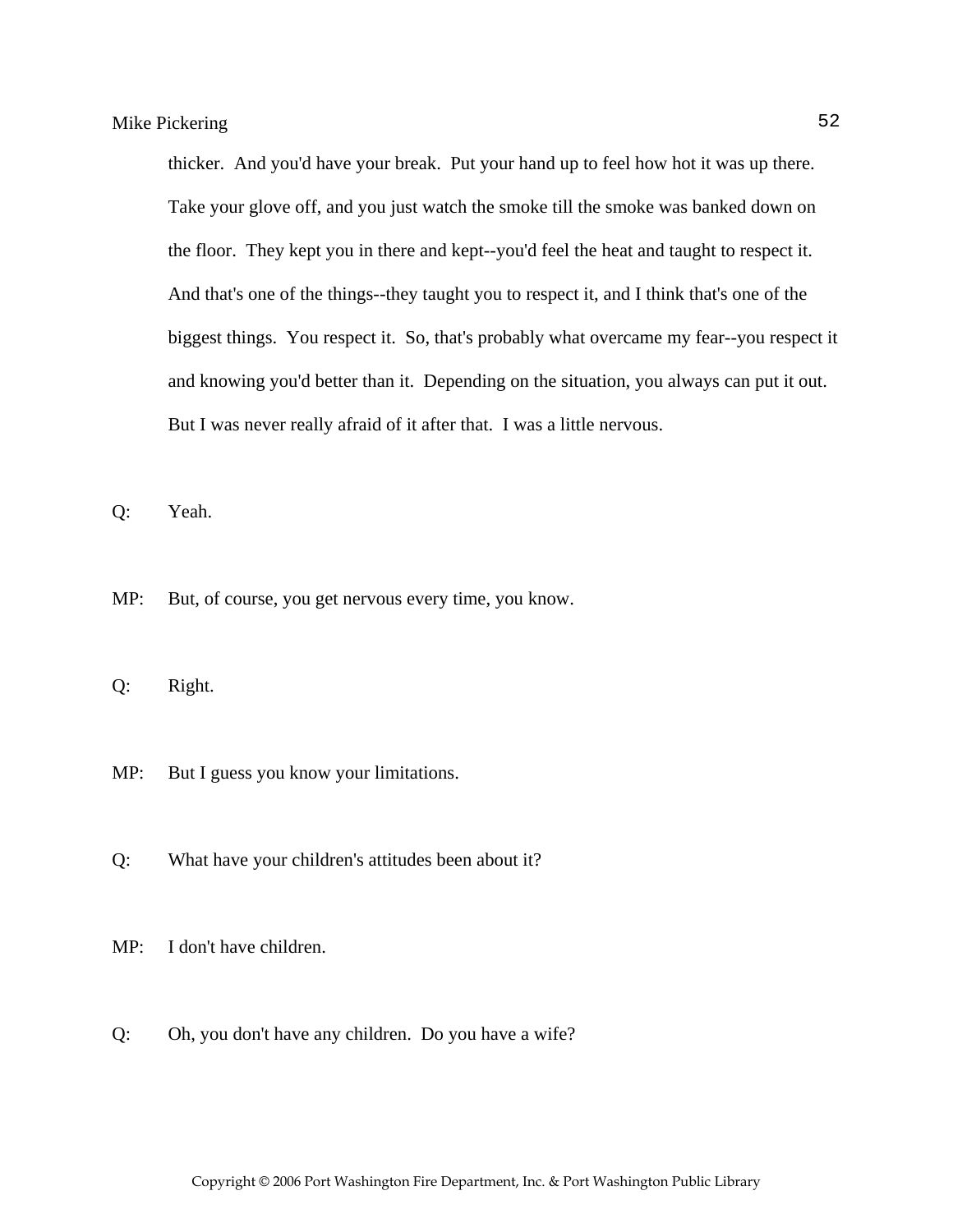MP: No.

- Q: Oh, you're divorced. (Laughs). She didn't like the fire part of it.
- MP: Actually--this doesn't go on the record?
- Q: No, go ahead.
- MP: The Fire Department probably had part to do with the divorce anyway. You spend so much time up there, you know, and you're hanging out with the guys, and, you know.
- Q: Uh huh. There you go.
- MP: That's off the record.
- Q: That's right.
- MP: That's happened to a few people, but ...
- Q: I'm sure it has. And when did you first feel a part of like the team there, or did you--I guess maybe you already did, because you came in knowing all those guys. But was there a time where you felt like, "Okay, now, I'm with the Port Washington guys"?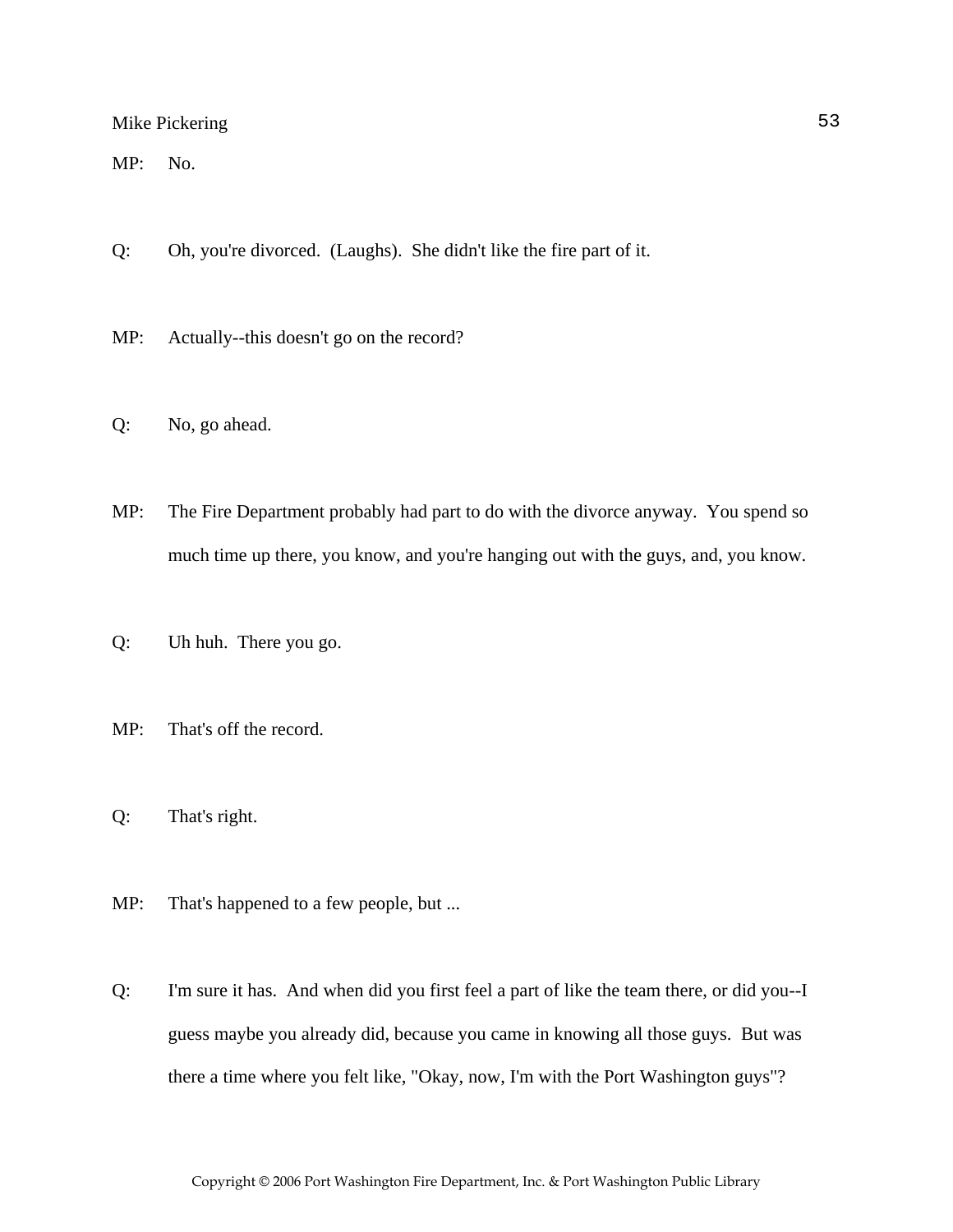- MP: Oh, well, I guess our first--the first time I actually went to a tournament with the Port Washington was, I think we came in third or fourth in the tournament, and we won like seven trophies. And the Fire Department I was previously with, we won one trophy in four years. I said, "My God!" I said, "We got six trophies in one day!" But, again, they had a good team. They had a really good team. I just happened to be--move over here, and I was--had knowledge of racing, and I didn't jump right into any spots. I had to earn my spots in there.
- Q: In the Road Runners, how--what do you need to be a good Road Runner?
- MP: You've got to be crazy.
- Q: (Laughs).
- MP: You've got to want to learn, and you've got to want--if you want to jump the truck, they'll teach you. And once you learn, believe it or not, it's as dangerous as it looks. Once you learn how to jump the truck and run a particular spot, it's--I would always consider it, it's like walking up your stairs. You know, it's a natural thing. You could finish the year in September, and then you start practicing the following year in April, and you take two mediocre runs in April or whenever you started and jump the truck nice and easy. "Okay. Throw everything on. Let's go. Let's get ready." And you go into your full runs, you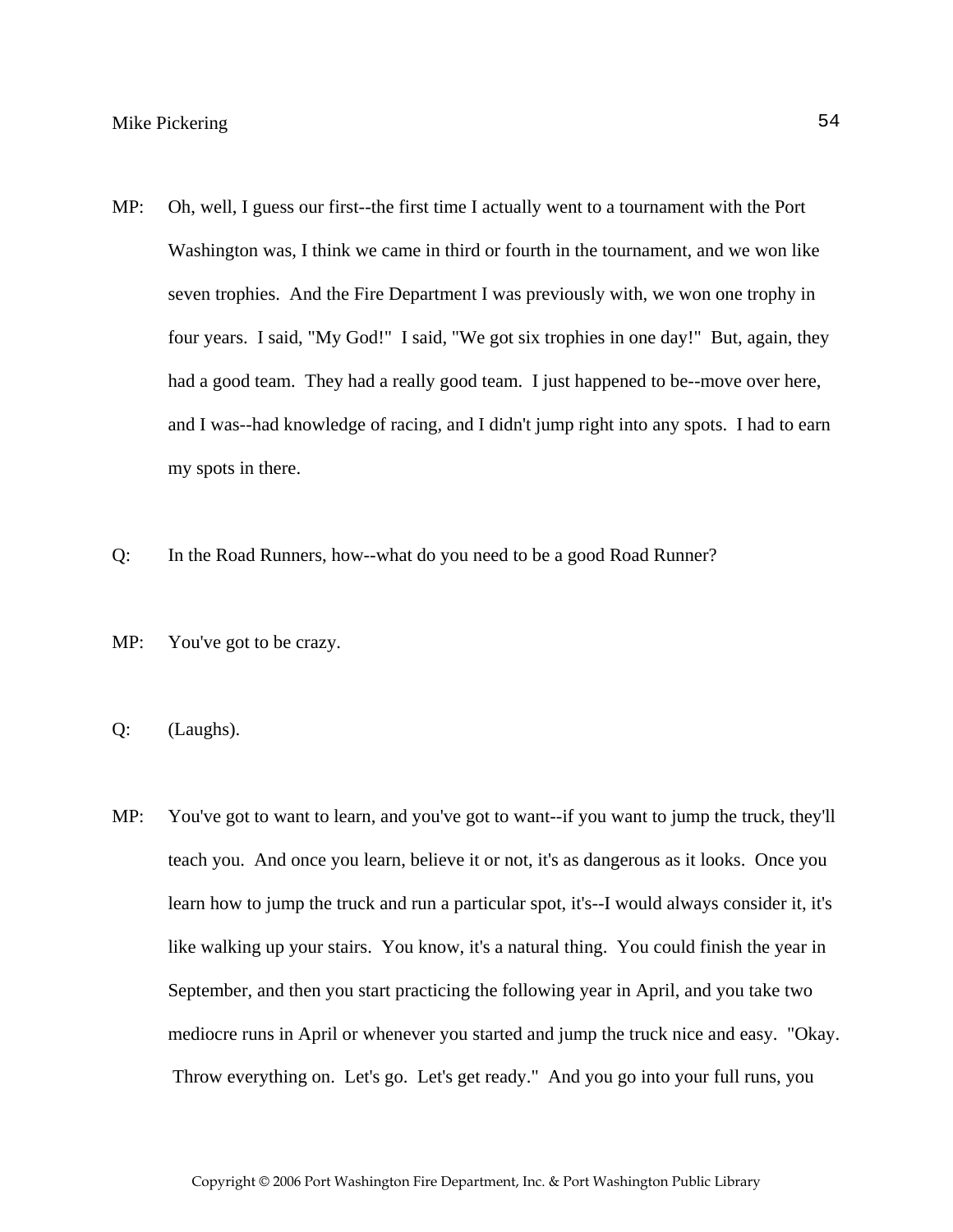know. Again, that's training. You know, a lot of people say, they say it's practice, but it's still training. You're still learning.

- Q: So who are your best friends from the Fire Department?
- MP: Oh, my God. A lot of my best friends moved.
- Q: Retired?
- MP: Actually, they were part of--probably a part of the group that couldn't afford to live in town ...
- Q: Right.
- MP: ... that were members, and they had to move. And I have quite a few good friends in the ...
- Q: Do you still see them?
- MP: ... Ray Ryan. Ray Ryan, actually I'm good friends with them. Danny Salerno from "Lasagna Ladder" (laughs). Actually John Salerno Sr., which is--that's the famous Salerno family from Atlantic's. There's probably been, I couldn't tell you how many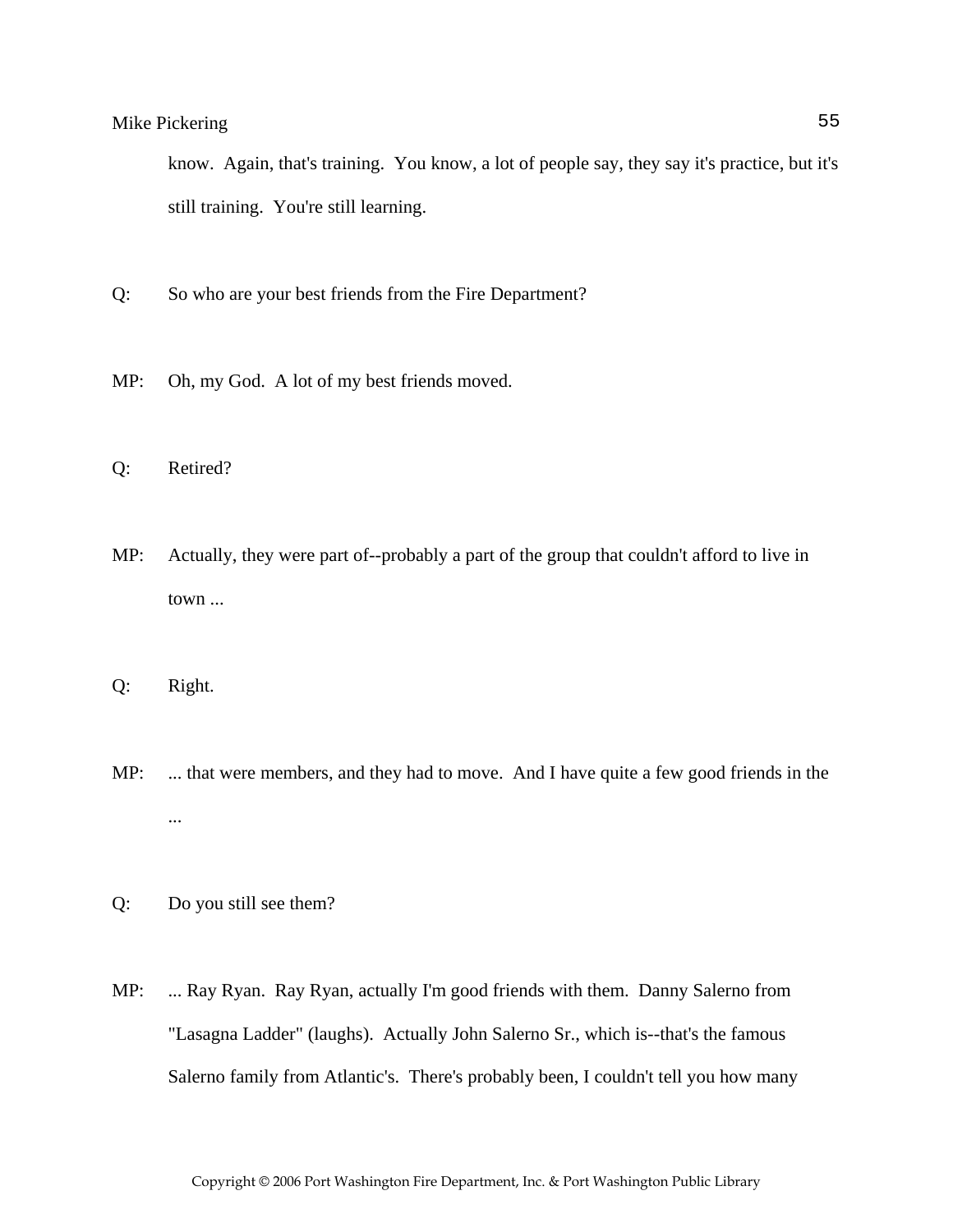members. Always involved in the racing. Johnny Salerno was another crazy guy. He's probably one of the, one of the craziest friends I had. He actually just moved to Nebraska. He retired as a City cop, and his wife was a nanny from Nebraska. And she was working in town, I guess. My God, in the early '80s, he met her, he started dating her, and they got married. And when he retired from the City cops, I guess he had an agreement, you know. So, packed up the kids and the wife, and he lives in Nebraska, and I'm sure he misses it, because he was definitely so into the racing team and did so much. I mean, everything. We'd run raffles; he would handle it. We needed parts for a barbecue, he'll handle it. God, I remember he was living with his grandmother, one morning after racing practice the night before, we were hanging out, and I had the day off the next day. Said, "Well, we've got to go get parts for the grill." "Okay." And we were hanging out in one of the establishments.

- Q: What were the hangouts ... [??] ...
- MP: McMenamin's at the time. That was probably the biggest one later on. McMenamin's. And I had to go--he said, "Pick me up at ten o'clock." I said, "Okay." And he was living with his grandmother. And I knocked on the door; his grandmother--and she was--she was up in age, and "Oh, he's upstairs sleeping." So I go upstairs: "Johnny, come on, man. Get up. Let's go. We've got to ..." and he got up; he was shot, hung-over. He gets up and he sits on the side of his bed and he reaches under his bed and he pulls a bag of White Castles out.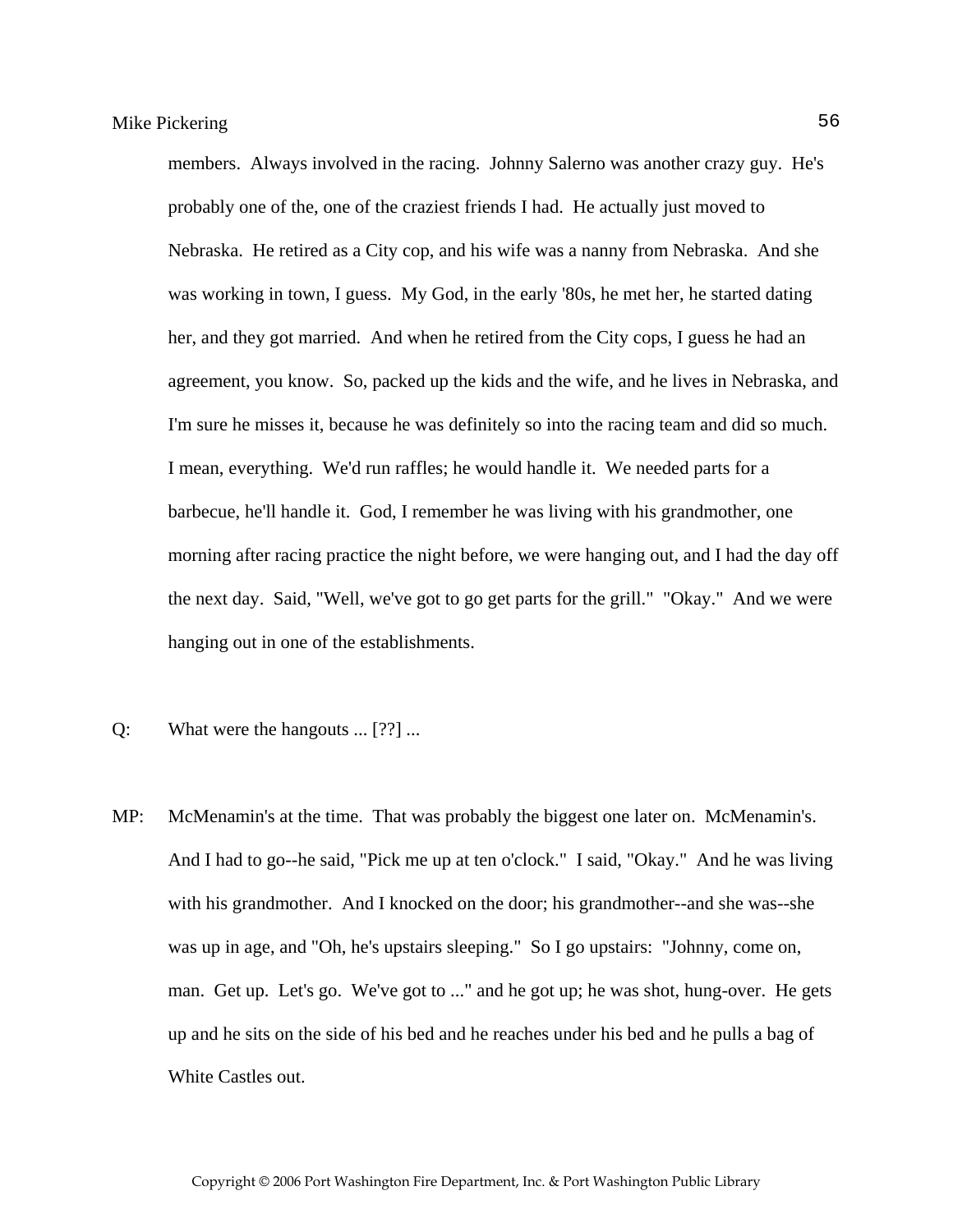- Q: (Laughs).
- MP: I'm saying, "No, you're not, are you?" And he opens the bag and puts--starts eating a White Castle. He said, "I was hungry when I left the bar." He said, "They should be still warm, though. They've only been under there a couple of hours." I mean--I mean, if you tell people that, they would have never believed me, but I actually witnessed it. "You want one?" "No, I don't want one. What, are you out of your mind?" (Laughs). But again, that was the camaraderie, because people, they had that--some jobs had to get done. The parts had to be gotten, you know, and he would take charge of doing that. He really didn't jump the trucks a lot. He had bad knees when he did jump the truck. But he would still take charge of something that it's got to get done, but still, because, if you don't get it done, nobody's going to do it, you know.
- Q: Right.
- MP: And, but he was ...
- Q: Did you guys ever pull pranks on each other?
- MP: Oh, like--oh, yeah, my God! There was--there was a guy from my company. Actually he was a Williston Park fireman also. And when I moved over, he moved over a couple--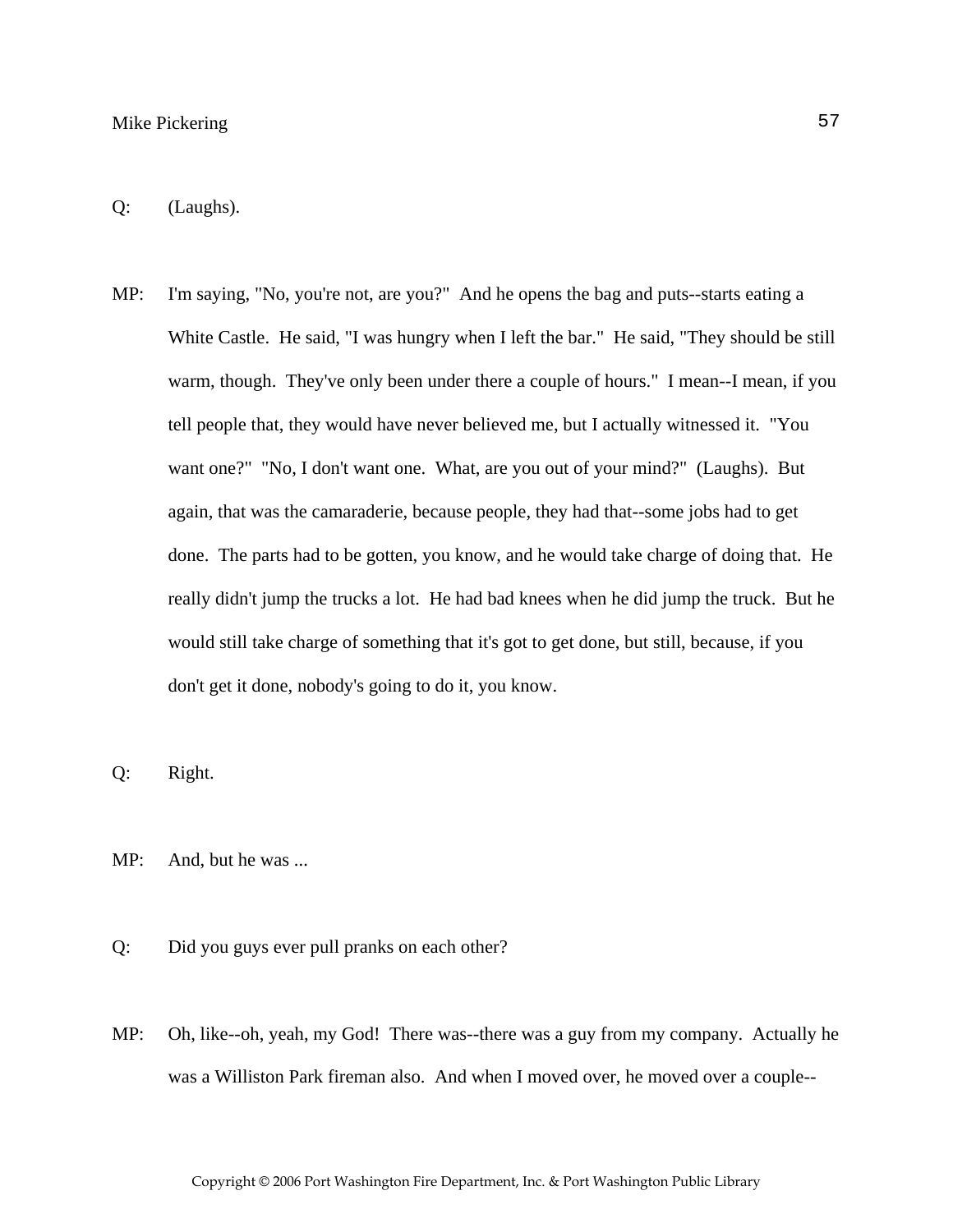about four months later.

- Q: What's his name?
- MP: Ronnie Young. And he's no longer a member. He was in for probably eight years and then he moved--got married and moved to West Hempstead. But his bachelor party (laughs). We had him so hammered, and one of the fellows--Tiny, this guy Tiny from Hempstead, and the reason they called him Tiny because he was a gigantic guy. And he brought this--the casting where you can make a cast of somebody. Back then, you dropped it in water and you just ...
- Q: Yeah.
- MP: We had him so drunk. We had him on the table. And we shaved his leg. And we had a clam bake the next day at Manorhaven Park. And we put the cast on him.
- Q: On this guy Tiny?
- MP: On this guy Ronnie Young.
- Q: On Ronnie Young who was a member of ...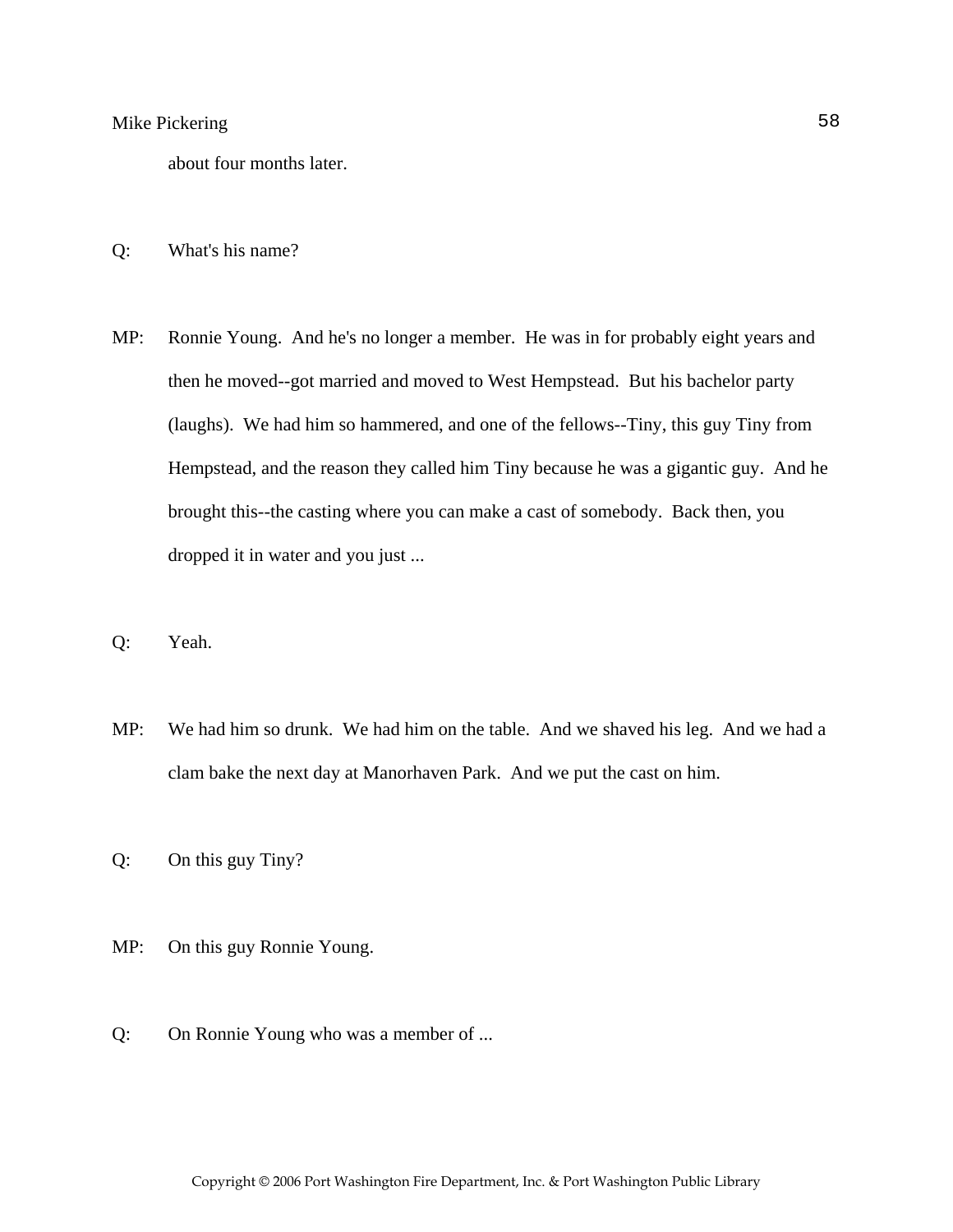MP: Flower Hill.

- Q: Right.
- MP: And everybody had to be at the firehouse--we had the bachelor party at the firehouse- and everybody had to be at the firehouse, the rookies, the next morning at six, to go down and set up for--so we just stayed there. I mean, we crashed in the back. And he's laying on the couch, and he's got this goddamn cast on. And Ronnie Pickney was a Port cop at the time, who was also ... [a Roslyn fireman] ... And Ronnie Pickney was probably the funniest cop I've ever ...
- Q: One of--yeah, I remember Ronnie the Cop.
- MP: Yeah. So, he comes in the firehouse to get coffee. We said, "Ronnie, listen, you've got to ..." so we tell him the story. He's the one that wakes him up. He says, "Come on, Ronnie, wake up. I need the rest of the information for the report." And he gets up and he says, "What report?" "Well, you fell down the stairs last night. You don't remember?" He said, "They took you to the hospital. You're just getting..I need the information." "Holy Christ! I'm getting married," and he's got this cast on. And down at the clam bake, the whole morning, he's hobbling around in his cast. And guys would go up and like kick him in the cast, and he'd go, "Aieee!" I guess until about three o'clock in the afternoon, we told him, "You can cut the cast off now." "What?" He was fuming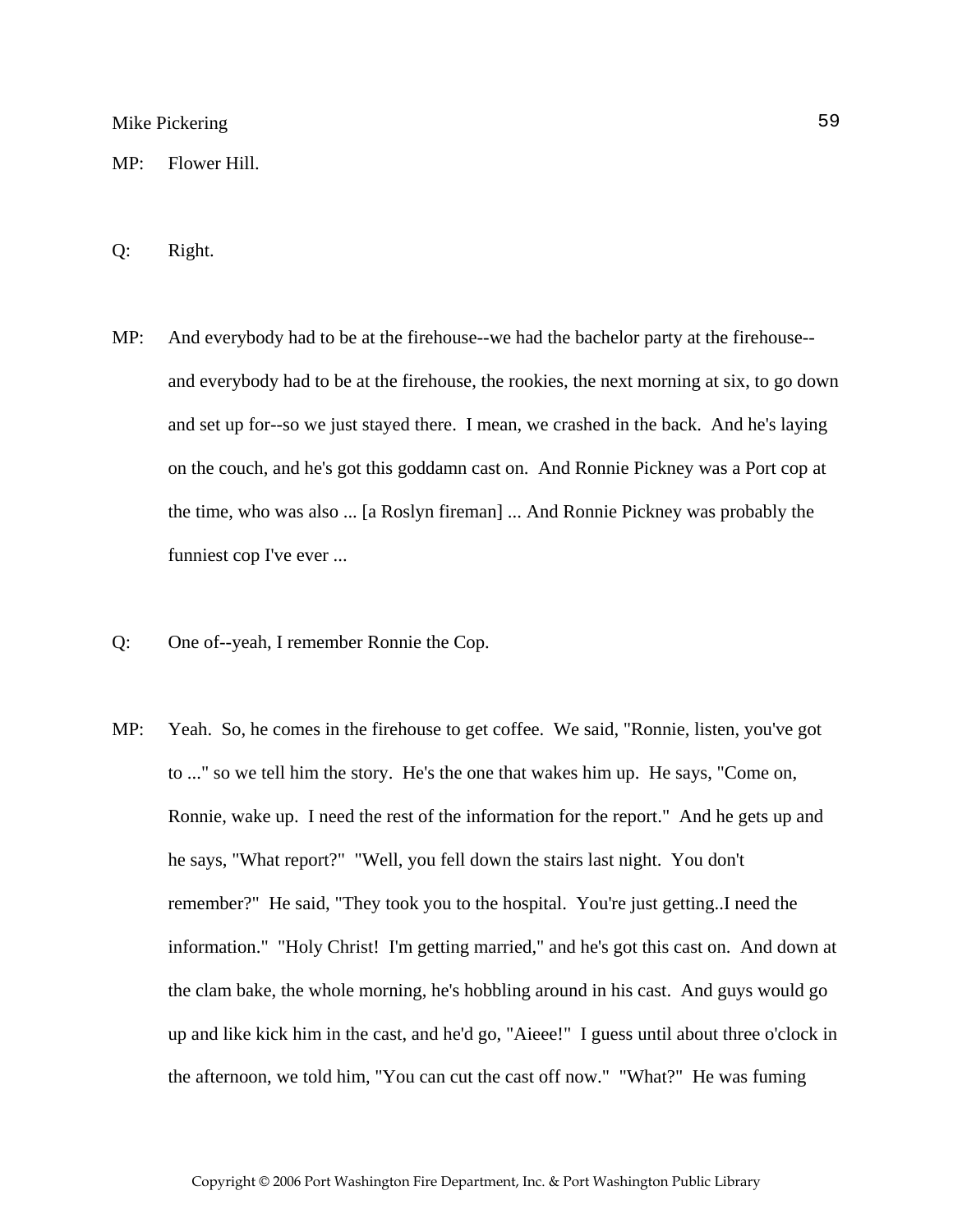(laughs). And everybody knew it, too. And he was--so we made clam chowder at the clam bake also, you know. He's over there stirring chowder, hobbling around in his cast (laughs).

- Q: (Laughs). Did he get married the next day?
- MP: No, actually, he was getting--he got married two weeks later.

Q: Oh.

- MP: But it was--when Ronnie the Cop was, "Come on, I need the rest of the information," I thought he was going to have a stroke there. "What do you mean? The information? For what?" (Laughs).
- Q: Have you ever saved any objects from a burning house? Anything that was on fire, any place that was on fire?
- MP: Geez, I couldn't recall.
- Q: Okay. What advice would you give to homeowners about avoiding home fires?
- MP: Well, that's a good question, because we had a--I can't believe how naive people are.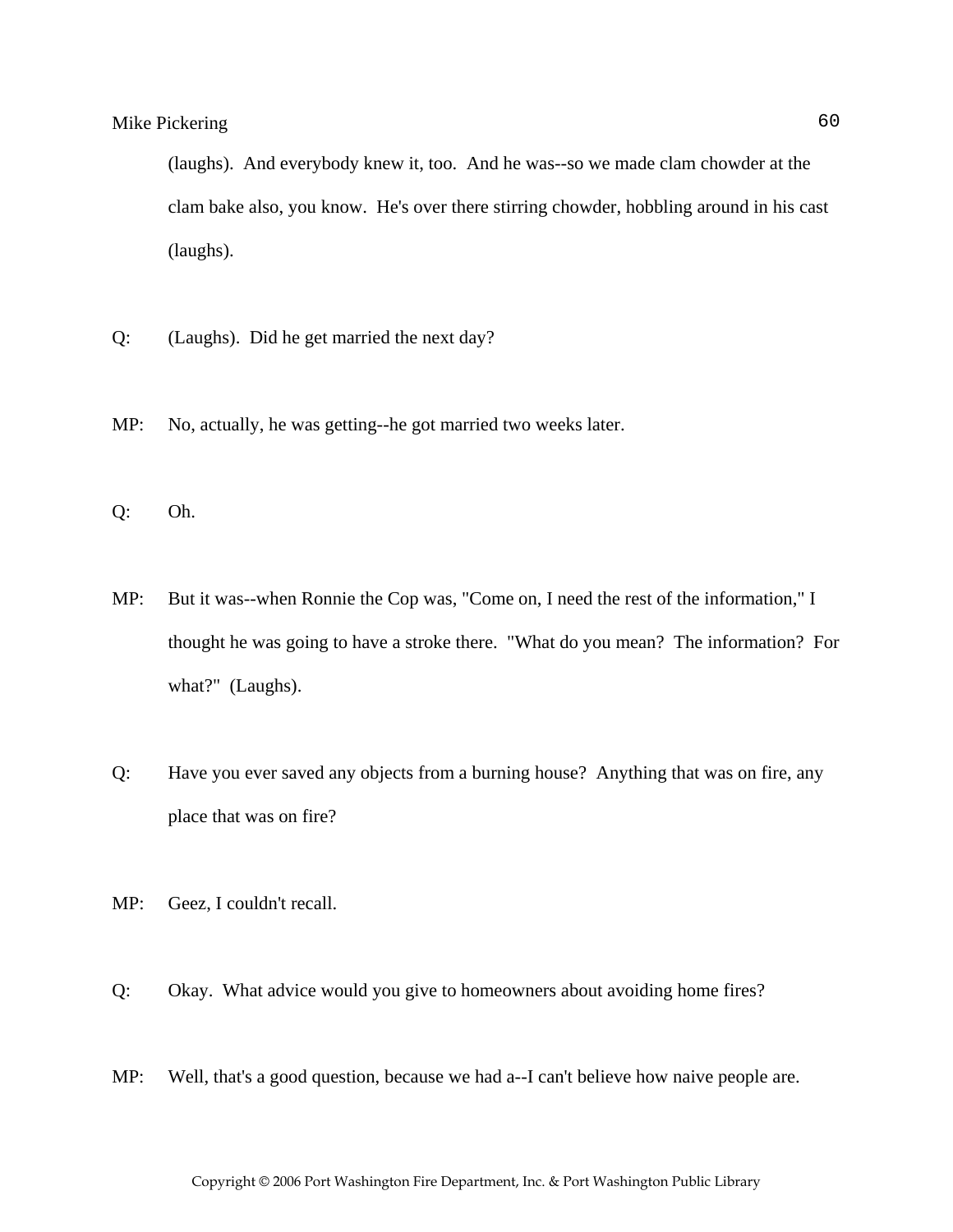People should read about fire safety, because some people have no clue. We had a call just last Sunday. Was on--up on Guilford Road up there. And Port Washington police were there. They just hit it with an extinguisher real quick. It was a small fire on top of the stove. But as soon as we walked in there, into the kitchen, the homeowner turns to me and he says--this was like eleven o'clock, I guess it was eleven-fifteen in the morning- -"We cooked breakfast at six-thirty this morning. Nothing's been cooked on the stove since." Okay. They had the front of the baby's high chair--the thing that locks in--they had that sitting on top of the stove. Now, they have one of these stoves with no burners. It's  $\ldots$ 

- Q: Yeah, ceramic.
- MP: And the stove's hot. Obviously, the stove wasn't off. And I actually said to him, I said, "Sir," I said, "you can't put anything on these stoves. Do you realize ..." "Well, we had just got back from shopping. We put things away. I went upstairs. My wife was upstairs. She came down, and our kitchen was full of smoke." I said "Had you not got home," I said, "this whole house could have been burning." You know, the automatic alarm went off, and what it's supposed to do, but, I said, you know, I was amazed that people don't even have--could be so naive ...
- Q: Common sense.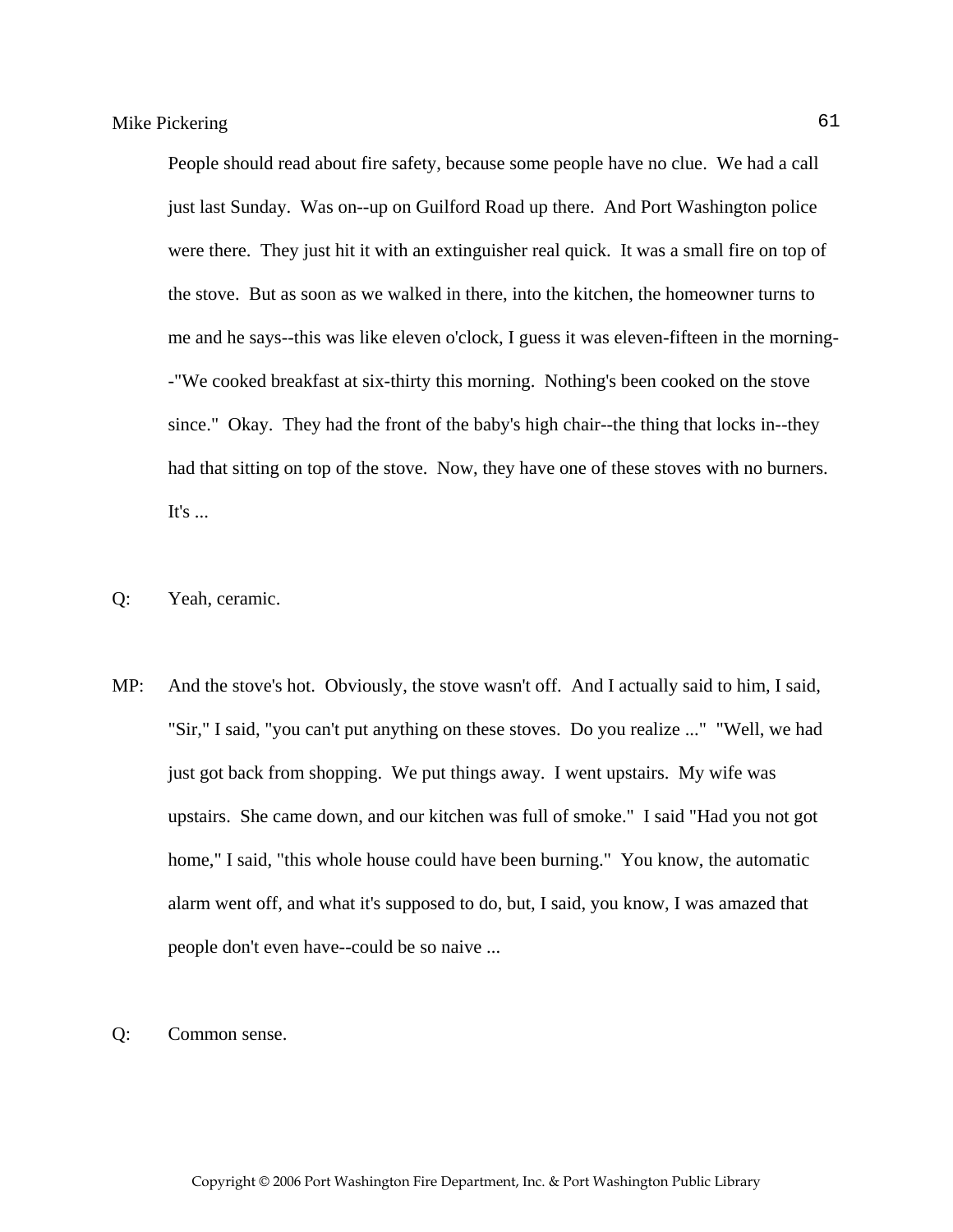- MP: Yeah, don't have the common sense. They might have all the brains in the world, but, boy, they don't have any common sense. You know, and it's tough not to get harsh with them, because, you know, you're actually thinking, you're saying, well, this guy could have jeopardized guys coming in here, if this thing was burning, because of stupidity.
- Q: Did you ever yell at anybody?
- MP: Yeah, a couple of times. I can't say what I yelled, but a couple of times when people do something really ignorant or ...
- Q: Like what?
- MP: Couple of serious auto accidents where people--I know they're concerned. They're trying to get into--you can't go over here. You can't, you know. "I'm going." "You can't," you know. And you've got to scream and yell at them, you know. As much as you want to yell at them, I hold it in a lot, believe me, because I can--I would--I tell it like it is. I'm just the person, I like, I always believe in being straightforward and call a spade a spade, so to speak, you know, and just be honest. No fooling around and ...
- Q: Did you have anything to do with 9/11?
- MP: [Yes. We actually, the day of 9/11, we were on standby at Atlantic's. And that was the](http://www.pwfdhistory.com/trans/pickeringm_trans/pwfd_911002_web.jpg)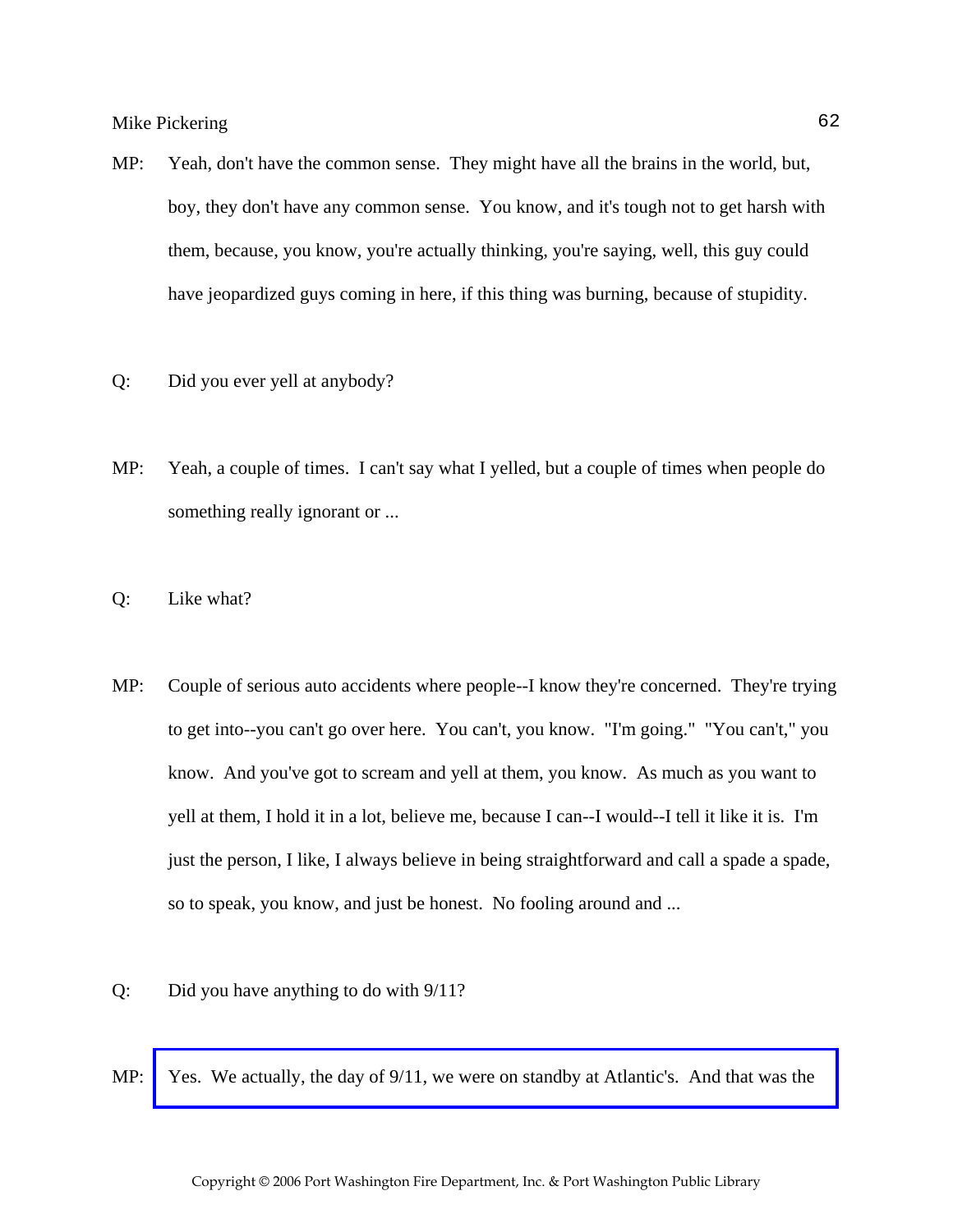following Thursday, which was the, probably the 13th, I think it was. They were taking groups of volunteers to go in to work shifts in there. And I had spoke to the officer from Atlantic's. I said, "Listen, if you're going in, put me on the list." And he called me back. "Yeah, we're leaving at five o'clock." And we met at Great Neck's firehouse, because the Deputy Chief from Great Neck was killed in the Trade Center--Jonathan ... [Ayobe] ... He was a member of Squad 288. And we went in and had to work our way around to get into the area, too, because at that time, they were really trying to hold a--keep a lot of people out of the area. But we ended up walking through One World Financial Plaza. And we came right up dead center--dead center where the debris field was. And then the first thing I found when we were cleaning, I found a business card from Windows on the World. And ...

- Q: Do you have it?
- MP: No, I threw it away. I wouldn't--that's one thing. I don't take anything from there. They said, they told you--nothing. And you do what you're told. I'm sure there was other stuff people had taken, but me personally, no. I remember I picked up the business card; I'm like shaking my head. And the most amazing thing about it was there was probably fifteen hundred, sixteen hundred people working in that area passing buckets back and forth. And they blew a whistle for silence because they thought they heard something. Fifteen hundred people, dead silence in that debris field. It was amazing. It was amazing. They'd call for a dog, or a camera. Mostly you heard "body bags." Body bag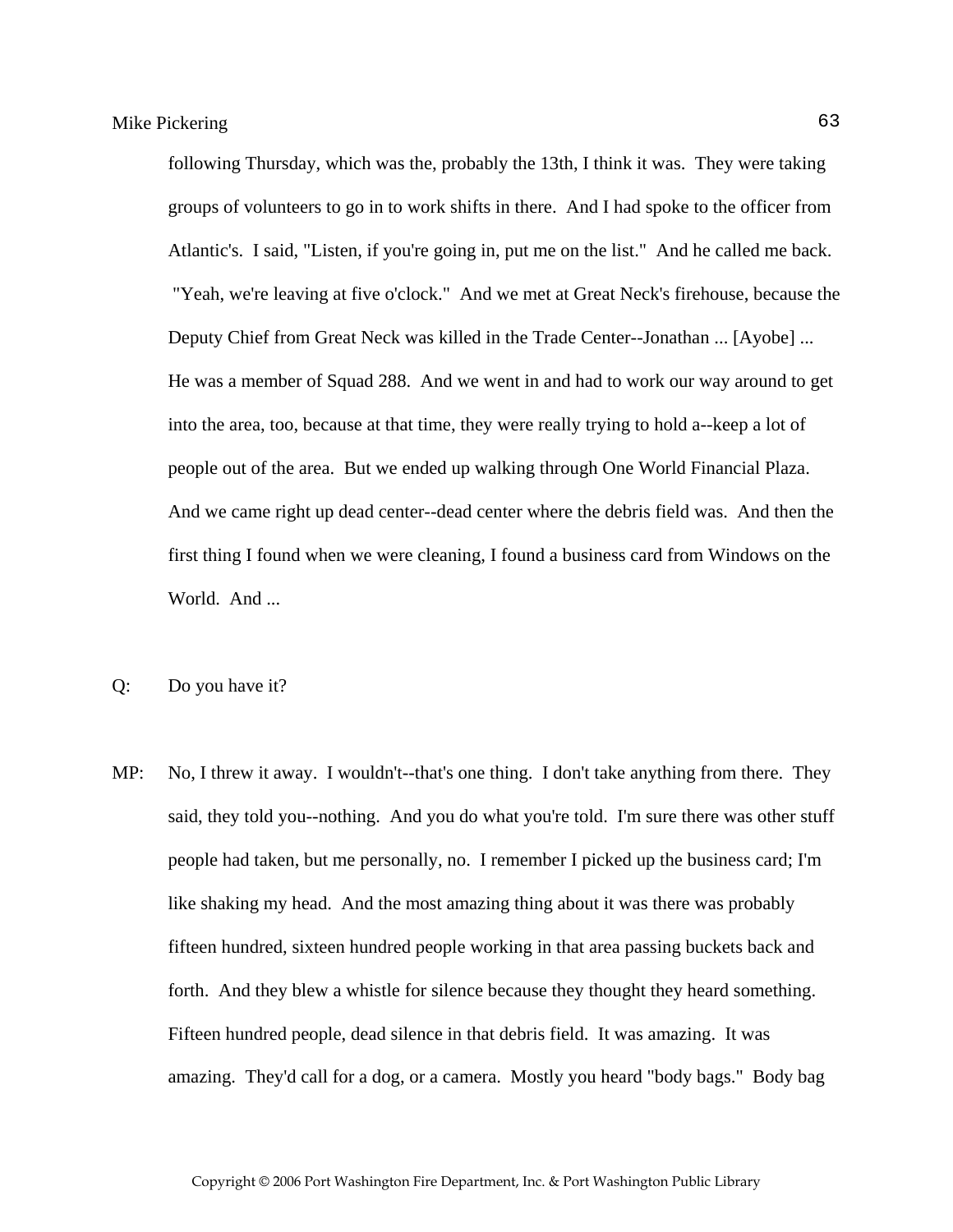here and body bag there. I actually never saw anybody. Right behind where we were [working, there was an engine. Actually, the first thing I saw was an engine in the Plaza.](http://www.pwfdhistory.com/trans/pickeringm_trans/pwfd_911010_web.jpg)  And ...

Q: A fire engine?

MP: A City engine.

Q: Right.

MP: That was--cab was fully intact. From the cab back was crushed right to the--right to the railings. And I'm looking at it, and I'm like looking. I see the driver's seat's perfect; the officer's seat's perfect. Where the guys were in the back, it's perfect. Just full of dust. Right behind where the guys would be sitting, the engine was crushed. Crushed, flattened. And I'm like man, I wonder what happened with these guys. I'm looking around the debris field saying--and it's funny because I went to quite a few funerals. I was--happened to be at one of the funerals in March, and went over to the school across the street to use the restroom. And I come out, and there was five guys sitting in the lobby of the school, and they're talking about a patch. "Hey, well, it's thirty dollars for the patch," and, yeah, I really--I have the picture at home of the engine, and I don't really remember the number of the engine. I think it was forty-something. But I--and that bothers me, because I don't remember the name of the engine. But I heard these guys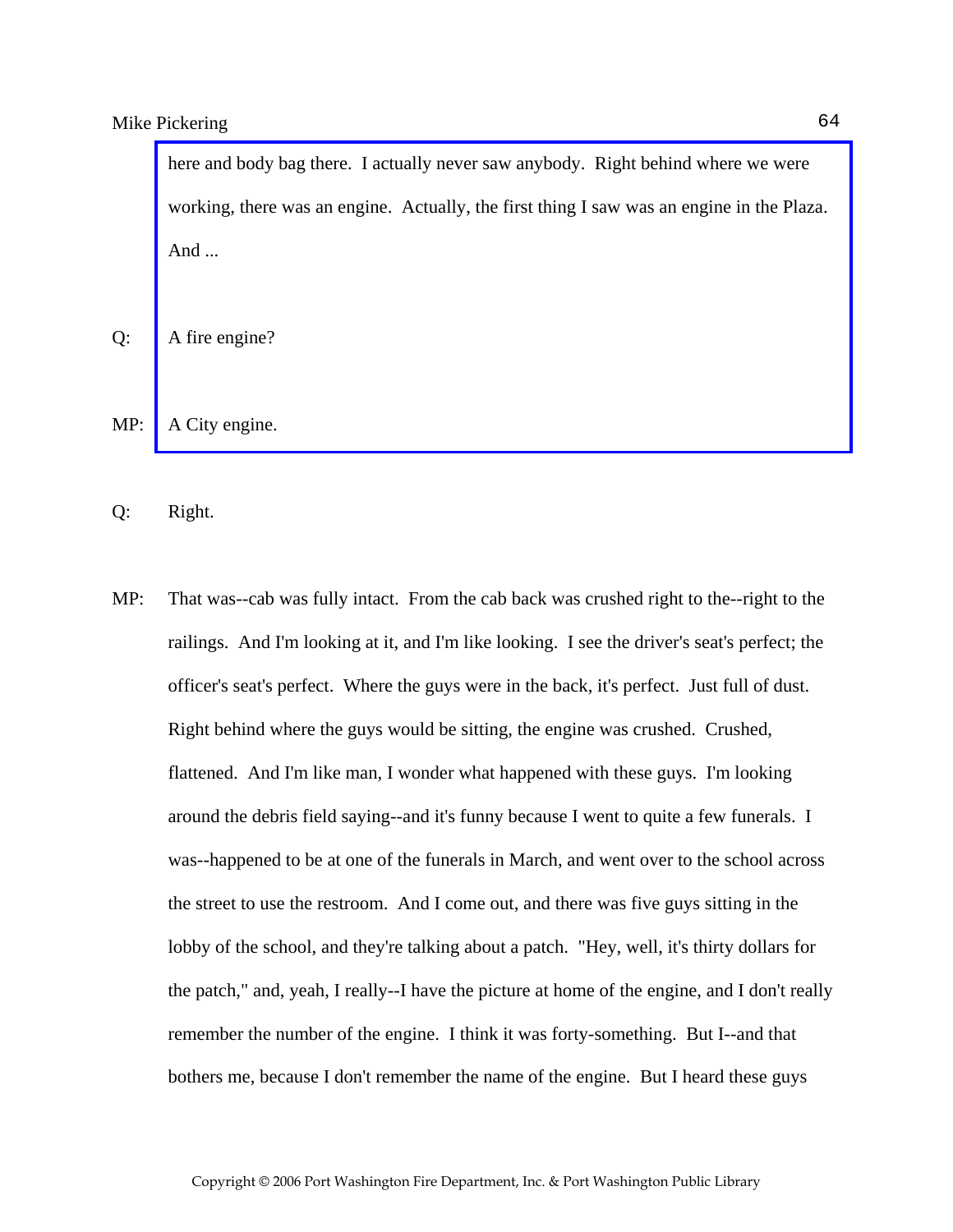talking, and I said, "Are you from engine ..." say, if it was Engine Forty-five, I said, "Are you guys from Forty-five Engine?" And they go, "Yeah." And I said--I went over and introduced myself. I said, "My name is Mike Pickering." I said "Our department went in that Thursday night when we worked, and I was in the Plaza area and I saw your engine sitting there." And the guy looks at me, and he goes, "See the guy sitting over there. That's the jack-ass that was driving that day." I went, "Huh?" He says, "Will made it." He said, "When the building started to come down, we ran into the underground parking garage of One World Financial Plaza. We made it by ten seconds." And then the one guy standing there says, "Yeah," he says, "I almost dove under the back of the truck. Good thing I didn't. They convinced me not to. We made it into the underground parking garage of One World Financial Plaza, and we all made it." And, to me, that was some kind of closure, because what were the odds of me being at that particular funeral and running into these guys. From September, I though they were, looking at that engine, I said, these guys, whew! But, I mean, it's very--yeah, I don't know how to even explain it.

Q: Right. So, from September to March, and the funeral you had was unrelated to 9/11?

MP: Oh, it was a  $9/11$  funeral.

Q: Oh, it was.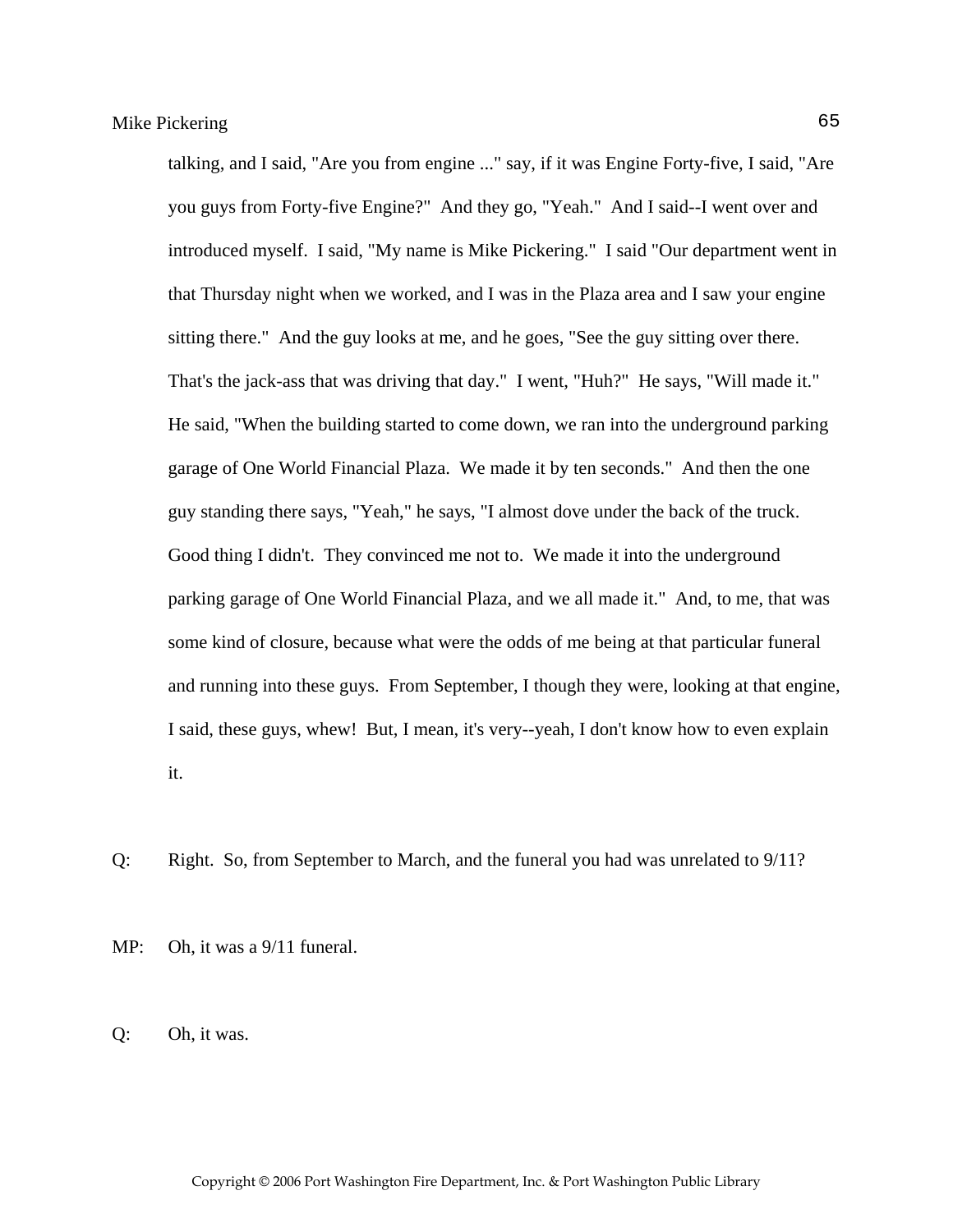- MP: It was for a member of Squad 288.
- Q: Oh, I see, okay.
- MP: Bur, you're talking three, four thousand firemen.
- Q: Yeah.
- MP: I mean, at every funeral I went to, there was three or four thousand firemen. I probably went to probably twenty or thirty of them. Because I--personally I felt that it was an obligation, you know, to pay your respects. And what--how ironic it was, or whether you believe in it, or an act of God, or somebody saying to give this guy closure or whatever it was, to actually meet these guys that when I stood in front of that engine swearing that they were dead. I mean that's--and that was very strange.
- Q: Yeah.
- MP: It was very strange. But working in there was something you just, whatever pictures you saw, pictures were nothing compared to being there. And then again, I felt I was--I felt on the actual day it happened, wanting to do something more than just stand by at the firehouse, and I did have my opportunity to do something, go in there that Thursday night. And it made me--made me feel better, because I was able to even, for the seven or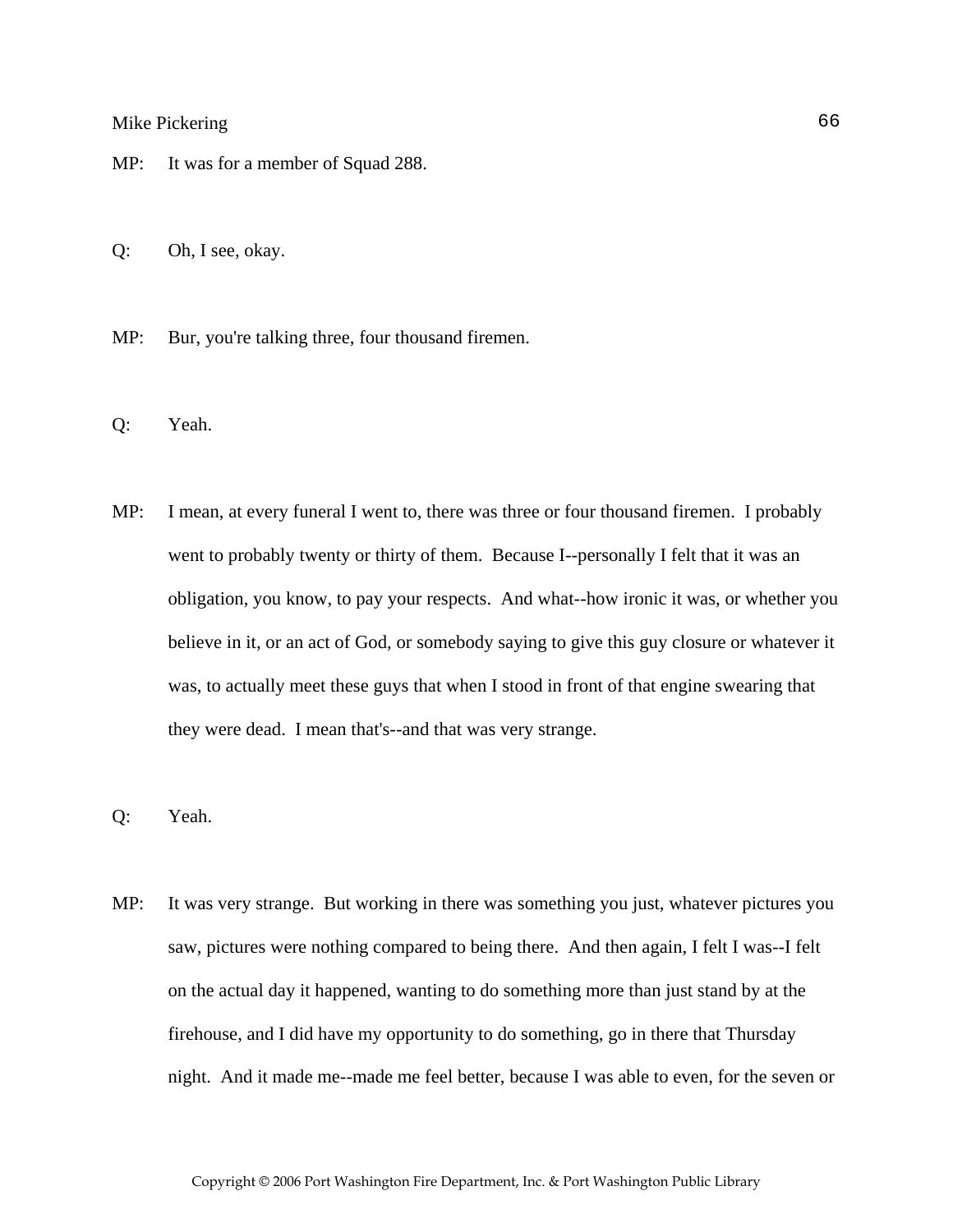eight hours we were in there, passing buckets back and forth, I was there contributing, you know. And it gave--it made me feel good. But, like I said, it was very strange to- and more so to run into these guys, that was very weird.

- Q: How would you like to be remembered through the Fire Department?
- MP: Hmmm. They call me "Grumpy" all the time (laughs).
- Q: (Laughs).
- MP: Or "Miserable." "You're always miserable."
- Q: Is that true?
- MP: No, I don't know (laughs). You know, when you go through it, sometimes life is tough, you know, and you've gone through some bad stuff in your life, and how it just ...
- Q: So your nickname really is "Grumpy"?
- MP: No, no. My nickname is "Mugsy."
- Q: OH, "Mugsy," okay. How'd you get that name?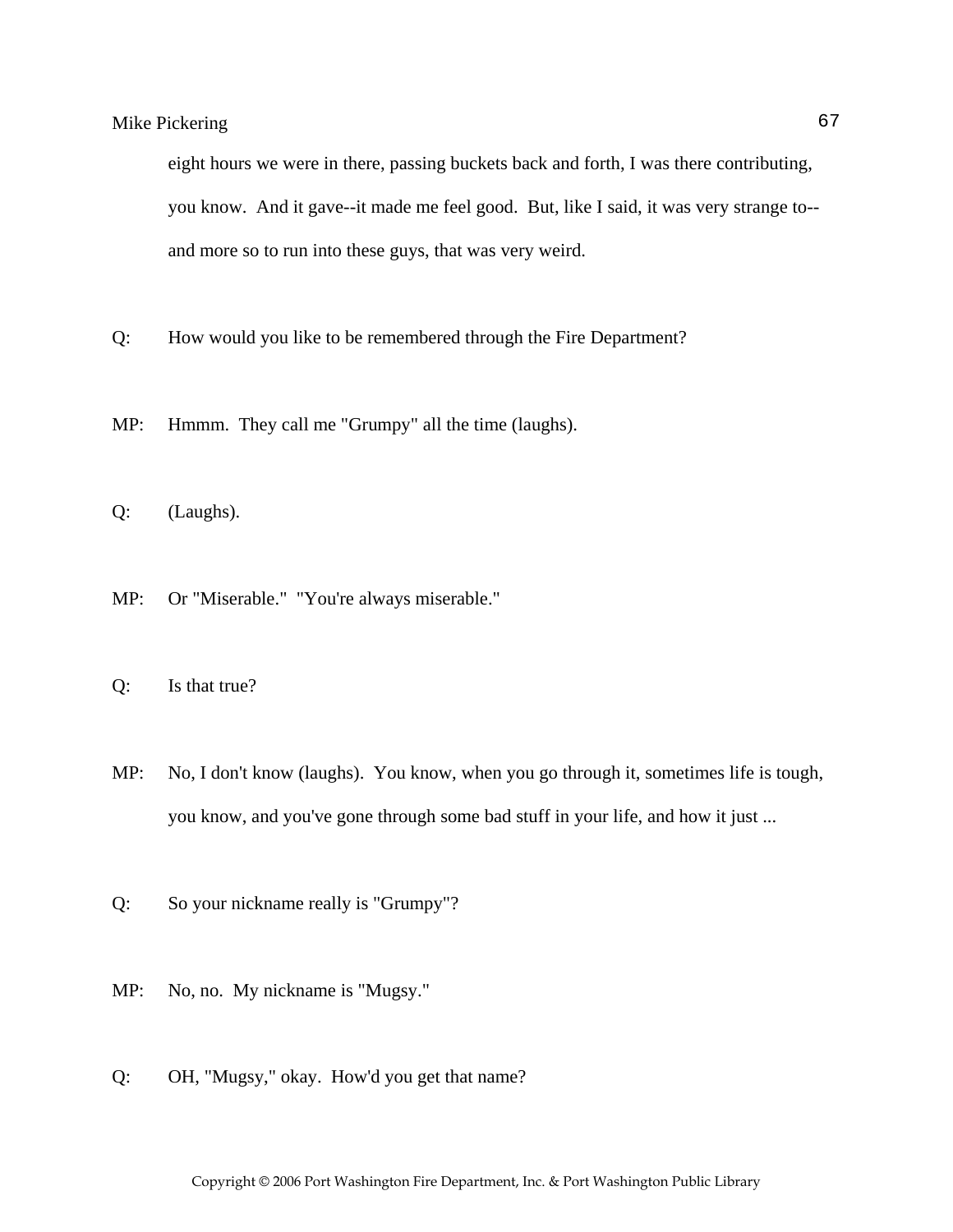- MP: Through the racing teams. I have no idea how I got it, but it went through the racing team. So, one night they just came up and practiced. I mean, every guy on the racing team had nicknames.
- Q: Right.
- MP: I mean, everybody. And now, again, that was with the racing team, was camaraderie, you know.
- Q: Right.
- MP: But how would I like to be remembered? That when you put your right hand up, you do it for a reason. I mean, I've still get out of bed--I'm fifty-five, and I still get out of bed at two, three--I've been up--I mean, I was up at one-thirty this morning. Yesterday morning, I was up at twenty minutes to five we had a call. Even on the recorded alarms, everybody says you call them, it's going to be nothing. I still believe when you put your right hand up "to serve and protect," as long as you can still do it, you should do it. And that's a hint that the guys just stay in bed now and don't get out of bed, because years ago, at night time, if there was a call, you'd have Flower Hill's engine out; you'd have an engine out at Protection's main house, you'd have an engine out of Protection's annex down on Channel Drive. You'd have a ladder out of Atlantic's annex, and you'd have a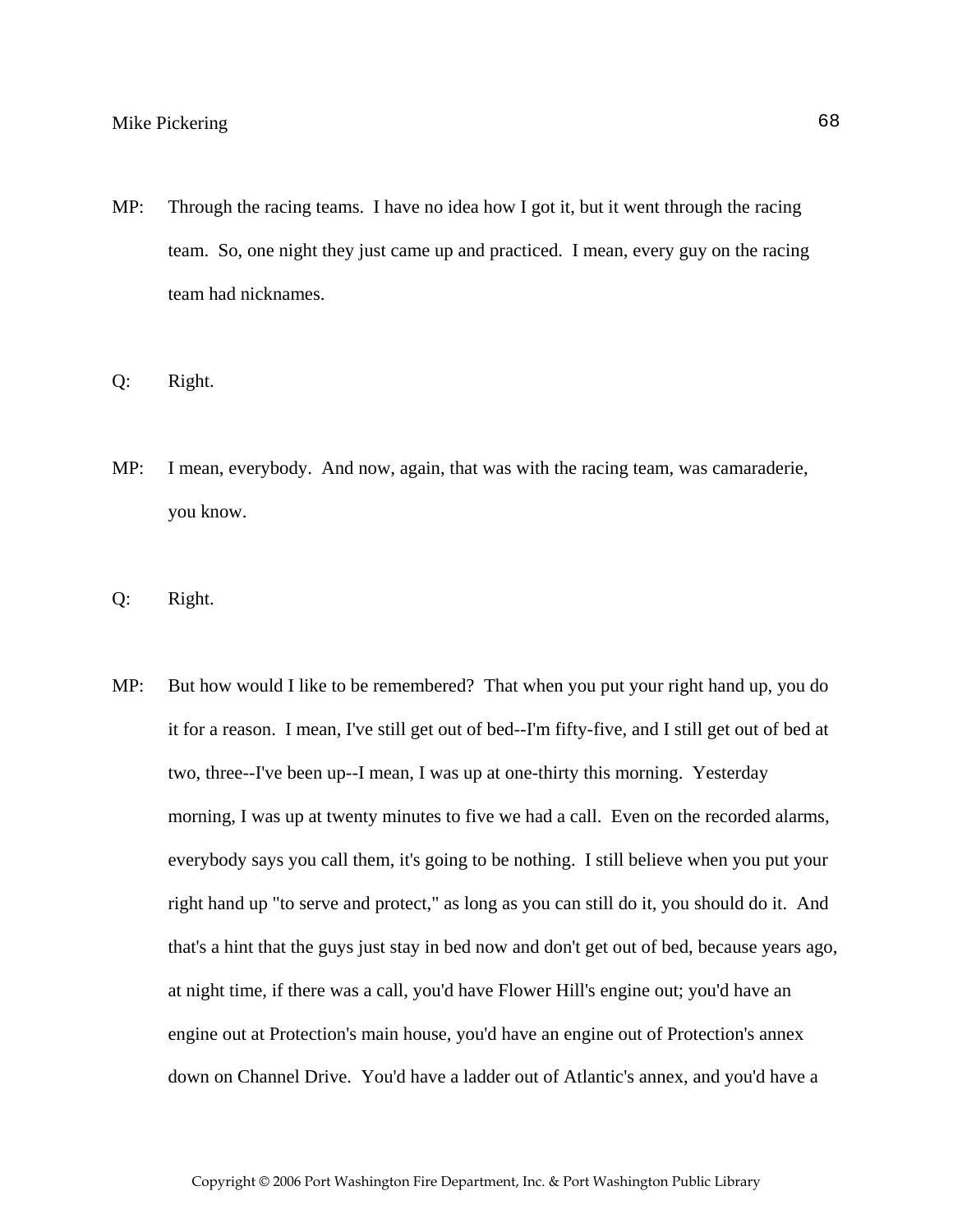ladder out of Atlantic's main house. No matter what time of day or night it was, years ago. And you don't get that nowadays. Nowadays, believe it or not, we're lucky if we can get two pieces of apparatus on the road at two, three, or four o'clock in the morning. That bothers me, because I know people that, they live right by the fire....

- Q: Lack of commitment or lack of members?
- MP: Lack of commitment. Because, even if you're down to fifty members, you still have people that live around the firehouse, you can function just as well with fifty members, if they're dedicated, as well as you can with a hundred. You know, I mean, granted, we don't have fifty active members. We might have twenty active members--young, you know, young enough to--but that's what you joined for, you know. And, yeah, I know it's a pain. But I hear the excuses of--I've heard of some good excuses over the last ...
- Q: Like what?
- MP: Like you have to get up and go to work tomorrow morning. If they would have said that to one of the oldtimers years ago, the oldtimer would have took his foot and put it where the sun doesn't shine. Well guess what? You're going to be hurting, so you won't be able to go to work tomorrow. What, are you kidding me? I mean ...
- Q: Because everyone has a job.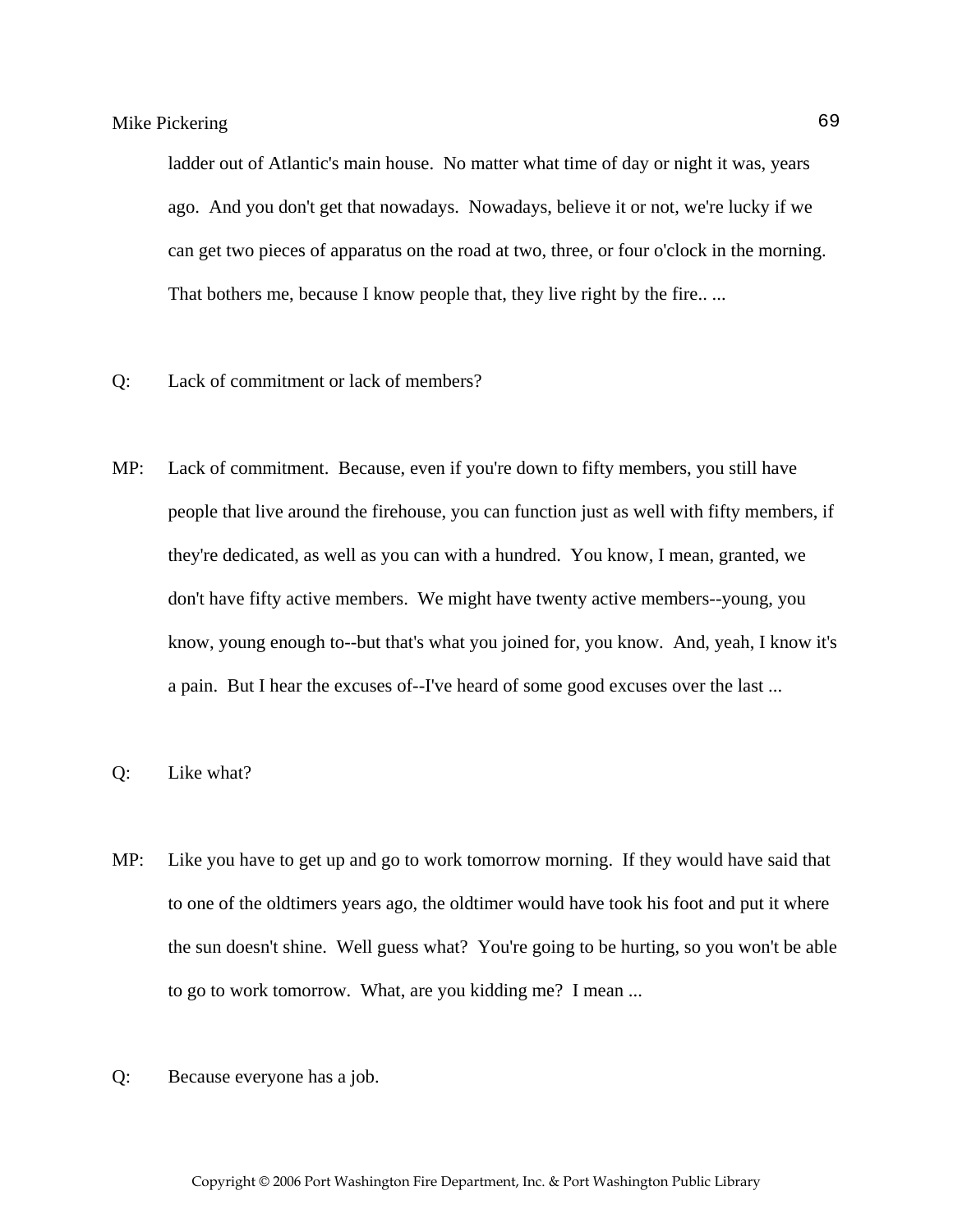MP: Sure.

Q: Right.

MP: Oh, I..you can't get out of bed because you've got to go to work tomorrow? What the hell you think I've got to do. I get out of bed. I got to work tomorrow, you know. And, like I said, the oldtimers--I learned--it's amazing with the oldtimers, when you've experienced what these old guys did. And these were the oldtimers that went through World War II, you know, so they grew up a lot harder times than what they have today. And I respected them so much that had, you know, those are the guys that, after a Department meeting, which they had once a year, there was--that's from the--you had a couple of card games and they'd be--have some games going on. They'd last till six in the morning. "This is my last hand. I've got to go to work." And these guys, well, they weren't oldtimers then. They were probably in their forties and fifties then, you know, "Okay, I got to go to work. Last hand." And they'd go. And they'd go home and take a shower and go to work, you know. These kids today--these kids today, they couldn't--if they don't get their eight hours sleep, you know. Or, "Well, I stubbed my toe, or I hurt my toe, I can't go," you know. It's a different generation. And I don't mean to begrudge that different generation. It's just that I think they should learn--they should know what the other people went through, you know. I always respected the oldtimers because of what they went through.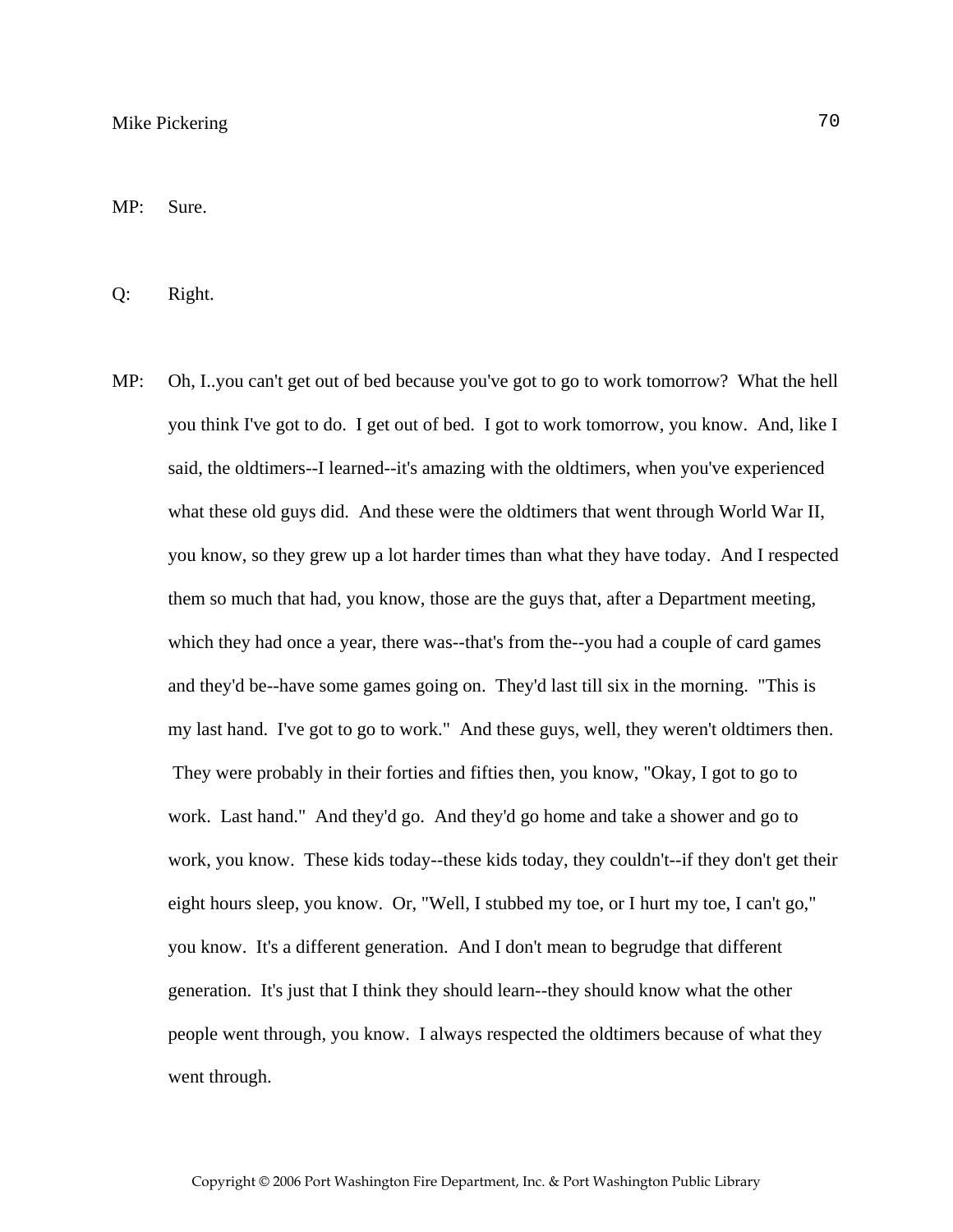- Q: And do the young guys respect you, now that you're an oldtimer (laughs).
- MP: Yeah, some of them do. Some of them do. Actually, it was funny. We had a call a couple of weeks ago down at the--again, a recorded alarm--that new condo building down on West Shore Road, the golf course.
- Q: Yep.
- MP: So, it was on the fifth floor. We got up to the ele--we go up to the elevator on the first floor, and there was a couple of young guys from Atlantic's. And they got the tools in their hand, and I got a high rise pack. A high rise pack is with the full length of hose strapped up, so we can put it up to a stand pipe system. So I go over there to push the elevator button. This one kid turns and he goes, "Aren't firemen supposed to take the stairs?" I said, "Yep, young firemen. If you want to take the stairs, take the stairs. Me, I'm taking the elevator" (laughs). And he just looked at me, you know. Forty years ago I would have taken the elevator, I mean, I would have taken the stairs (laughs). There's a member from Flower Hill--Pat Caliendo.
- Q: Pat Caliendo?
- MP: Yes.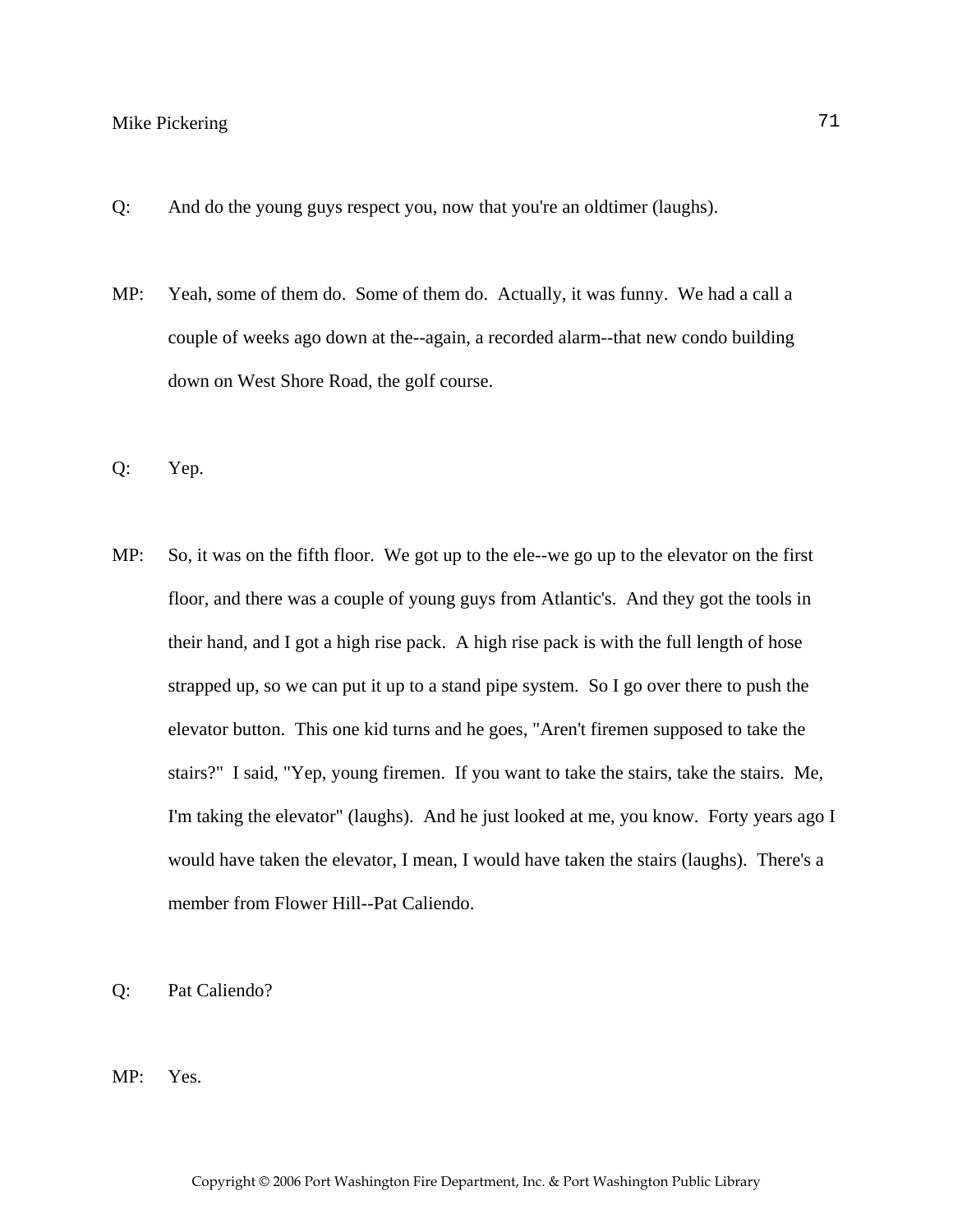## Mike Pickering 72

MP: And he joined the company. He lived right around the corner from the firehouse. And he wanted to race. And he came down from practices, and he was learning and he was running events, and before the first tournament he was going to go to, he actually--Joey Teta, the gentleman that was killed with the rock--had a Jeep with a Chevy engine in it. So they were down there, like I said, to practice, and he was going to take a ride in the sand pits with the Jeep. So, he comes back about ten minutes later, and Pat's got a towel wrapped around his head. When they went over a jump, half of them went out of the Jeep, and Joey grabbed him by the seat of his pants. But he hit his head on the hood of the Jeep. And he got like six stitches. He couldn't race. That was his--he was so psyched. He got the stitches out, and then two weeks later, we were getting ready to--we were having another tournament. And he gets on somebody's motor--Stevie Cycan had his motorcycle. "Oh, let me ride this." He goes uptown and apparently wipes the motorcycle out. He got like seven stitches there. He couldn't make the second tournament. Se, we're like oh, my God. So, now we're setting up for the block party, and he's there and he's got bandages around him, like he's still got a Band-Aid up here. His father comes down, and his father was the old school Italian. And he grabs Ronny Henderson. He says, "Hey," he says, "I'm a-going ask you," he says, "I raised my son eighteen years. I give him to the firehouse six months. He's a physical wreck." (Laughs)